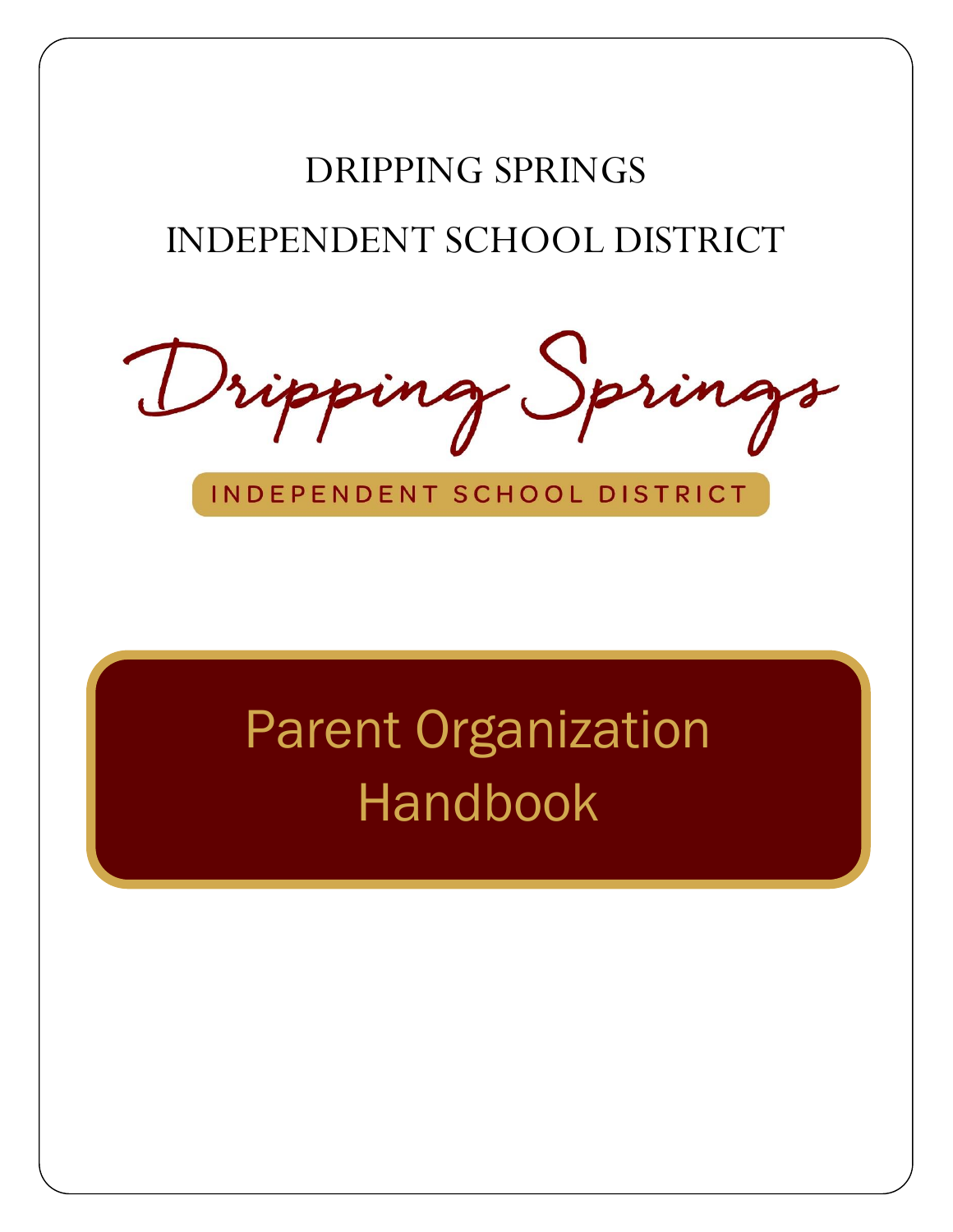# Parent Organization Handbook

# Dripping Springs Independent School District

The Board of Trustees and the administrators of Dripping Springs Independent School District are charged with the responsibility of supervising the financial affairs of the District. While parent organizations are separate organizations from the school district and are responsible for the compliance of their own organizations, the procedures provided within this "Booster Club Guidelines" have been developed to assist parent organizations in becoming and remaining successful.

Parent organizations play an important role in the enrichment of the educational experience provided to students. The district recognizes and appreciates the resources provided by volunteers who devote time and energy towards these organizations, which would not flourish to the extent they do without this support.

This handbook will assist parent organization in complying with district policies and guidelines, University Interscholastic League (UIL) guidelines, and state and federal regulatory guidelines governing such organizations. In addition guidance is given to ensure that the organization's financial activities are maintained with high standards.

Only approved organizations, operating under these guidelines and Dripping Springs Independent School District policies and procedures, shall be allowed to use the district or school name and/or facilities in support of their programs. Specific questions regarding organization activity should be addressed to the campus Principal/administration.

The Handbook includes some items that must be followed by all Parent Organizations, such as district policies and guidelines, UIL guidelines, and state and federal regulations. Other procedures provide suggestions for improving the organization's day-to-day activities. This handbook does not provide any legal, financial, or tax advice. Members of Parent Organizations should seek such advice independently of the district as determined necessary.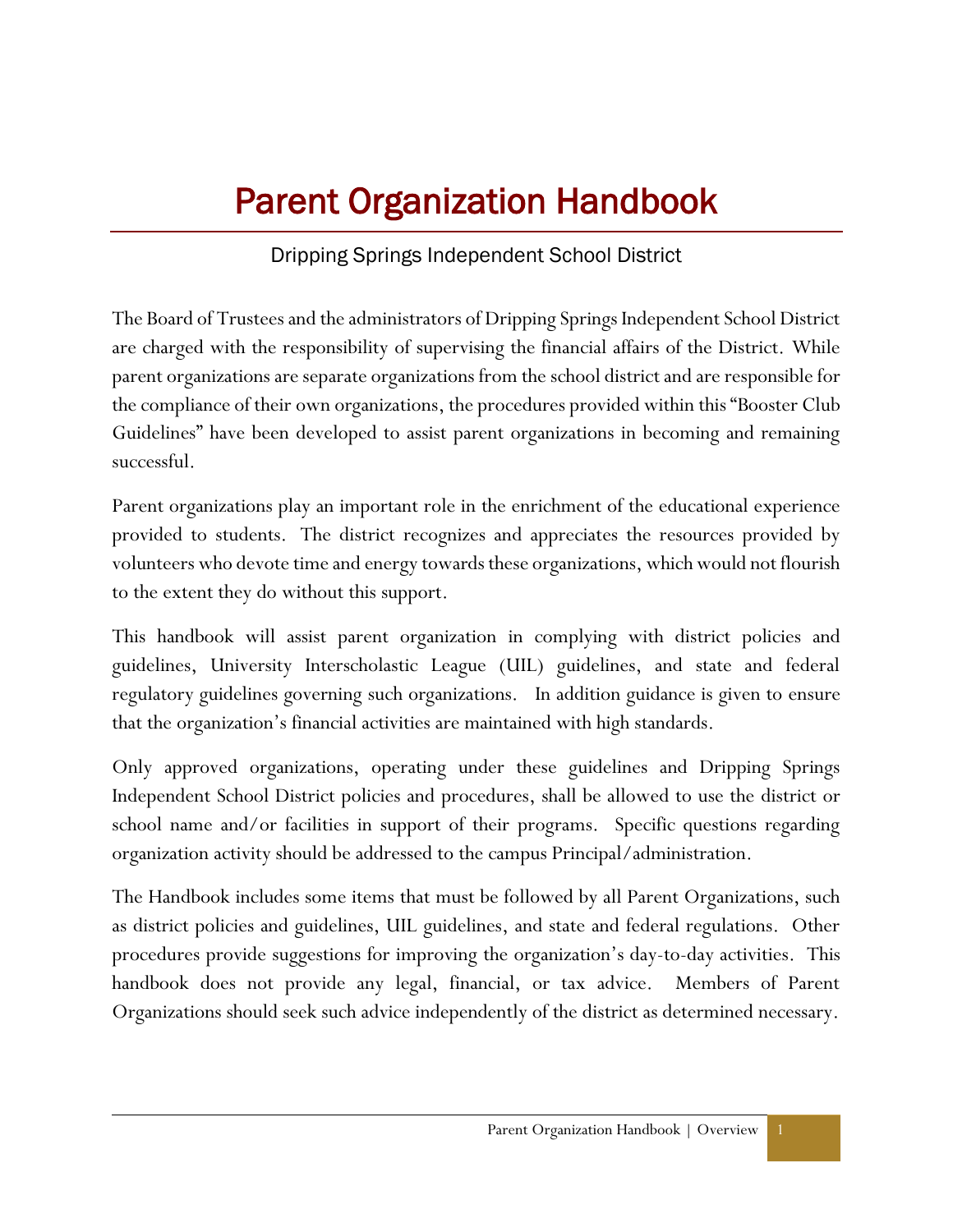The District understands that some Parent Organizations are part of larger state and national bodies with interest in legislative matters, and may take part in various program initiatives related to the non-local arms of their organization; however, this handbook is concerned only with organizational activities that directly affect DSISD students, schools, or programs. It does not seek to limit or direct a Parent Organization's other activities, except as they relate to the District.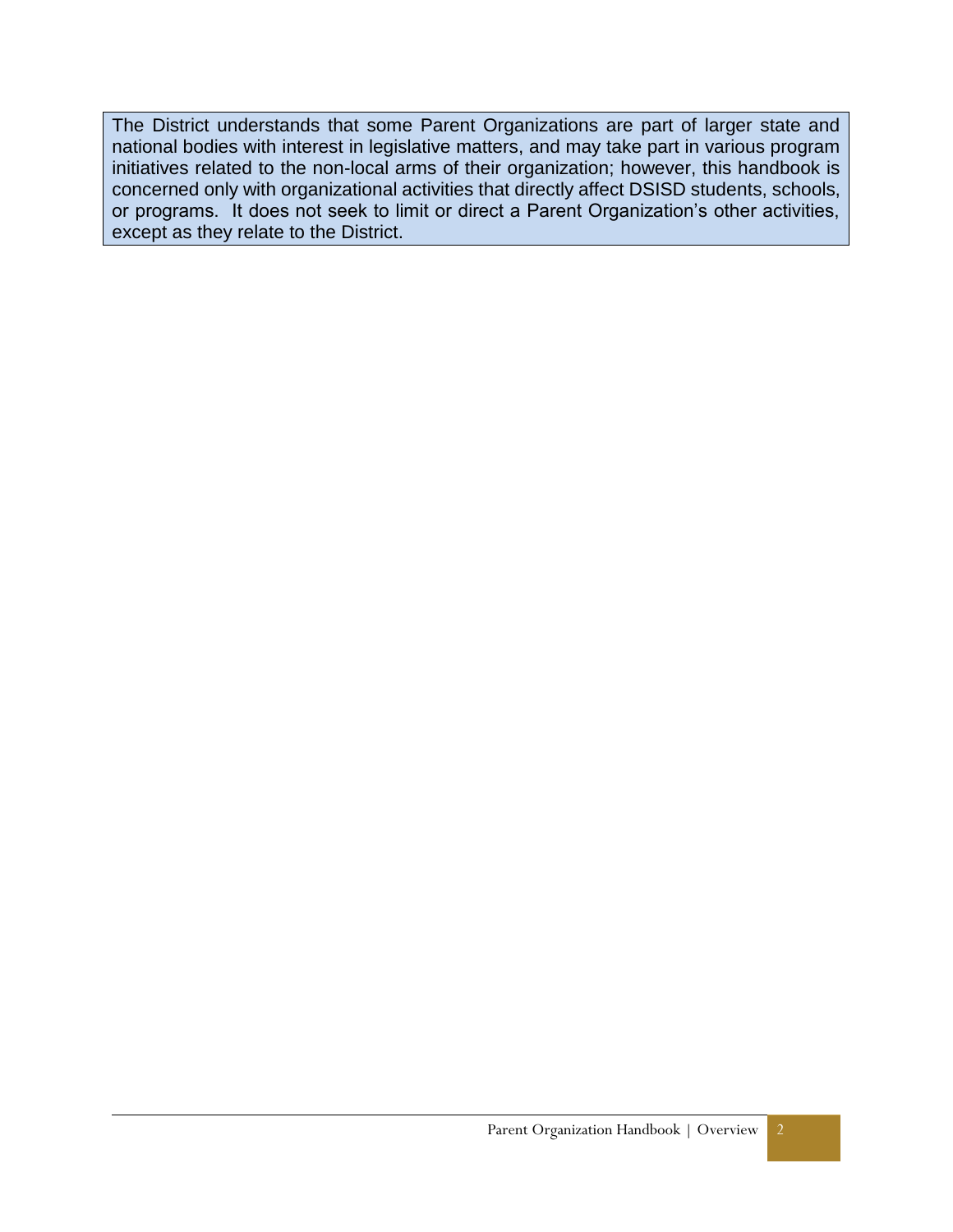# **TABLE OF CONTENTS**

# **Contents**

| ROLE OF THE SUPERINTENDENT RESPONSIBLE FOR UIL ACTIVITIES  12                |
|------------------------------------------------------------------------------|
|                                                                              |
|                                                                              |
|                                                                              |
|                                                                              |
|                                                                              |
|                                                                              |
|                                                                              |
|                                                                              |
|                                                                              |
|                                                                              |
| FACULTY SPONSOR RESPONSIBILITIES FOR ORGANIZATION FUNDRAISING ACTIVITIES  20 |
|                                                                              |
|                                                                              |
|                                                                              |
|                                                                              |
|                                                                              |
|                                                                              |
|                                                                              |
|                                                                              |
|                                                                              |
|                                                                              |
|                                                                              |
|                                                                              |
|                                                                              |
|                                                                              |
|                                                                              |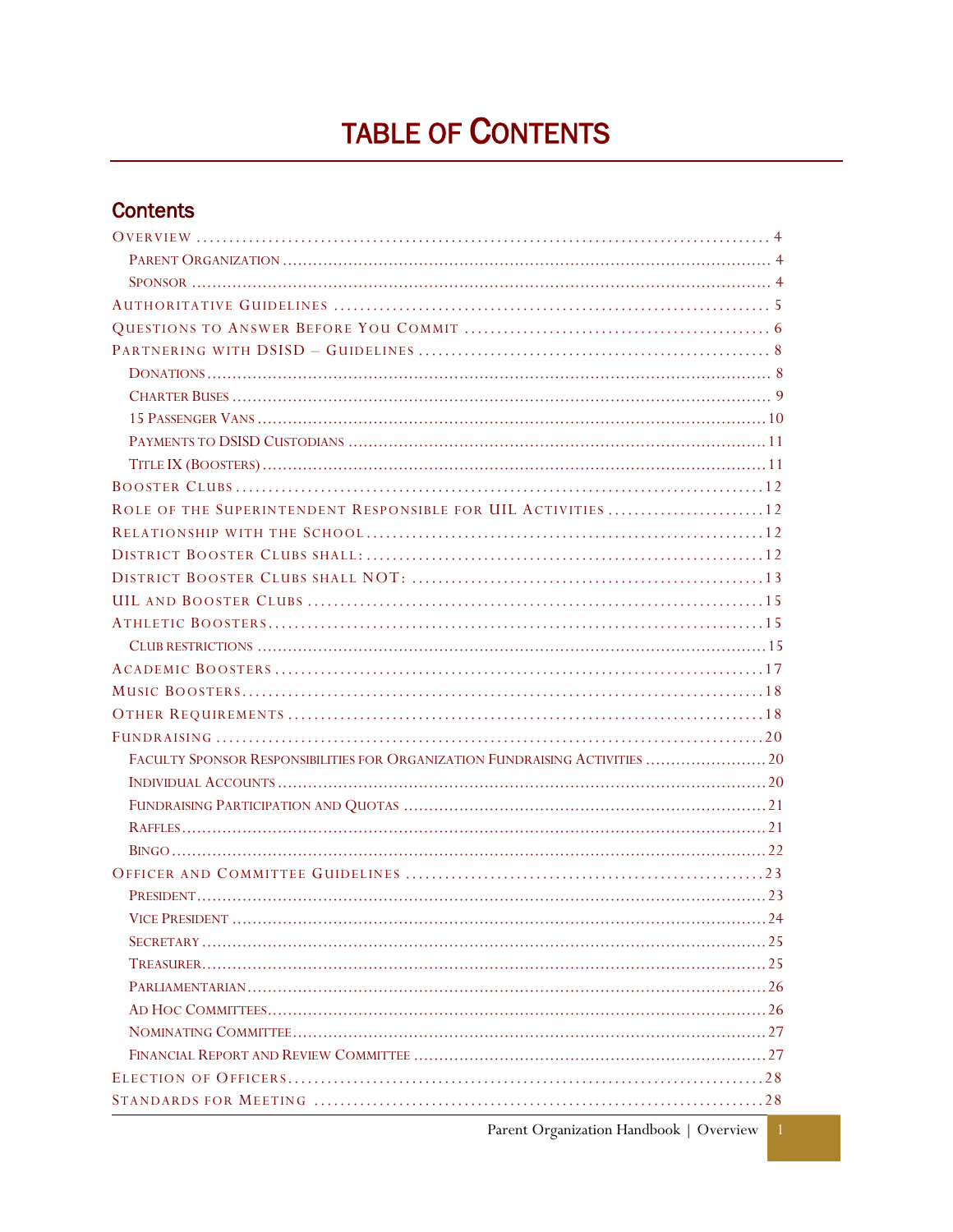| QUALIFYING FOR EXEMPTION FROM TEXAS LIMITED SALES, EXCISE, AND USE TAX  46 |
|----------------------------------------------------------------------------|
|                                                                            |
|                                                                            |
|                                                                            |
|                                                                            |
|                                                                            |
|                                                                            |
|                                                                            |
|                                                                            |
|                                                                            |
|                                                                            |
|                                                                            |
|                                                                            |
|                                                                            |
|                                                                            |
|                                                                            |
|                                                                            |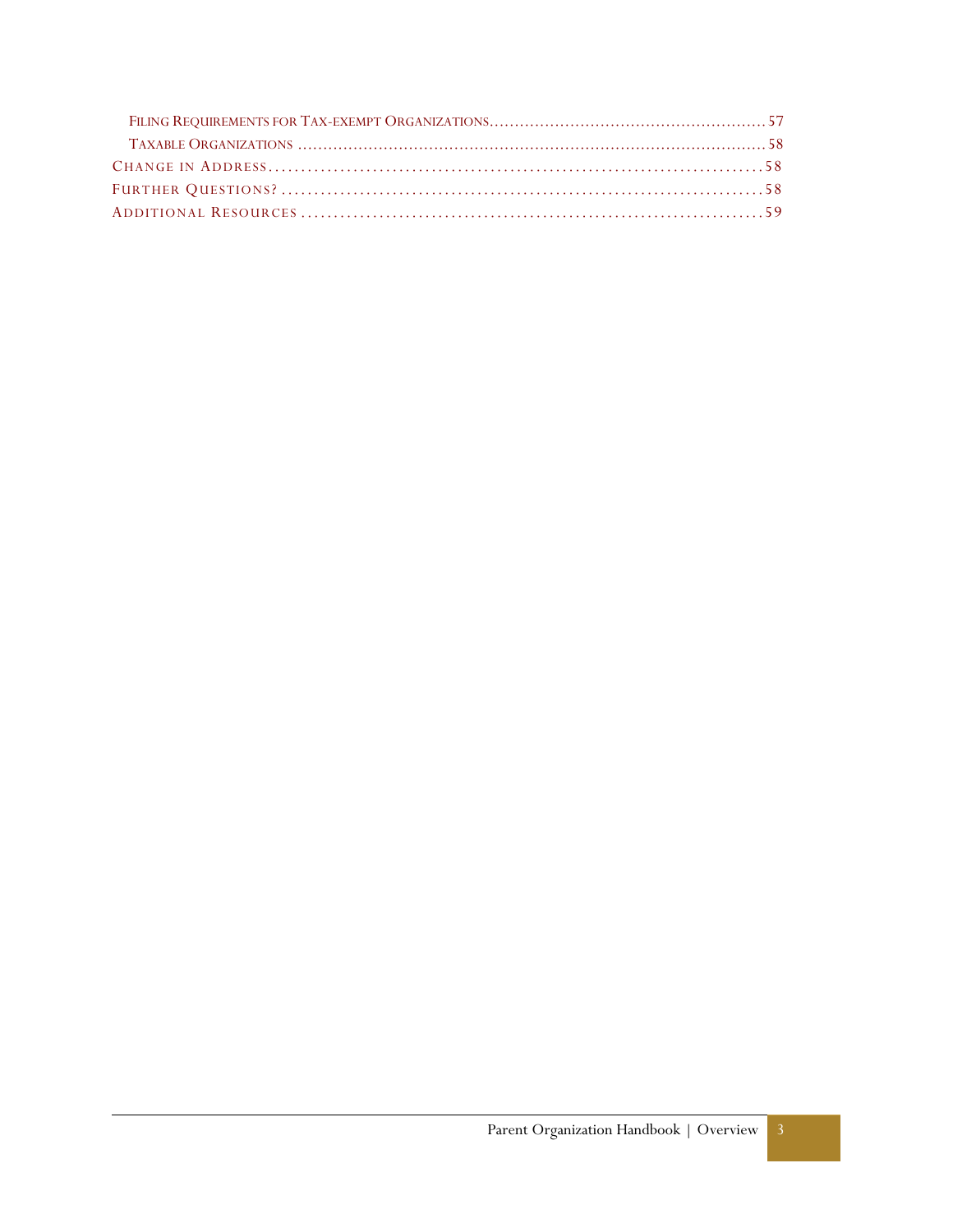# **OVERVIEW**

### <span id="page-6-0"></span>**Overview**

Parent Organizations are established to promote school programs or complement student groups or activities. A Parent Organization's purpose may be to support a student group or program at a particular school or various student groups or programs at various schools. Students enrich their education and expand their horizons when they participate in school activities and programs. Therefore, the district greatly appreciates the time, effort, and financial support that the Parent Organizations provide to our students.

Even though a Parent Organization works very closely with the District, it is a separate entity from the district. The formation of a Parent Organization must be approved by the appropriate District Administrator. In addition, a Parent Organization must adhere to various district policies and guidelines, University Interscholastic League (UIL) guidelines, and state and federal regulatory guidelines.

Parent Organizations support a particular student group or program through a Sponsor. The Sponsor is a district employee who serves as the liaison between the Parent Organization and the district. In addition, the pertinent Principal or other appropriate Administrator must approve various activities of both the student group and the related Parent Organization. The main responsibilities of a Parent Organization, a sponsor, and a principal or administrator are indicated below:

<span id="page-6-1"></span>**Parent Organization** - A Parent Organization is responsible for supporting a student group, activity, or program. Support may be as simple as volunteering at games or events, or as complex as raising money for an out-of-state competition. The Parent Organization works through the Sponsor to provide assistance for the planned activities of the student group. The Parent Organization decides the type and amount of assistance it will provide; however, the Parent Organization does not have the authority to decide the activities or trips in which the student group will participate. The parents and the Parent Organization may provide suggestions about particular activities; however, the Sponsor is responsible for the final decision with the Principal's or Administrator's approval.

<span id="page-6-2"></span>Sponsor - A designated Sponsor of a student group serves as the liaison between the Parent Organization and the district, under the supervision of the principal or administrator. The Sponsor is responsible for determining the various activities and trips in which the student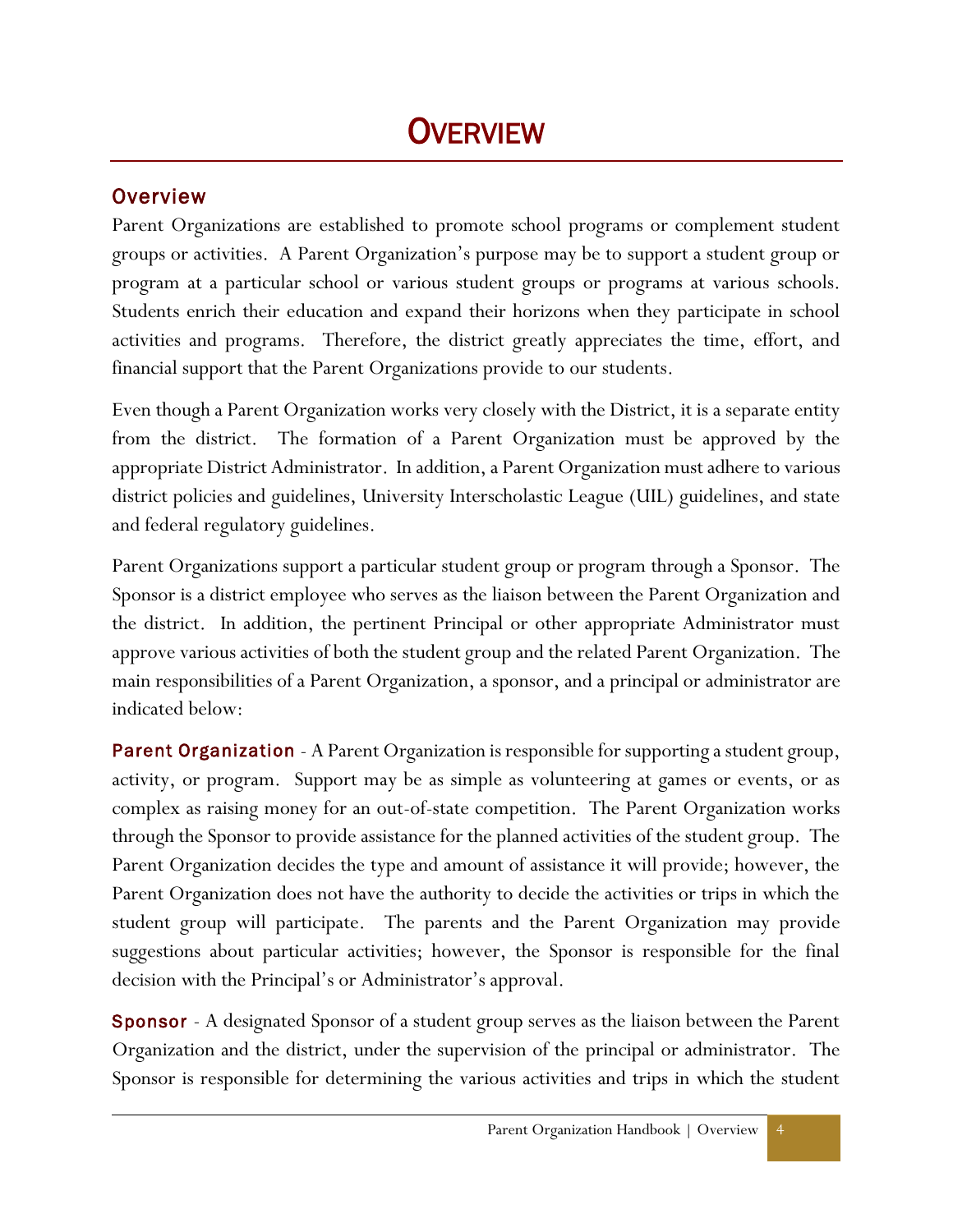group will participate with the approval of the Principal or Administrator. The Sponsor does not have the authority to control the amount of support a Parent Organization provides.

# <span id="page-7-0"></span>Authoritative Guidelines

Parent Organizations are governed by various entities. The school district has Board Policies and guidelines that must be followed by Parent Organizations, as well as guidelines that the School Principal or District Administrator may implement. Also, the Parent Organizations must follow the guidelines of the University Interscholastic League (UIL); the State of Texas; and the federal government, through the Internal Revenue Service (IRS). Some state regulations relate to state sales tax while other regulations involve becoming incorporated or involve the holding of a raffle.

The following information is included in the appendix of the handbook:

- District Board Policies: GE (Local), *Relations with Parents or Parents' Organizations;* and CDC (LOCAL), *Other Revenues, Grants from Private Sources*
- UIL Booster Club Guidelines

The UIL Booster Club Guidelines do not necessarily include all rules that may apply to your organization. For specific questions, you should contact the UIL directly.

The state and federal regulatory information included in this section does not include all laws or rules that may apply to your particular situation. This information is provided by the District's Business Services Department; however, the district is not an authority on specific accounting situations or tax-related issues concerning individual Parent Organizations. Therefore, Parent Organizations should obtain competent independent counsel, such as a Certified Public Accountant (CPA) or an attorney, to address accounting and tax matters related to their specific circumstances. The cost of these services would be the Parent Organization's responsibility. In addition, the IRS and the Texas State Comptroller's Office may be contacted for questions related to your organization's specific situation.

Parent Organization officers are solely responsible for ensuring that their Parent Organization is in compliance with District policies and guidelines, UIL guidelines, and state and federal regulations. Therefore, the District, including any District employee is not responsible for a Parent Organization not complying with the various policies, guidelines, and regulations.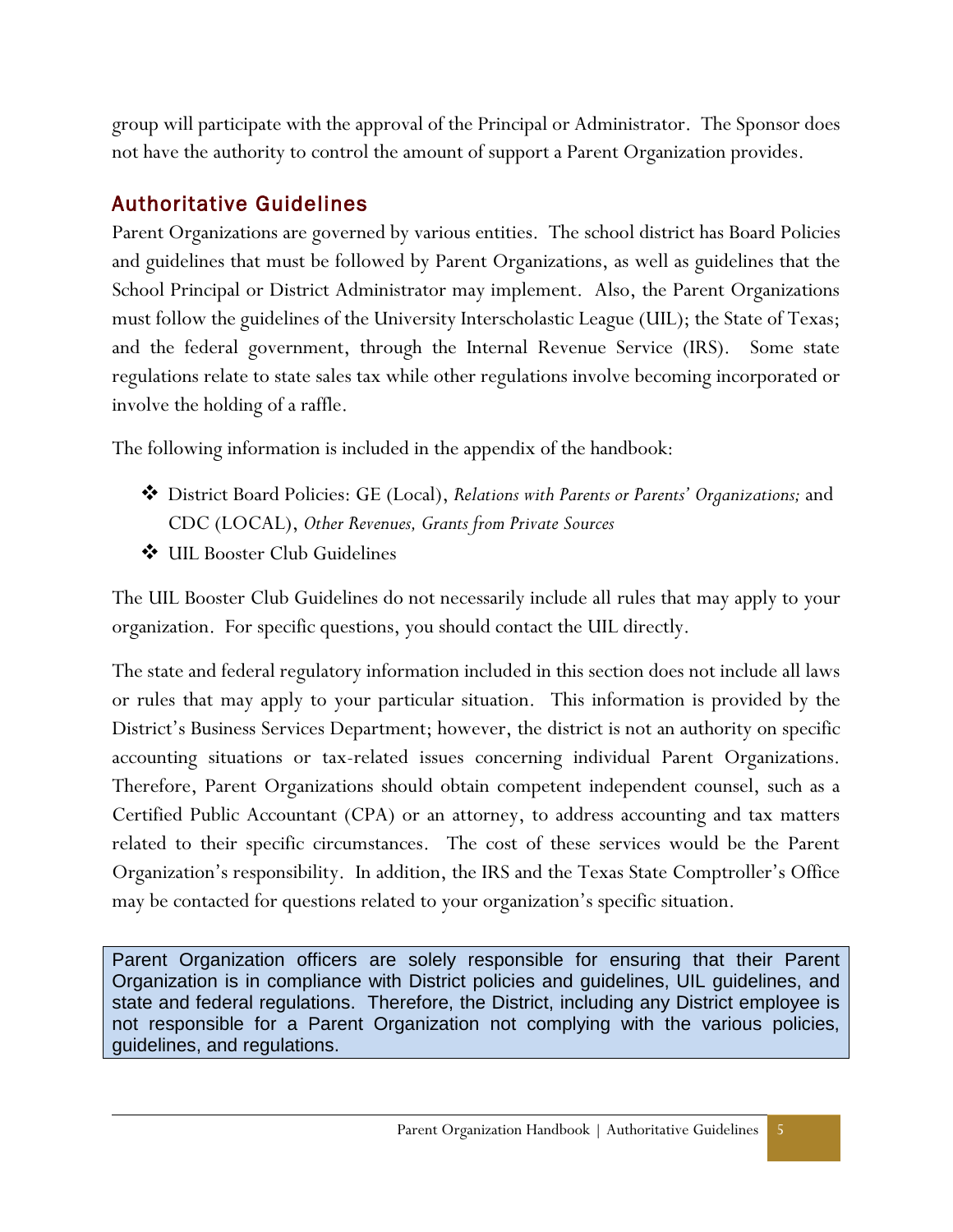# <span id="page-8-0"></span>Questions to Answer Before You Commit

Parent Organizations provide an important support function to student groups; however, they also require a strong commitment from members to work properly. Therefore, deciding whether or not to form a Parent Organization is an important decision that requires careful consideration of the pros and cons of formation. Interested parents should discuss these issues with each other as well as the sponsor of the student group and the school principal or administrator. **The Assistant Superintendent for Business Services must approve, in writing, the formation of a Parent Organization before the group takes any further action to create a unique identity.**

It is important to remember that parents do not have to form a Parent Organization to support a student group. Parents may still support a student group as parents through fundraisers and other activities in which the students are involved if the student group has a Student (agency) Activity Fund set up through the District. All money generated would be considered the student group's money and would benefit only that group of students. In addition, the District would be responsible for all of the accounting and legal responsibilities of the Student Activity Fund.

The following are some questions to consider when deciding whether or not to form a Parent Organization:

- 1. Why do I want a Parent Organization?
- 2. What can a Parent Organization accomplish that cannot be achieved through the use of a Student Activity Fund?
- 3. Do I have time to commit to a Parent Organization?
- 4. Are there enough parents with time to commit to a Parent Organization?
- 5. Am I willing to perform the necessary research, training, and paperwork to be in compliance with all District, UIL, state, and federal regulations?
- 6. Have I read or will I read the rest of this handbook to discover my responsibilities once a Parent Organization is formed?
- 7. Have I spoken with other similar Parent Organizations to determine what benefits/problems they have experienced?
- 8. Have I spoken with the sponsor or principal to obtain support for the formation of a Parent Organization?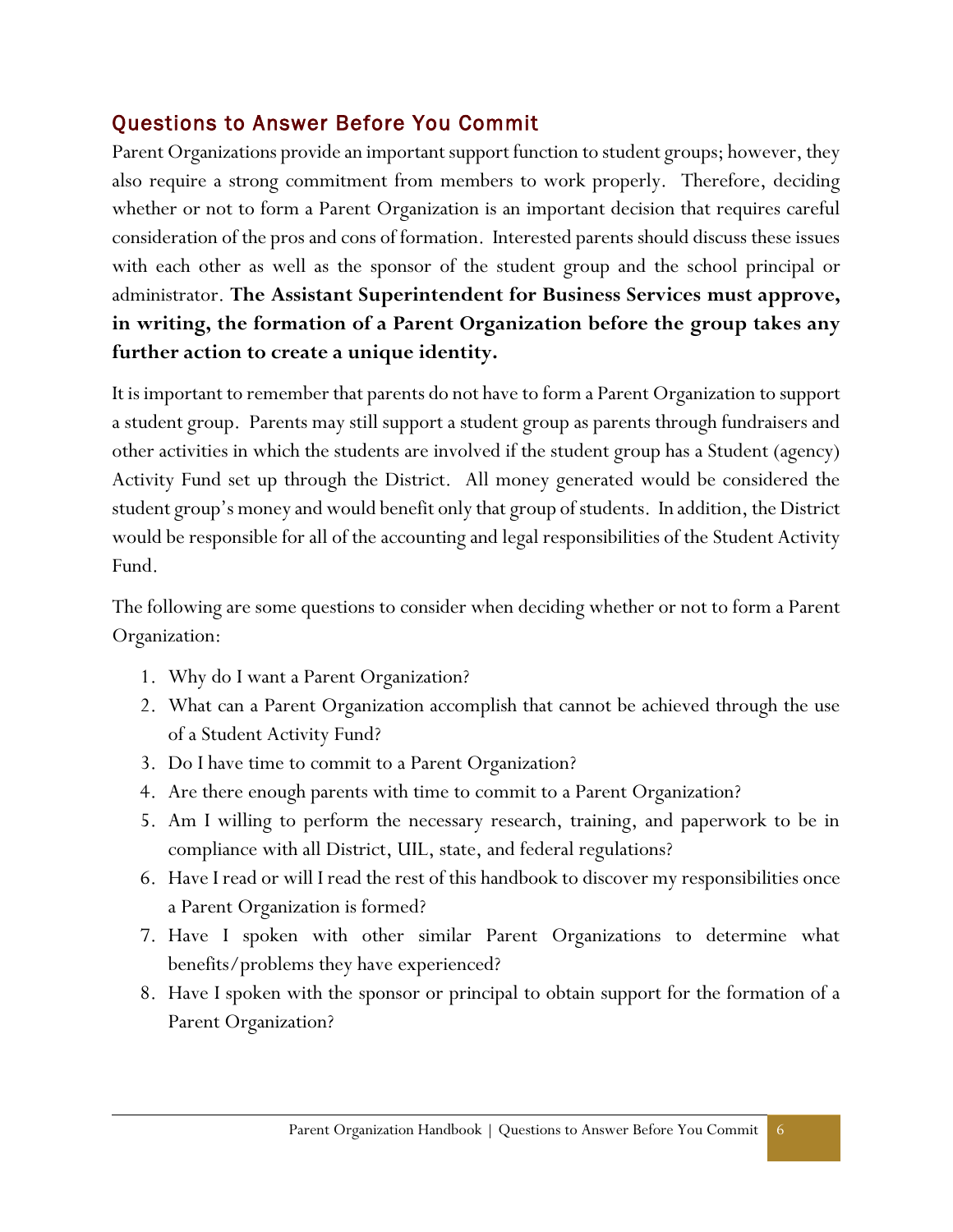Once you have decided to form a Parent Organization:

- 1. You must then obtain written approval from the Assistant Superintendent for Business Services before proceeding with any other steps to create your identity as a Parent Organization.
- 2. Establish the Parent Organization's mailing address. (You will need to list an official mailing address on several state and federal forms when creating your identity as a Parent Organization; therefore, it is better to get this step done first.) The IRS and the Texas State Comptroller's Office recommend that each Parent Organization obtain a post office box (PO Box) or private mailing box (PMB) to use as the official mailing address of the Parent Organization. The address and box keys can be given easily to the new officers at the beginning of each new year.
	- a. Please understand the importance of maintaining a consistent mailing address for the Parent Organization. First, it saves time since the address will not need updating each year with the district, the Texas Secretary of State, the Texas State Comptroller's Office, the IRS, and the bank as would be needed if using someone's home address.
	- b. Second, Parent Organizations receive several important documents from these agencies throughout the year, and if the address changes frequently, some of these documents could be lost or misplaced. The IRS mails forms and other correspondence to Parent Organizations periodically. If these forms are not completed and returned to the IRS within a specific time period, a Parent Organization could lose its tax-exempt status, thereby also losing its limited tax-exemption with the State of Texas and possibly facing fines and penalties.

### **The District does not allow campus mailing addresses to be used by the Parent Organization.**

3. Begin the process of creating your Parent Organization's identity with the State of Texas and the Internal Revenue Service.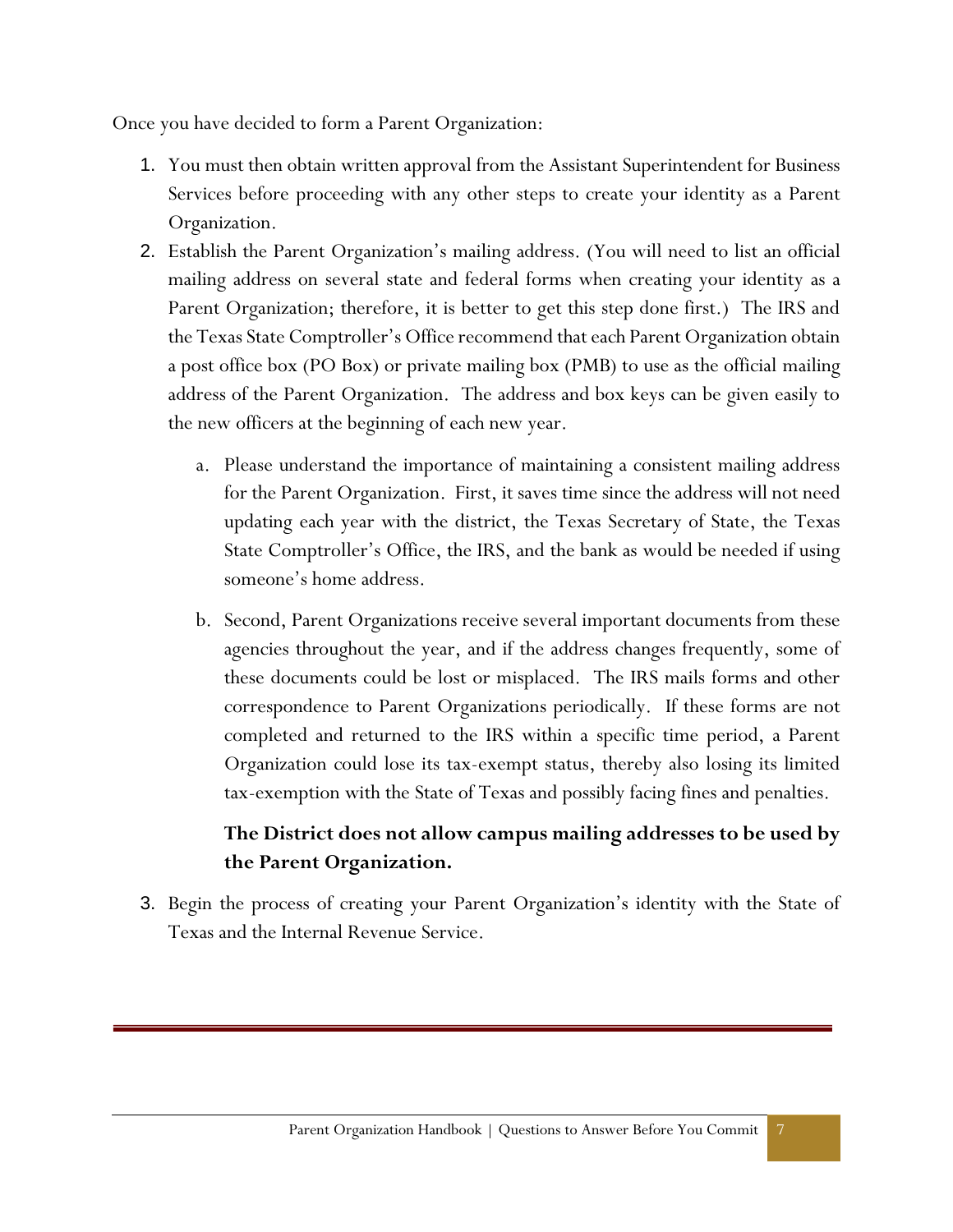# PARTNERING WITH DSISD – GUIDELINES

# <span id="page-10-0"></span>Partnering with DSISD – Guidelines

Parent Organizations are a vital partner in the education of our students and strengthen our ability to provide quality programs and services. The district strives to maintain a healthy and professional relationship with each Parent Organization, and offers the guidelines below. Parent Organizations should:

- 1. Comply with all applicable DSISD board policies and administrative guidelines, UIL guidelines, and all applicable federal and state rules, laws and regulations;
- 2. Respect protocol and campus guidelines when communicating with staff.
- 3. Communicate to vendors and others that the Parent Organization's activities, contracts, purchases, or financial commitments are made on behalf of the organization and not DSISD or any of its campuses.
- 4. Maintain separation of duties between organization officers and sponsors of school club or athletic groups. District employees, including sponsors, are prohibited from direct financial authority or financial oversight within the organization. Exception: an employee, as a parent (member of the organization) may participate in fundraising activities, such as selling tickets at a carnival, selling discount books, or working in a concession stand.
- 5. Comply with all DSISD <u>facility use requirements</u>.
- 6. Obtain competent, independent counsel on legal, accounting and tax matters related to specific organizational needs and UIL guidelines.

#### <span id="page-10-1"></span>**Donations**

In accordance with District Policy DBD (Local), District staff "shall not accept or solicit any gift, favor, service, or other benefit that could reasonably be construed to influence the employee's discharge of assigned duties and responsibilities." Students engaged in UIL activities shall not accept gifts except as provided by *UIL Constitution and Contest Rules.*

In accordance with Board Policy CDC (Local), donations to the District shall become the sole property of the District. Donations should be earmarked for a specific purpose *(within UIL guidelines)* as indicated by the donating organization.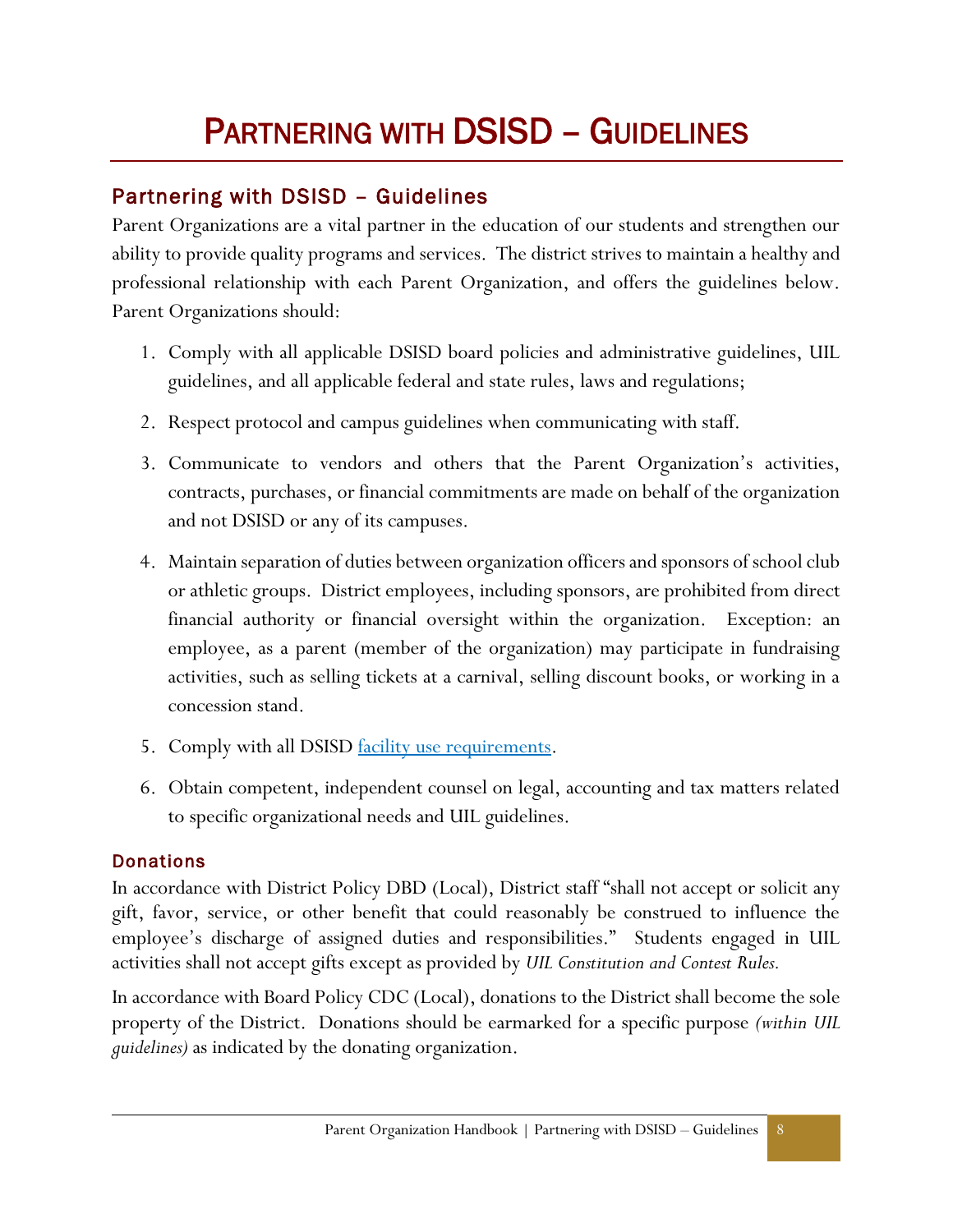Guidelines regarding donations are as follows:

- To be acceptable, a donation must have a purpose consistent with district goals, plans and objectives as determined by the Superintendent and/or Board. A donation shall not be accepted if it:
	- o Creates a program or condition that the Superintendent and/or Board believe to be inconsistent with district policies, philosophy, or current or future plans or purposes;
	- o Creates costs to the district that are determined by the Superintendent and/or Board to be unreasonable or unsupportable;
	- o Creates a restriction on any other school or district program that the Superintendent and/or Board deem inconsistent with district policies, philosophy, or current or future plans or purposes;
	- o Creates a conflict with public law.
- Parent Organizations must seek prior approval of their proposed donation (if other than cash) through the approval process described in Board policy.
- Any donation that is given to a school or program of the district shall become the property of the district. All donations described in this policy shall be consistent with district goals, policies, and plans.
- Any donation given without a specific use or designation may be allocated for use by any school or program at the discretion of the Superintendent and/or designee.

To be deductible as a charitable contribution, a payment to charity must be a gift. A gift to charity is a payment of money or transfer of property without receipt of adequate consideration and with donative intent. Generally Accepted Accounting Principles require that the asset be recorded at its fair market value at the time of the donation. The District will make no determination of value for IRS purposes.

In order to account for all items donated by booster clubs and to ensure compliance with UIL guidelines, DSISD policy requires that booster clubs donate only funds to the district. The district will then purchase the items for which the funds were donated.

#### <span id="page-11-0"></span>Charter Buses

The District will provide yellow school buses for school sponsored activities. Parent Organizations have the option of upgrading this to a commercial bus service (charter buses) for extra-curricular activities. Reserving charter buses is often times a challenge if reservations are not made far enough in advance. The district has issued a competitive bid for charter buses and has a list of approved vendors.

The cost to the Parent Organization for the charter buses will be the cost of the charter buses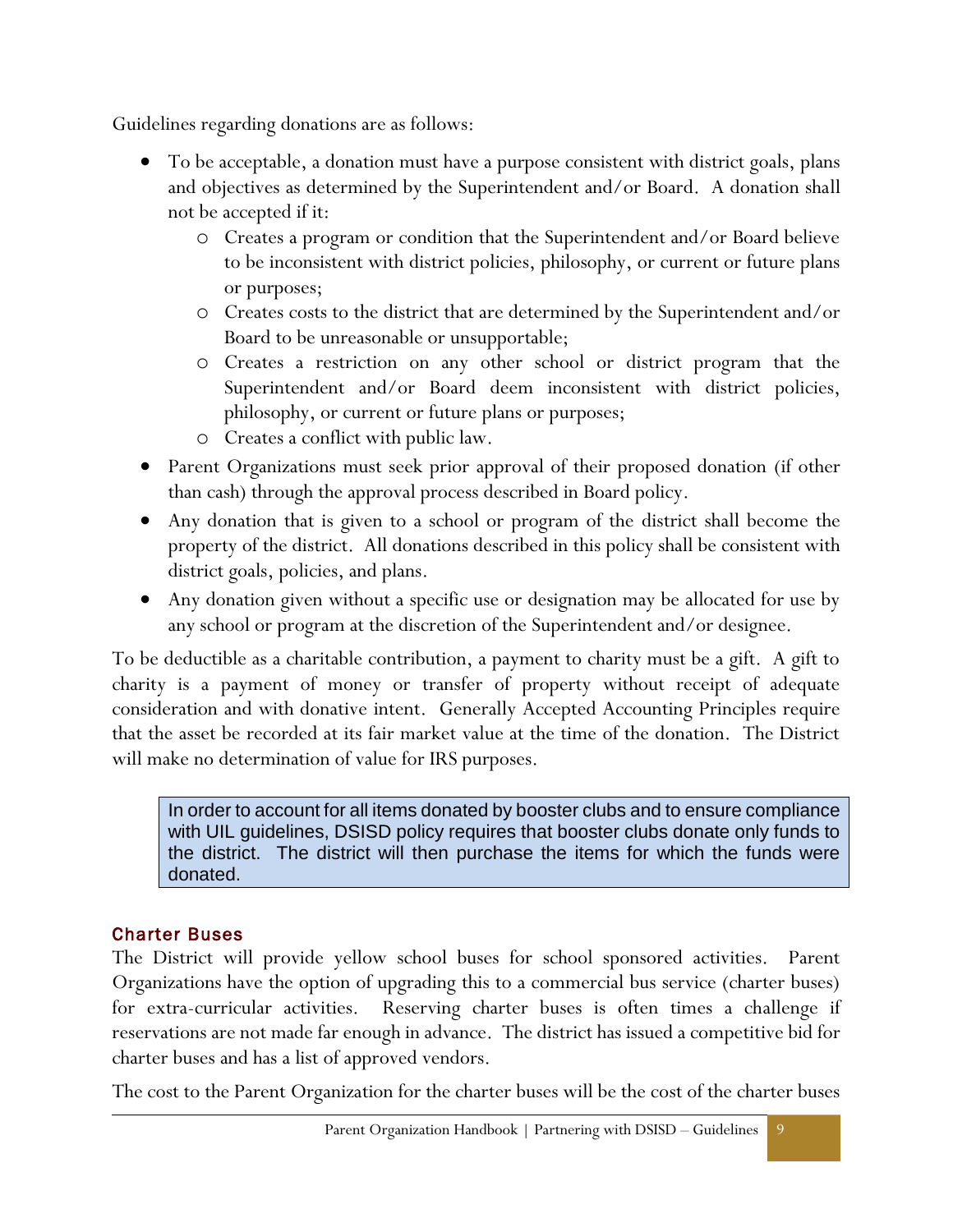less the cost of the school buses. The mileage and driver rate for school buses is available from the campus administrator. This provides timely information to help Parent Organizations budget transportation costs for the following school year.

All charter bus reservations and billings will be the responsibility of the campus/athletic group. Settlement of payments from the Parent Organization to the district will be due within 5 working days from the date of the return trip. If it is more convenient, Parent Organizations may deposit money with the district's Business Office in advance of trips and the district can notify the Parent Organization when the balance reaches a certain amount (prior to being exhausted).

If a charter bus is desired, the sponsor is to confirm with the Parent Organization President that the Parent Organization is committed to financially supporting the incremental cost of the charter bus. Once the bus is ordered, the Parent Organization will be responsible for any advance deposit required by the charter company. Reservations are to be made out of the appropriate school office by district staff. Parent Organizations are not to make reservations directly.

Based on the quoted cost for the charter bus, the estimated miles and hours for the trip, an estimate of the incremental cost to the Parent Organization can be calculated. The sponsor is to confirm with the Principal/Administrator that the Parent Organization has money set aside as a line item in its budget to pay for the incremental cost of the charter bus.

The school staff will confirm bus reservations with the bus company once a purchase order has been issued. Parent Organizations may likewise follow up with the charter bus carrier. Should any issues arise, the Sponsor will be notified immediately, so other alternatives can be pursued. This timeline can be modified under special circumstances, such as post-season play or state contest performances, due to the uncertain nature of such events.

The district is prohibited under the State Constitution to either lend money or its credit for the benefit of others. As such, the district is not in a position to make payments on behalf of a Parent Organization. It is important that the district receive a timely payment from the Parent Organization for the incremental cost of the charter bus, so payments to the charter bus carrier can be made when invoices are received and bus service will not be interrupted.

#### <span id="page-12-0"></span>15 Passenger Vans

Federal law prohibits dealers from selling or leasing 15 passenger vans for use in transporting students for school related activities. Because of the risks associated with 15 passenger vans, organizations may not purchase, lease, or otherwise utilize 15 passenger vans to transport district employees, students, or equipment.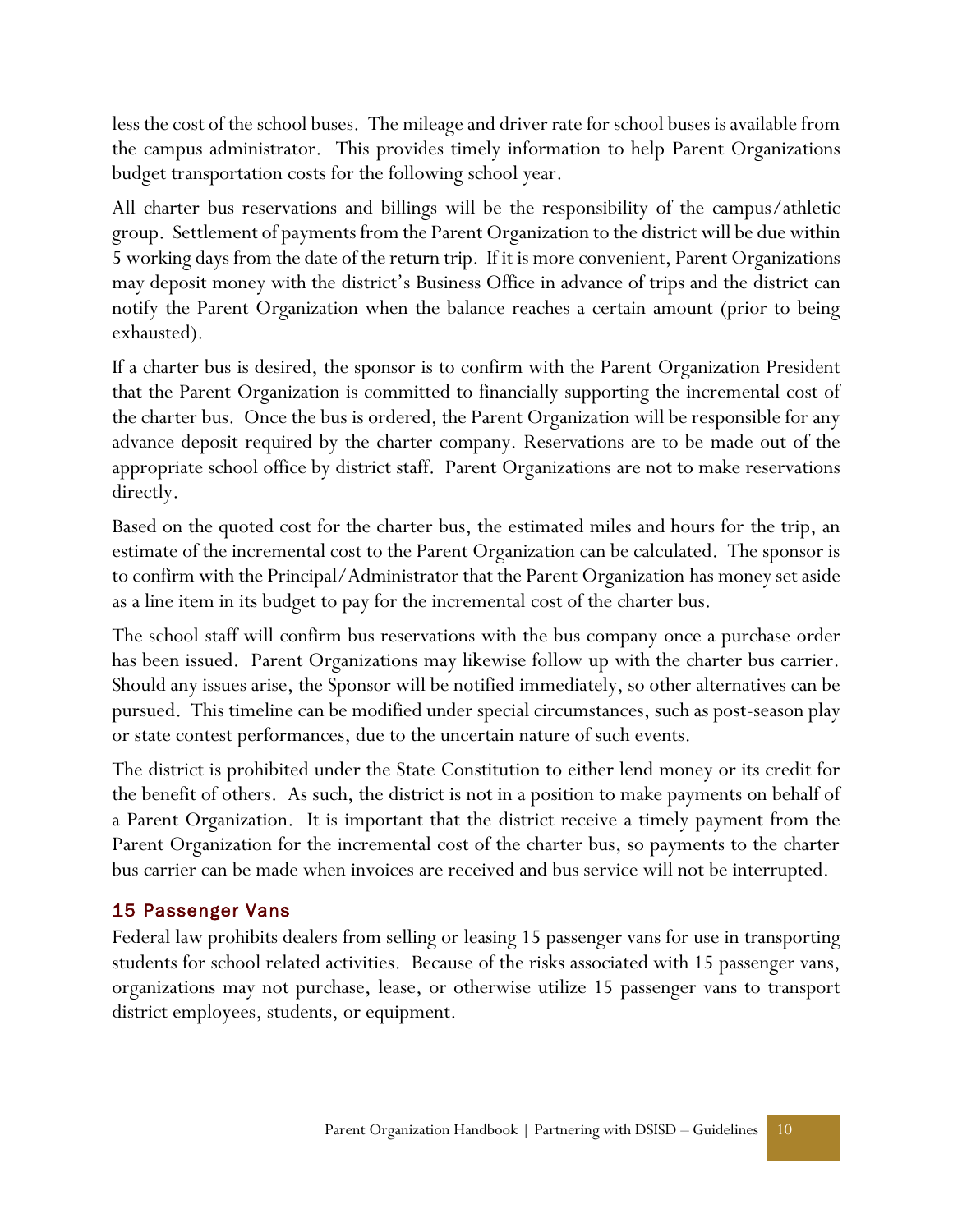#### <span id="page-13-0"></span>Payments to DSISD Custodians

On occasion, the Parent Organization may hold an event that results in additional custodial time for either preparation and/or clean-up. In these situations, the cost will be included in the Facility Rental for the event. The Parent Organization will write a check to the district for the calculated cost of the facility rental which includes any costs for custodial time. Checks shall not be made directly to the custodian. Pay due the custodian for working the event will be included in the custodian's next pay check. Transactions for facility rentals and custodial services are to be coordinated between the district and Parent Organization through the Facilities Use Coordinator.

#### <span id="page-13-1"></span>Title IX (Boosters)

Title IX is a federal law enacted in 1972 which protects individuals in education programs or activities from discrimination based on sex. It states that "No person in the United States shall on the basis of sex, be excluded from participation in, be denied the benefits of, or be subject to discrimination under any educational program or activity receiving federal financial assistance."

Title IX applies to all aspects of education and related programs, not just athletics. It requires that equal opportunities be provided for members of both sexes. It does not require that each team receive exactly the same services and supplies, but rather the male and female programs, collectively, receive comparable levels of service, facilities, supplies, etc. The U.S. Department of Education oversees school districts' compliance with Title IX.

Since Booster Club funding and activities are included in the analysis of the district's compliance with Title IX, Booster Clubs should have an awareness of the law and the district's requirement for compliance.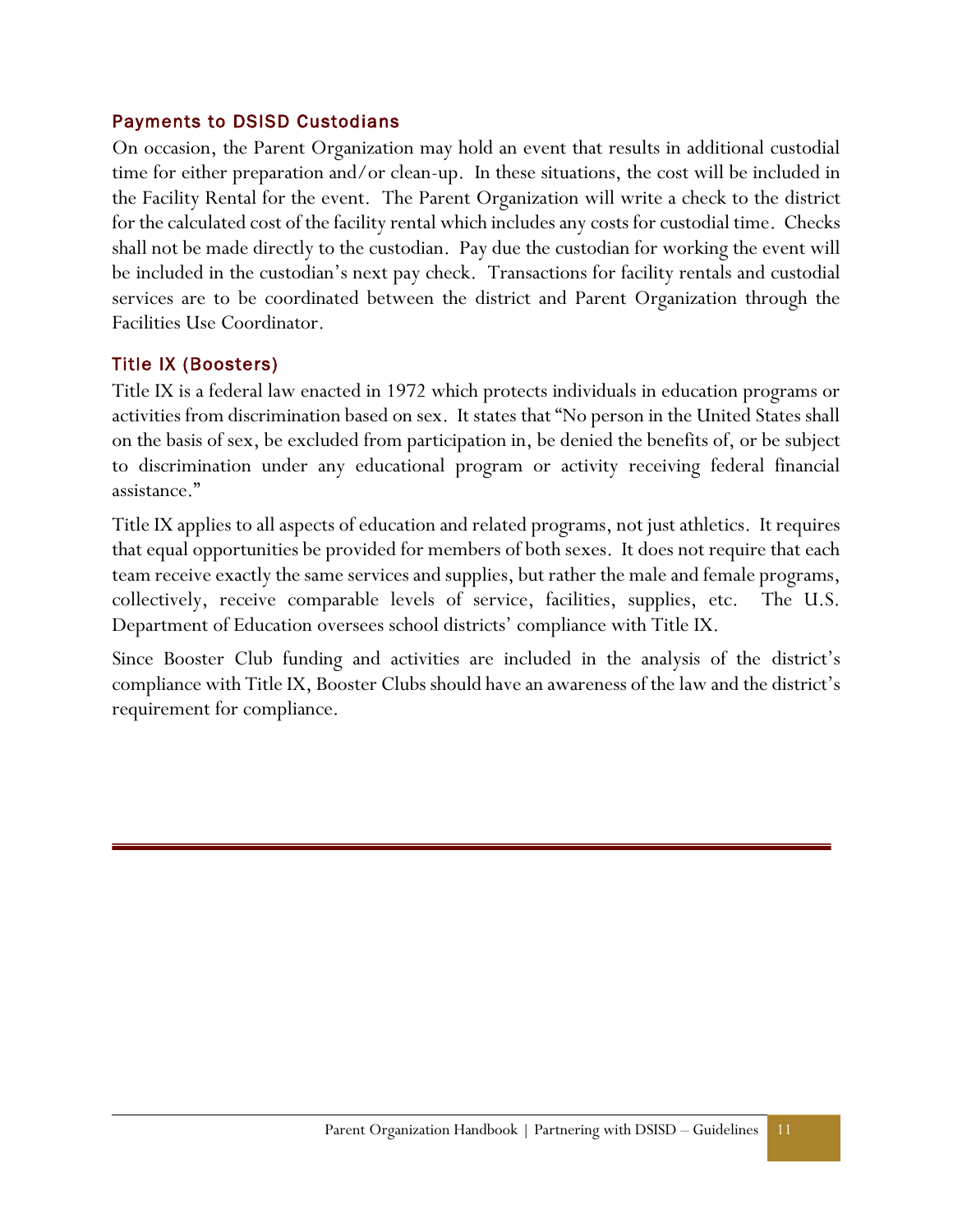# ROLE OF BOOSTER CLUBS

# <span id="page-14-0"></span>Booster Clubs

Booster Clubs shall organize and function in a way consistent with the district's philosophy and objectives, within adopted Board policies, and in accordance with UIL regulations as applicable.

# <span id="page-14-1"></span>Role of the Superintendent Responsible for UIL Activities

UIL rules are made by the member schools and include penalties to schools, school district personnel, and student participants. The superintendent is solely responsible for the entire UIL program. All activities, events, and personnel are under the jurisdiction of the superintendent. It is imperative that booster clubs recognize this authority and work within a framework prescribed by the school administration.

# <span id="page-14-2"></span>Relationship with the School

- The superintendent or a designee has approval authority over booster clubs and should be invited to all meetings.
- Booster clubs do not have authority to direct the duties of a school district employee. The schedule of contests, rules for participation, method of earning letters, and all other criteria dealing with interschool programs are under the jurisdiction of the local school administration.
- All meetings should be open to the public.
- Minutes should be taken at each meeting and kept on file at the school.
- School administration should keep booster clubs informed concerning all school activities.

# <span id="page-14-3"></span>District Booster Clubs shall:

- 1. Be voluntary and provide unified support for student activities of the school.
- 2. Encourage involvement by all parents of students participating in the supported activity.
- 3. Use school facilities only with prior approval of the Facility Rentals Coordinator.
- 4. Submit a copy of financial reports (audited if available) and the annual Form 990 to Business Services no later than September 1 following the end of the fiscal year.
- 5. Submit the name, address, and telephone number of all current officers to the Athletics Director and Business Services by September 1st.
- 6. Provide evidence of adequate insurance coverage for activities conducted on school premises. The district cannot provide insurance coverage for Booster Clubs.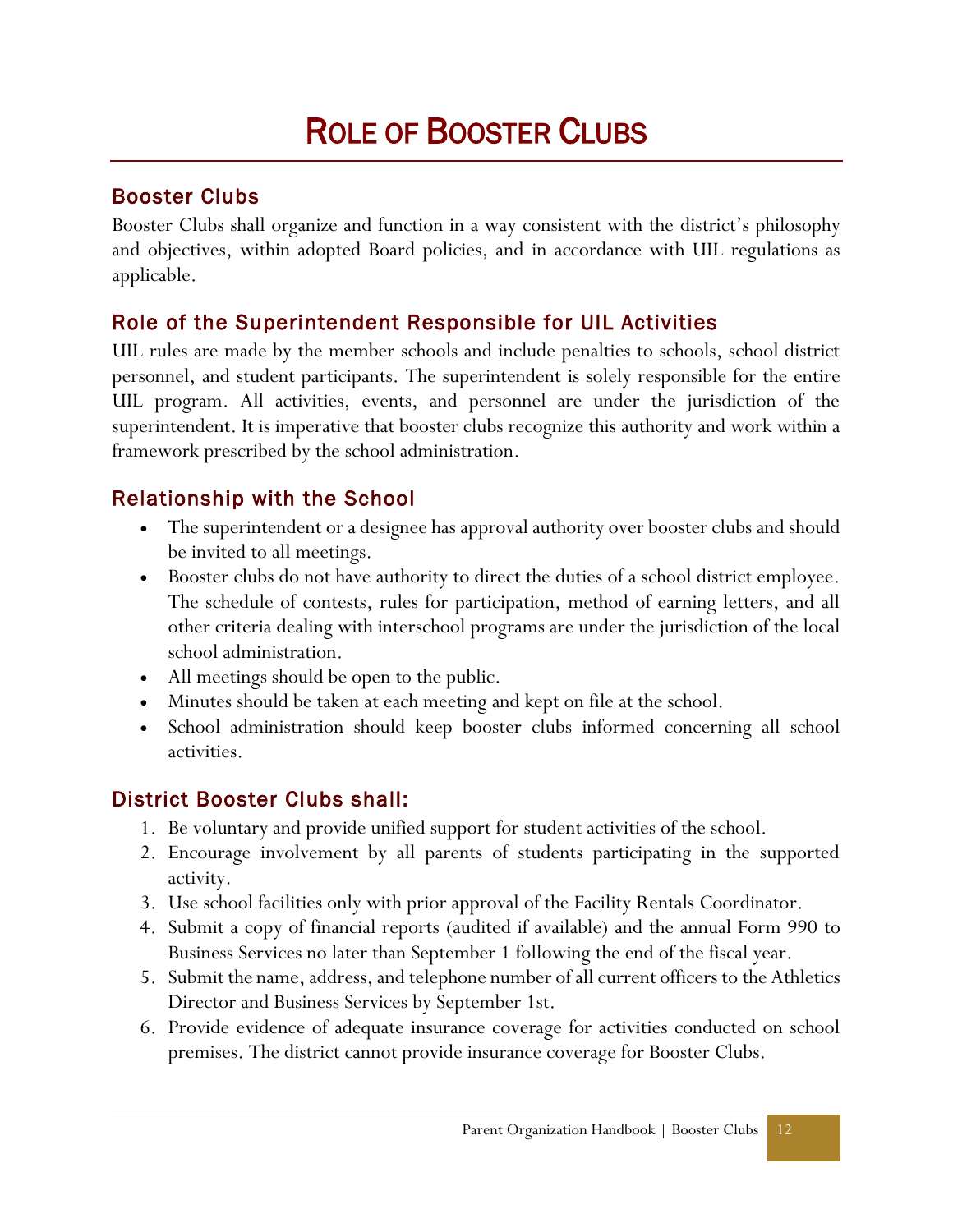- 7. Pay all taxes and other debts incurred by the organization. (State sales tax and Form 990 to the IRS)
- 8. Comply with administrative regulations and Board policies when donating money or gifts to the district.
- 9. Comply with UIL guidelines, district policies, and Federal and state tax laws.
- 10. Obtain tax exempt status  $501(c)(3)$ .
- 11.Obtain an Employer Identification Number (EIN).
- 12.Have bylaws that address all the topics listed in the UIL Guidelines (found in Resources).
- 13.Adhere to all district guidelines and Board policies on advertising.

# <span id="page-15-0"></span>District Booster Clubs shall NOT:

- 1. Be involved in decision or policy making activities for a student group.
- 2. Give a sponsor or coach a gift or cash in excess of the limits imposed by the UIL guidelines (\$500) from any source in recognition of, or appreciation for coaching, directing, or sponsoring student activities.
- 3. Give anything (including awards) to students without prior approval from school administration.
- 4. Give a member any gift without the approval of the club membership.
- 5. Athletic Booster Clubs shall not directly employ or pay any member for services rendered with Booster Club funds.
- 6. Direct, employ, contract, supplement or in any way compensate a consultant, clinician, accompanist, or paraprofessional for work performed for the student activity without prior approval from director and campus principal.
- 7. Sign contracts or pay expenses directly from Booster Club accounts for any arrangements for student travel associated with the organization. (Booster Clubs may donate money to the school with prior approval from administration). (Ex. Charter buses)
- 8. Use the district tax identification number as the Booster Club identification number.
- 9. Use the district sales permit numbers as the Booster Club sales permit number.
- 10.Give cash to any school employee to use at his or her discretion. Coaches and directors of UIL academics, athletics and fine arts may not accept a petty cash fund or a miscellaneous discretionary fund. All funds must be given to the school administrator and spent at the discretion of the school, with the approval of the school board.
- 11.Attempt to influence the sponsor, principal or other administrator's decisions or be a lobbying group concerning matters which are duties assigned to the district personnel, such as trips, staffing, and schedules.
- 12.Booster club websites shall not function as district (nor classroom) sponsored websites. Campus and classroom links to booster club websites must be clear and externally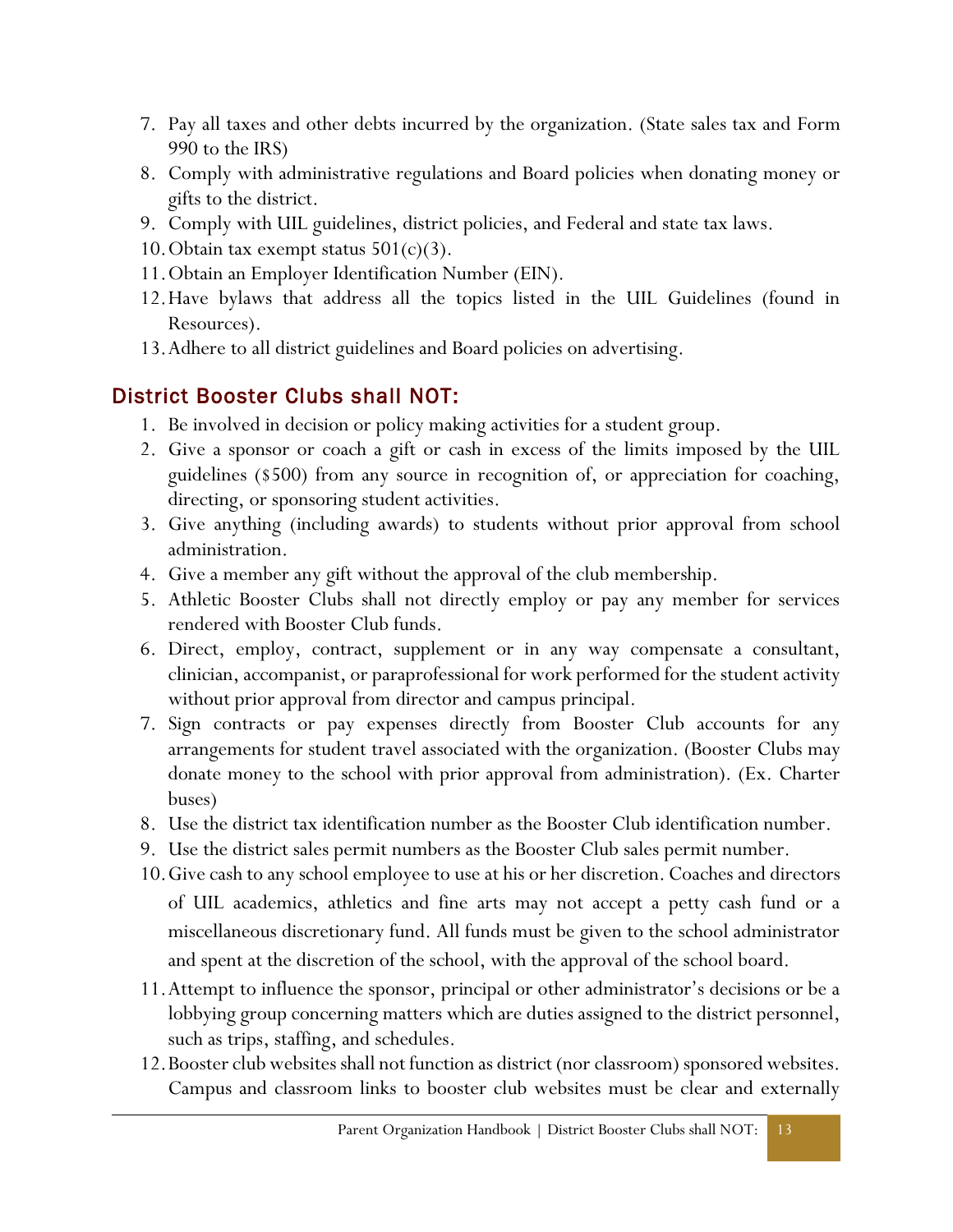linked. Forms and other website content (photos, camp sign up, etc.) owned by the booster club must be externally located. (i.e. not located within the DSISD or campus website.)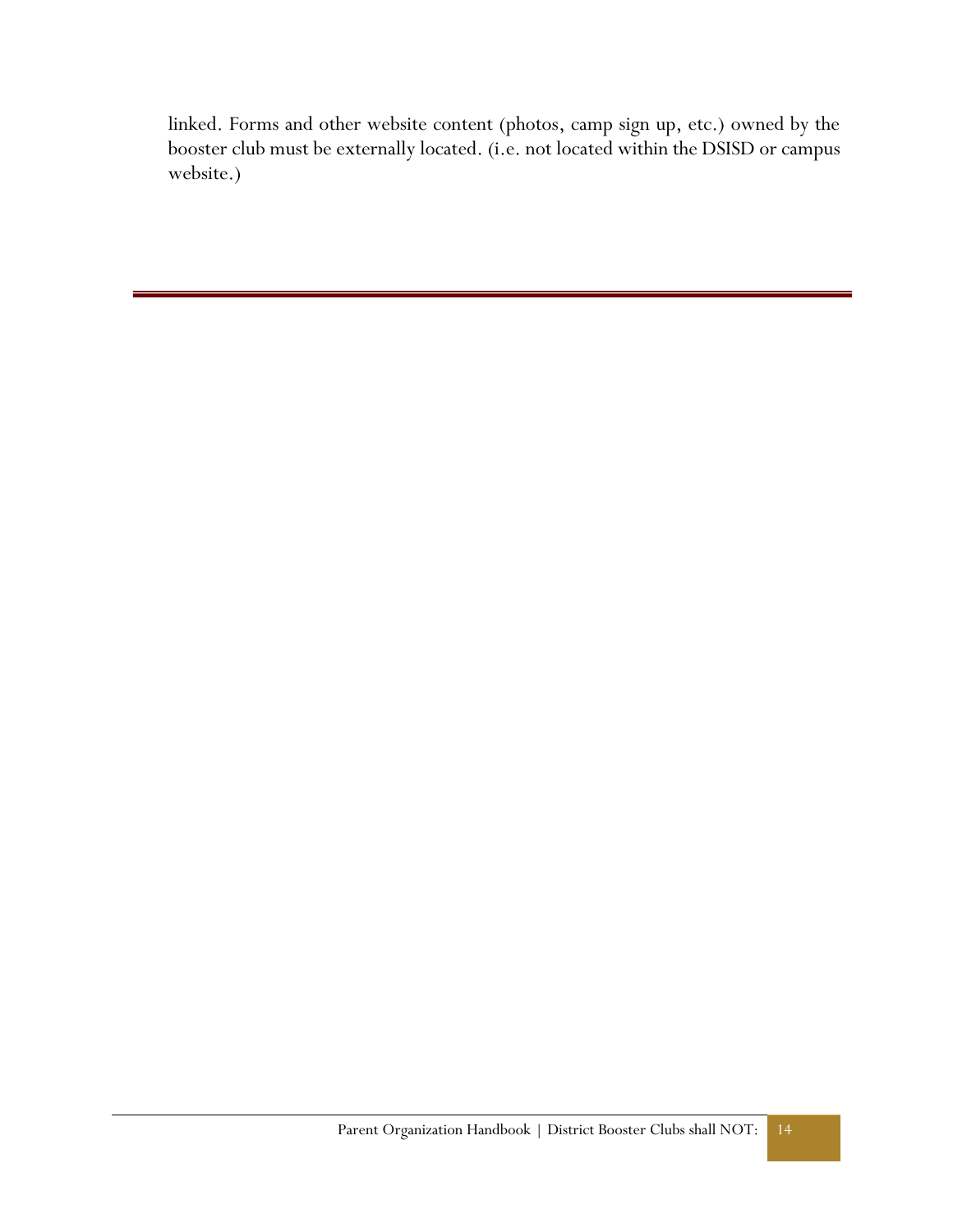# UIL AND BOOSTER CLUBS

# <span id="page-17-0"></span>UIL and Booster Clubs

The following information has been taken from the Texas UIL Booster Club Guidelines and is provided here as a reference tool. Be they music, fine arts, academic or athletic, booster clubs should exist to enrich student's involvement in extracurricular activities without endangering their eligibility.

# <span id="page-17-1"></span>Athletic Boosters

#### <span id="page-17-2"></span>Club restrictions

Booster clubs cannot give anything to students, including awards. Check with school administrators before giving anything to a student, school sponsor or coach. Schools must give prior approval for any banquet or get-together given for students. All fans, not just members of the booster club, should be aware of this rule. It affects the entire community.

#### **\*Unlike music and academic booster clubs, athletic booster club funds shall not be used to support athletic camps, clinics, private instruction or any activity outside of the school.**

Booster groups or individuals may donate money to the school with prior approval of the administration. These kinds of donations are often made to cover the cost of commercial transportation and to cover costs for out-of-town meals. **It would be a violation for booster groups or individuals to pay for such costs directly, without prior approval from DSISD administration.**

Individuals should be informed of the seriousness of violating the athletic amateur rule. The penalty to a student-athlete is forfeiture of varsity athletic eligibility in the sport for which the violation occurred for one calendar year from the date of the violation. Student athletes are prohibited from accepting valuable consideration for participation in school athletics anything that is not given or offered to the entire student body on the same basis that it is given or offered to an athlete. Valuable consideration is defined as tangible or intangible property or service including anything that is usable, wearable, sellable or consumable. Local school districts superintendents have the discretion to allow student athletes to accept, from their fellow students, small 'goodie bags' that contain candy, cookies or other items that have no intrinsic value and are not considered valuable consideration.

Homemade "spirit signs" made from paper and normal supplies a student purchases for school use may be placed on the students' lockers or in their yards. Yard signs made of commercial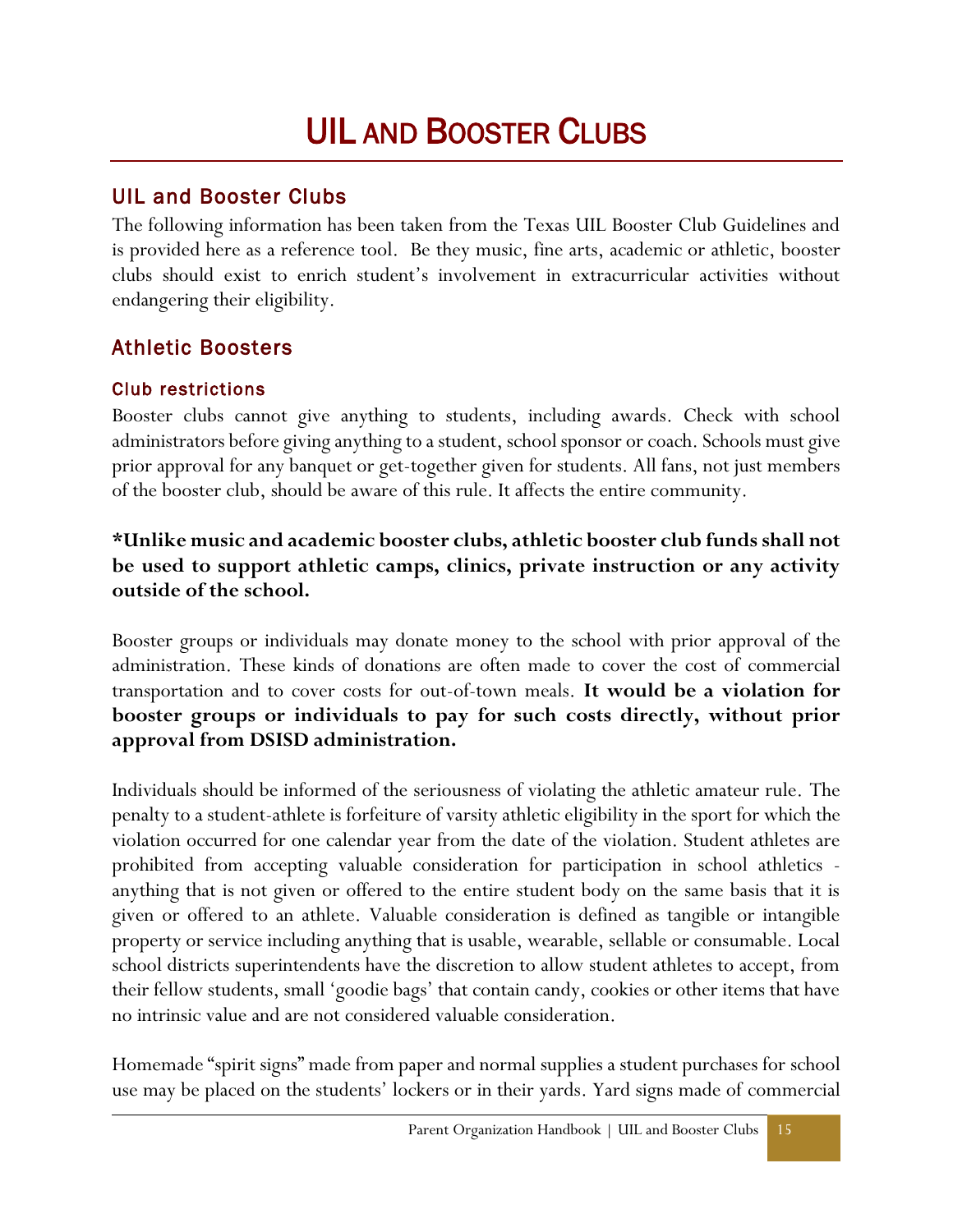quality wood, plastic, etc. if not purchased or made by the individual player's parent, must be returned after the season.

The school may provide meals for contests held away from the home school. If the school does not pay for meals, the individual parents need to purchase their own child's food. Parents may purchase anything they wish for their own child but may not provide food for their child's teammates unless approved by the school. The school may also provide supplies for games and practices and transportation for school field trips. Students should pay admission fees during school field trips.

Parties for athletes are governed by the following State Executive Committee interpretation of Section 441 of the UIL Constitution & Contest Rules.

#### *Official Interpretation of the UIL Athletic Amateur Rule, section 441 of the UIL Constitution and Contest Rules:*

#### **(a) VALUABLE CONSIDERATION SCHOOL TEAMS AND ATHLETES MAY ACCEPT:**

- 1. Pre-Season. School athletic teams may be given pre-season meals, if approved by the school.
- 2. Post-Season. School athletic teams may be given post-season meals if approved by the school. Banquet favors or gifts are considered valuable consideration and are subject to the Awards and Amateur Rules if they are given to a student athlete at any time.
- 3. Other. If approved by the school, school athletic teams and athletes may be invited to and may attend functions where free admission is offered, or where refreshments and/or meals are served. Athletes or athletic teams may be recognized at these functions, but may not accept anything, other than food items, that is not given to all other students.

#### **(b) ADDITIONAL VALUABLE CONSIDERATION THAT SCHOOL TEAMS AND ATHLETIES MAY ACCEPT:**

Examples of additional items deemed allowable under this interpretation if approved by the school, include but are not limited to:

- 1. Meals, snacks or snack foods during or after practices;
- 2. Parties provided by parents or other students strictly for an athletic team

Local school district superintendents continue to have the discretion to allow student athletes to accept small "goodie bags" that contain candy, cookies or other items that have no intrinsic value and are not considered valuable consideration.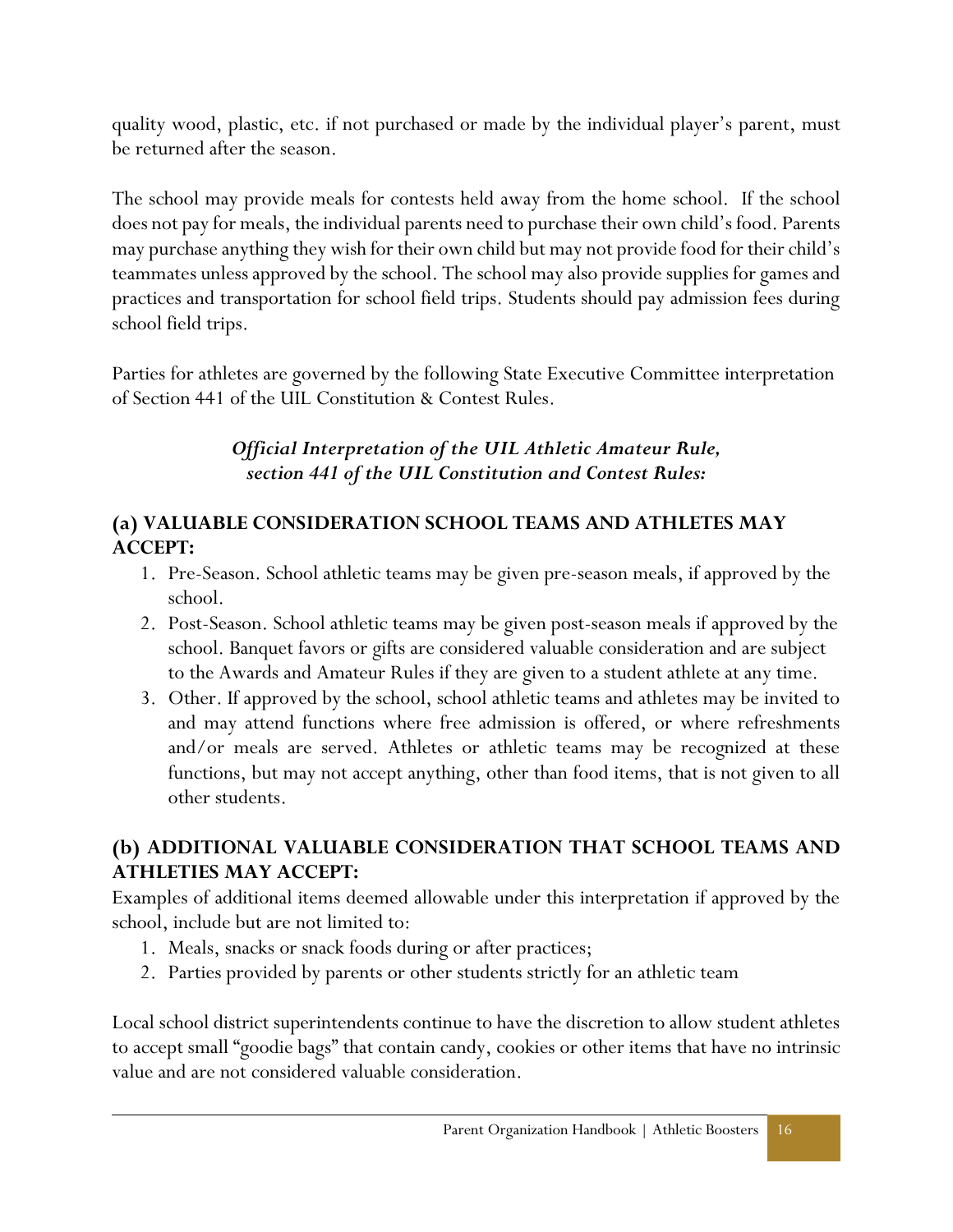To ensure compliance with UIL guidelines that govern athletic activities, all related disbursement through the Athletic Booster Club(s) shall require the approval of both the sponsor (coach) and the Athletic Director.

## <span id="page-19-0"></span>Academic Boosters

The rules for athletics are different than the rules for academics and music. Athletes are restricted by the Athletic Amateur Rule, which states that athletes cannot accept money or valuable consideration for participating in a UIL sport or for allowing their names to be used in promoting a product, plan or service related to a UIL contest. Academics have no amateur rule. Journalism participants may work for a newspaper and be paid. Actors may work summer stock and be paid. Students may win calculators and software for participating in invitational math contests.

UIL academic students are restricted by the Awards Rule. So, as a general practice, booster clubs should not give gifts or awards to students for their participation in UIL contests that count toward district, region or state standing. School booster clubs may raise money to purchase letter jackets, provided the funds are given to the school without designation to buy jackets for particular students and the school determines criteria for awarding the jackets. Parents may purchase jackets for their own children provided the school designates the student as being qualified to receive the jacket. Booster Clubs may raise money to provide an annual banquet for academic participants and coaches.

With prior administrative approval, you may also:

Donate funds for the purchase of equipment or supplies for programs such as computers or software for yearbook or computer science;

Organize and chaperone trips and assist with expenses for travel to academic competitions or educational trips such as journalism conventions or speech tournaments. Booster club funds may be used to provide food and refreshments for students on these trips. A purely recreational trip to Six Flags over Texas would not meet the definition of an educational field trip and could be considered a violation of the Awards Rule;

Run tournaments, organize fundraising efforts, recruit corporate donors, raise money for scholarships and arrange for tutors and professional trainers to work with students;

Fund academic workshop scholarships provided selection of the recipients is not based solely on their success in interscholastic competition. Selection could be based on grade point average or the student's selection of high school courses. All students meeting the conditions for scholarship assistance should be notified and eligible for financial assistance. Funds should be monitored to ensure that they are expended for camp or workshop purposes.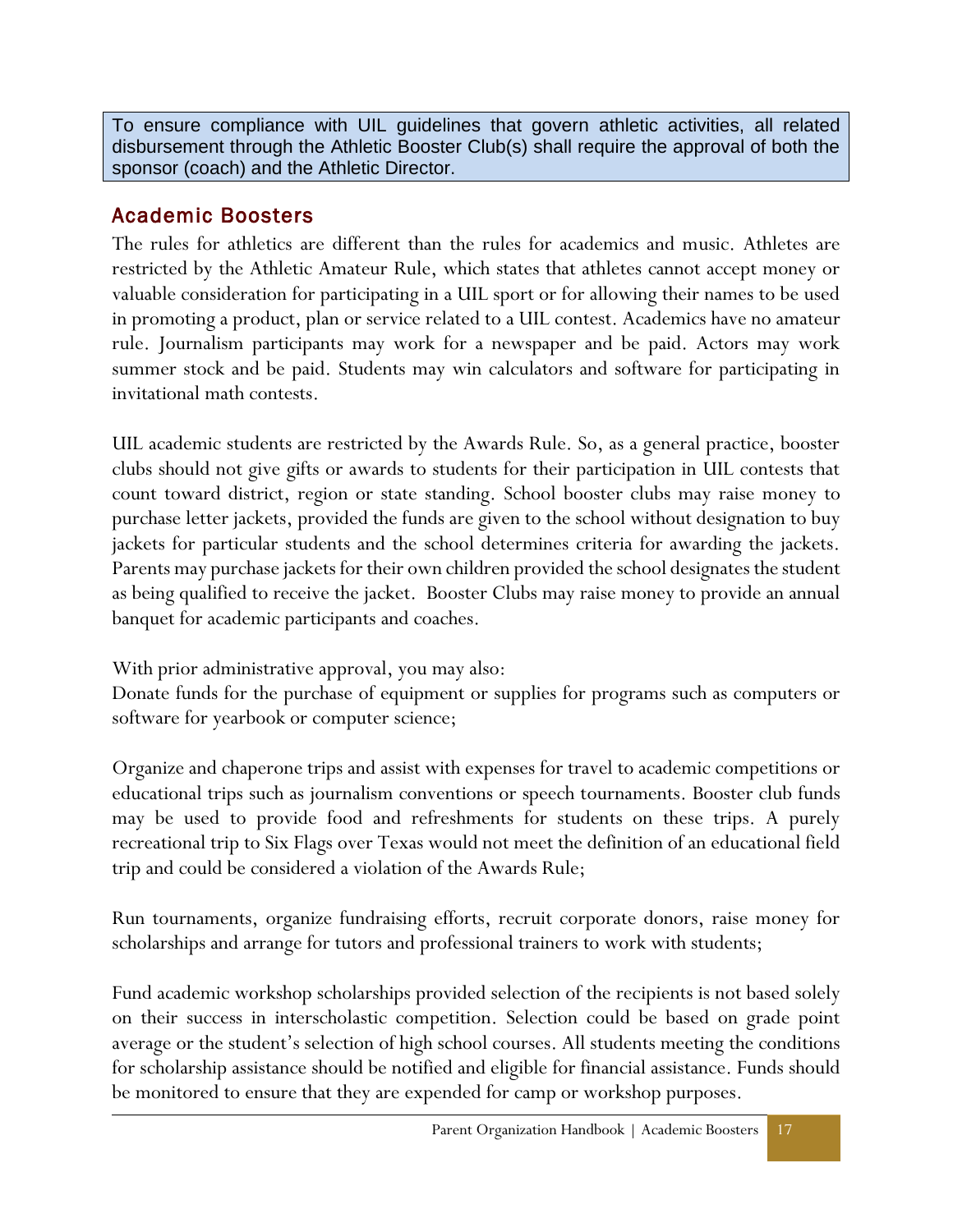# <span id="page-20-0"></span>Music Boosters

In addition to the general procedures outlined, the following guidelines apply to Music Booster Club activities.

Some music booster clubs assist with expenses for travel to various music-related activities such as UIL contests and performances at away athletic events. Such financial support violates no UIL rules provided that it is approved and coordinated by the local school district.

Many music groups schedule educational field trips with the approval of the local school administration and under local school district policies. For such trips, specific educational components must be included such as performing for a music festival, an adjudicated contest or a concert tour. Marching performances such as the Macy's Thanksgiving Day Parade, the Rose Bowl Parade or other similar ceremonial appearances also qualify. However, educational components need not be limited to performances. Concert attendance, visiting university/conservatory music facilities and other music related, non-performing opportunities would also be appropriate if approved by the local school district.

A recreational trip, on the other hand, would not meet the definition of an educational field trip as provided in Section 480 of the UIL Constitution and Contest Rules. Students receiving the benefits of a purely recreational trip would likely be in violation of the Awards Rule.

Booster Clubs may also fund scholarships for private lessons and summer music camps provided the selection of the recipients is not based on success in interscholastic competition. Funds for such activities should be carefully monitored to ensure that they are expended for educational rather than recreational activities.

The awarding of patches, T-shirts or other items for achievement in interscholastic competition would be subject to the UIL Awards Rule. In order to protect all music students' eligibility, such awards should be approved and administrated by the local school district in accordance with school district policies.

Be mindful of the fact that there is no Music Amateur Rule. Therefore, limitations established in athletics intended to ensure compliance with the Athletic Amateur Rule do not apply to music programs and related activities.

# <span id="page-20-1"></span>Other Requirements

The following guidelines apply to all parent/booster organizations. If a question should arise which cannot be resolved at the campus level, the Assistant Superintendent for Business Services or the Athletic Director should be contacted for clarification.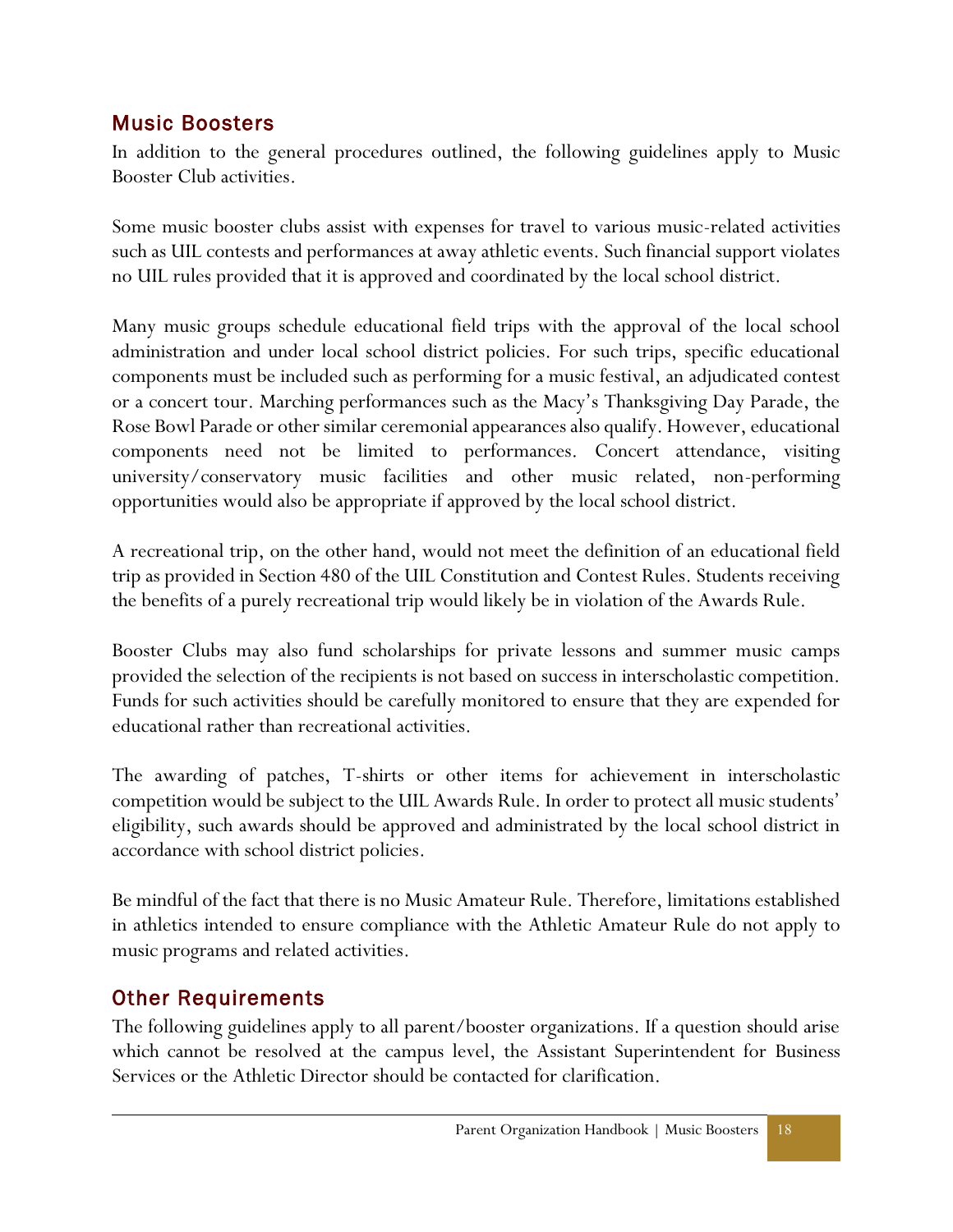- Principal must approve on-campus activities, including meeting times, place, dates, fundraisers and activities. Such activities cannot conflict with school schedules or activities, district policy or financial procedures, and must be in accordance with Texas Education Agency (TEA) and University Interscholastic League (UIL) guidelines. These will take precedence over Booster Club activities.
- On-campus activities, especially fundraisers, should not supplant, duplicate, nor interfere with those of the school or other booster clubs. The district/principal has the authority to limit the number of on-campus fundraisers.
- There will be no student activities, parties, meetings, travel or other gathering in the name of the school organization or booster organization unless prior permission has been received from the sponsor and the principal. The sponsor must be present. All activities will be under the guidance of the school and the district.
- Booster Club members, parents, etc. are expected to follow the same standards of conduct as district employees where chaperoning, sponsoring, or attending student activities.
- Each student or group of students' participation will be determined by the sponsor and the principal and not by the organization or any member (s). Participation is considered a privilege and not a right and will be based on a proven record of good conduct and dependability. Lack of such demonstrated behavior on the part of anyone will be grounds for disapproval for participation and travel.
- The purchase or consumption of alcoholic beverages and tobacco products while on school property or in the presence of students is specifically prohibited.
- Organizations shall not directly support political activities by providing campaign donations or placing advertisements in support of a particular candidate as doing so could jeopardize the tax exempt status of the organization. If a candidate running for office is invited to join a meeting, all candidates running for the office must be extended an invitation to the event.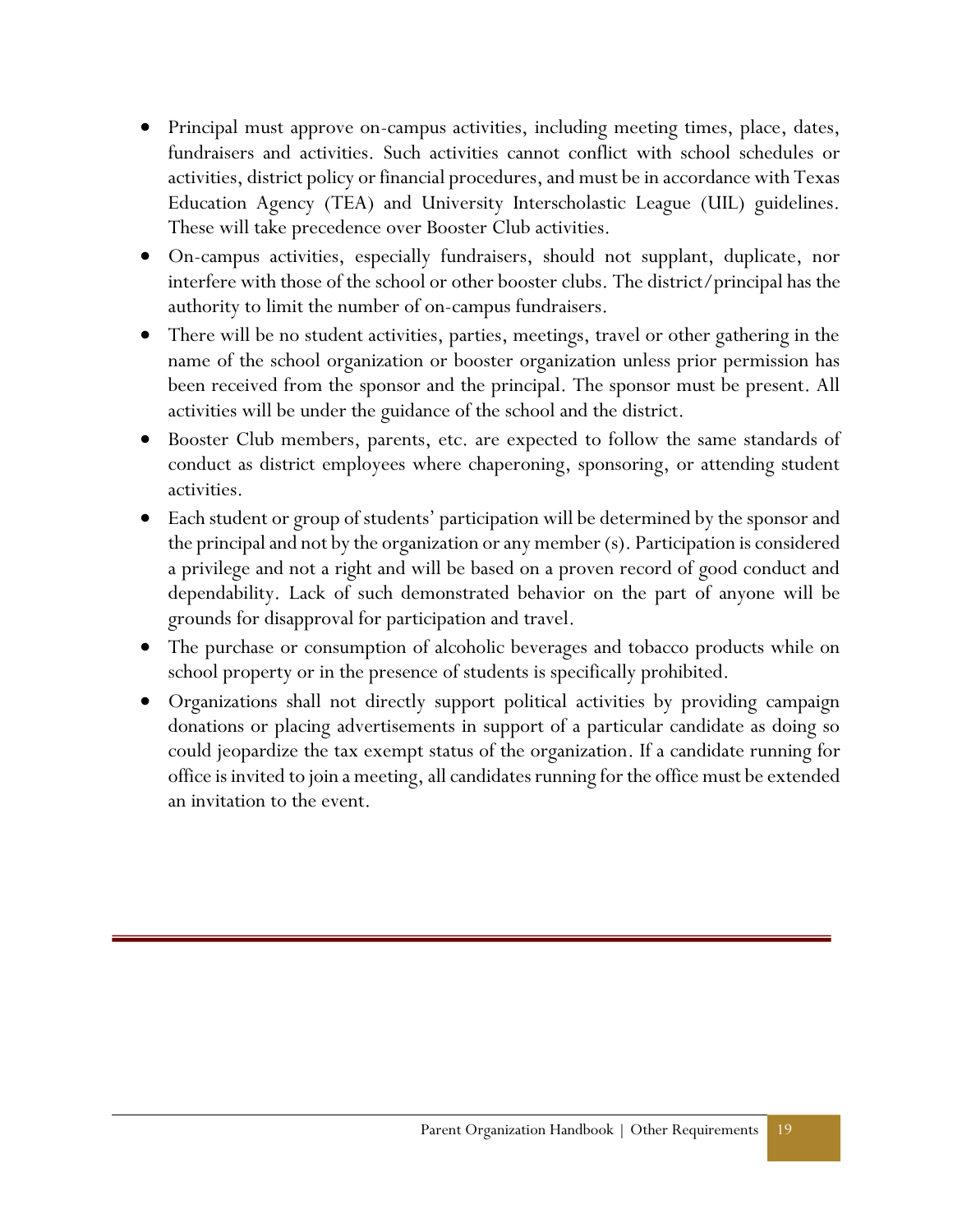# **FUNDRAISING**

# <span id="page-22-0"></span>Fundraising

Funds raised by parent organizations are to be used to support school activities. To provide funding for non-school activities would violate UIL rules and the public trust through which funds are earned.

- Fundraising projects are subject to state law. Non-profit status may be obtained from the IRS.
- Community-wide sales campaigns should be coordinated through the school administration to minimize simultaneous sales campaigns.
- Sales campaigns should be planned carefully to insure that the projects provide dollar value for items sold and that most of the money raised is retained by the organization. Often donations are more rewarding than sending the major portion of fund raised to outside promoters.
- **The UIL reserves the right to sell game and tournament programs and merchandise at all UIL state championship events. Booster Clubs are not allowed to sell programs or merchandise at these events.**

### <span id="page-22-1"></span>Faculty Sponsor Responsibilities for Organization Fundraising Activities

The sponsor of any organization that is fundraising will be responsible for the coordination of the activity between students, principal and the Parent Organization.

If the fundraiser includes the sale of prepared foods, the sponsor must work with his/her Parent Organization to determine whether or not a permit will be required from Hays County or the City of Dripping Springs.

#### <span id="page-22-2"></span>Individual Accounts

Parent Organizations should not credit "individual" student accounts based on the student or parent's participation in fundraising events, nor should student credit for fundraising be based on a proportionate share of the amount that is 'earned' by the student or parent during the fundraiser.

This practice may jeopardize an organization's tax-exempt status under the Internal Revenue Code and/or may create taxable income to the individual that raised the money. A taxexempt organization is established to benefit a group as a whole instead of benefiting individual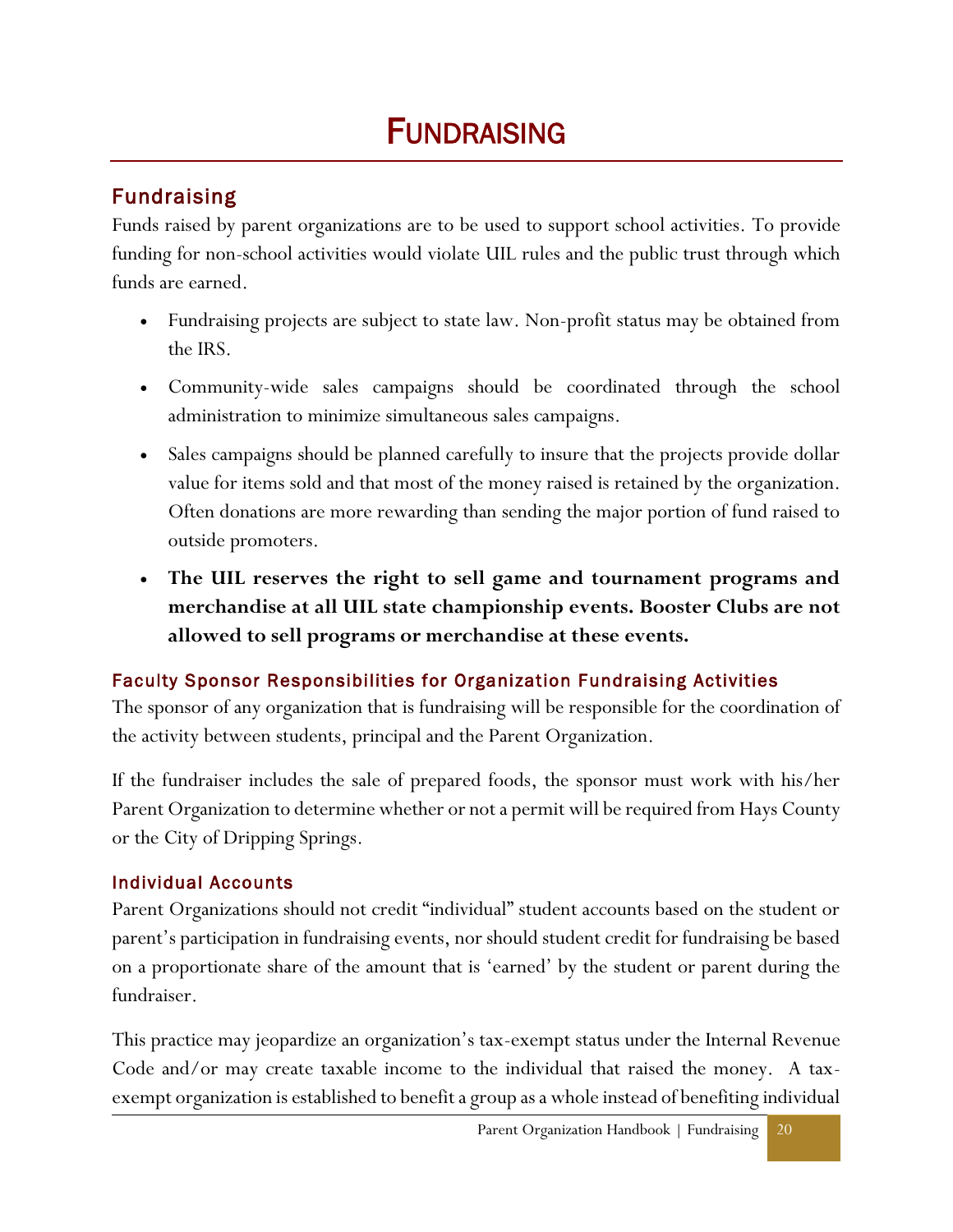members of a group. Organizations should not maintain individual accounts that are earmarked for a particular individual, and organizations should seek professional tax advice regarding questions about such practices.

#### <span id="page-23-0"></span>Fundraising Participation and Quotas

Parent Organizations should not require a member to participate in fundraising activities. Coupled with this, members should not be required to sell or raise a certain amount. As indicated above, both of these practices may jeopardize an organization's tax-exempt status with the IRS. However, Parent Organizations may develop specific criteria that must be met in order for a benefit to be given to a member, such as attendance.

#### <span id="page-23-1"></span>Raffles

School districts are prohibited by Texas law from sponsoring or conducting any raffle or bingo game conducted for the purpose of raising money. However, there is a state Charitable Raffle Enabling Act (and one for bingo) that allows organizations that support schools to conduct raffles under certain conditions. A raffle is any activity that involves awarding a prize of anything with value (from a cake to a car) to one or more people who have purchased a ticket.

Certain organizations are permitted to hold raffles within the following guidelines. It is the responsibility of the Parent Organization officers to ensure that they operate within the raffle guidelines of the Attorney General of Texas. Students may NOT assist in the sale of raffle tickets.

The language of the law is very technical. The information provided herein is strictly for guidance. If the organization is considering holding a raffle, the officers must review statutes to ensure the organization qualifies to do so and complies with the law. <http://www.statutes.legis.state.tx.us/Docs/OC/htm/OC.2002.htm>

The Charitable Raffle Enabling Act, effective January 1, 1990, permits "qualified organizations" to hold up to two raffles per calendar year, with certain specified restrictions:

**A nonprofit organization that has existed for at least three preceding years, during which it has had a governing body duly elected by its members and is exempt from federal income tax under Section 501(c)(3), Internal Revenue Code; does not distribute any of its income to its members, officers or governing body; does not devote a substantial part of its activities to**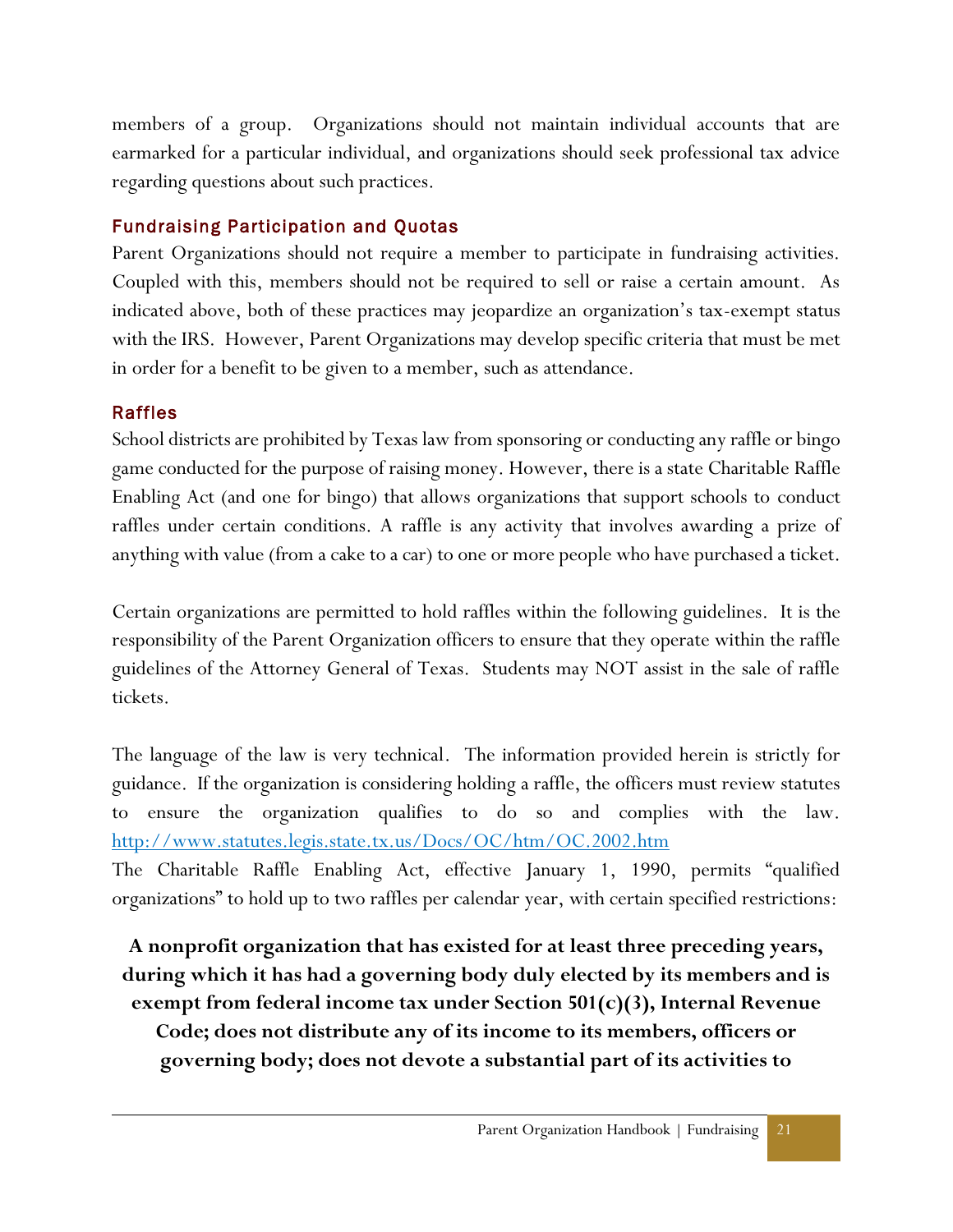# **attempting to influence legislation; and does not participate in any political campaign.**

Any raffles or bingo games held on district property must be clearly advertised as booster club/PTA event and not a Dripping Springs ISD program event.

#### **General Raffle Guidelines:**

Each ticket must indicate the name and address of the organization, name of an officer, price of the ticket and a description of each prize valued at \$10 or more. No prize may be valued in excess of \$50,000;

Each organization may hold no more than two raffles per year and only one at a time;

- Tickets may not be advertised through paid advertising;
- A raffle prize may not be cash or a negotiable instrument such as a check, money order, or certificate of deposit. However, savings bonds, prepaid or "stored-value" credit cards are acceptable as they are not considered negotiable instruments;
- The organization must have the prizes in its possession before beginning the raffle or post a bond for the full value with the county clerk;
- No one may be compensated directly or indirectly for organizing or conducting a raffle or for selling raffle tickets;
- Only members of the organization may sell the tickets (students may not sell raffle tickets);
- The winner must pay income tax on any prize. If the value exceeds \$600, the organization must provide an IRS form 1099 to the recipient;
- Phone solicitation may not be used to promote the event.

#### <span id="page-24-0"></span>Bingo

An organization should consider all applicable regulations for bingo. Detailed rules may be obtained from the Texas Lottery Commission by requesting a copy of the Bingo Enabling Act, the Charitable Bingo Administrative Rules and Bingo Operations Manual by calling 1-800- BINGO77. Additional information is available on Texas Lottery's website at [www.txlottery.org/export/sites/bingo/index.html.](http://www.txlottery.org/export/sites/bingo/index.html)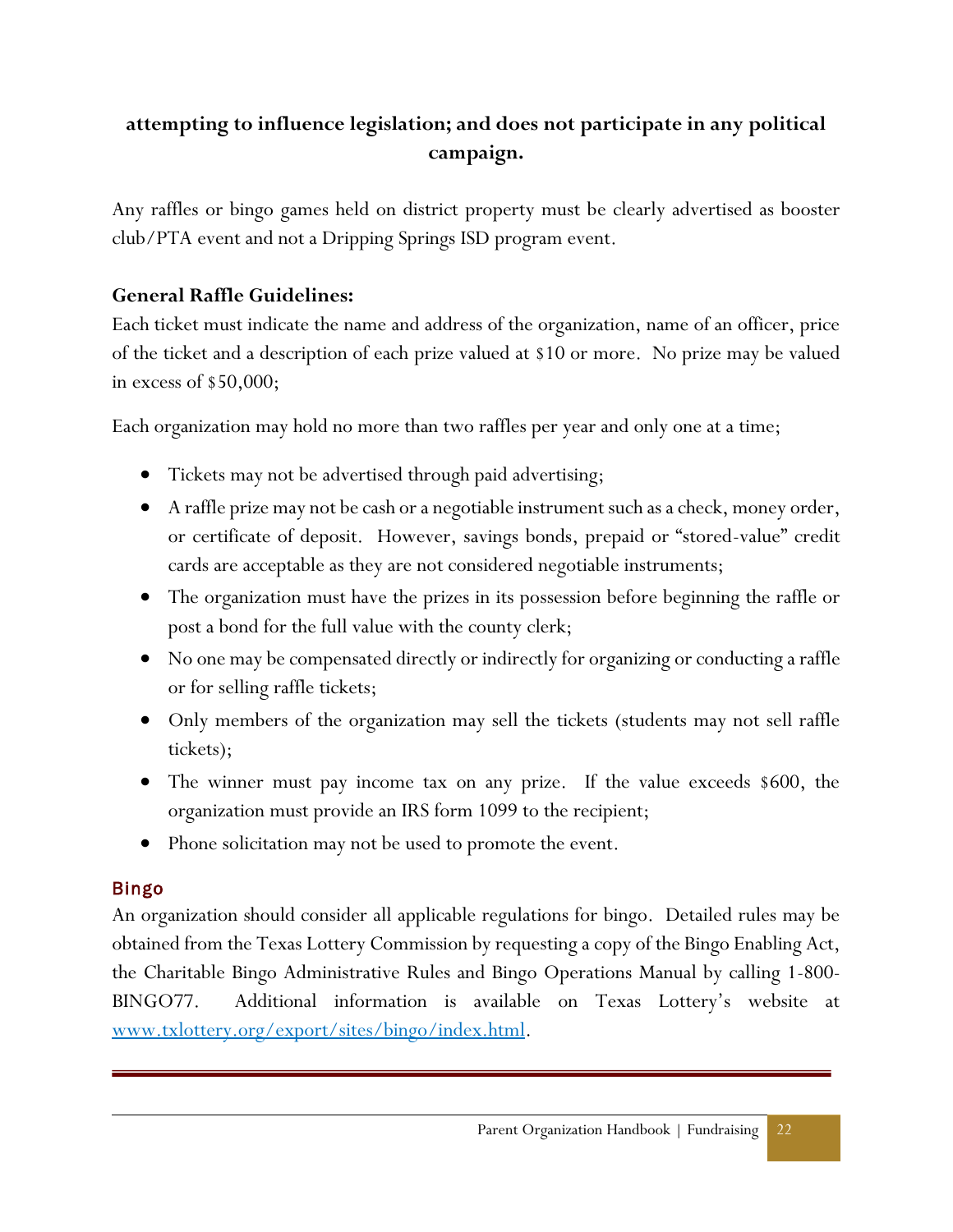# TAKING CARE OF BUSINESS

Parent Organizations have many responsibilities to the federal government, the state, the district, and to the students they support. Part of this responsibility is to keep accurate and updated records so that the organization may complete the necessary filing requirements with the state and the IRS. In addition, these records will help you prepare your annual financial reports due to the Assistant Superintendent for Business Services by September 1, of each year. This section is to provide organizational and financial guidance in establishing a general recordkeeping system and a general system of internal controls.

# <span id="page-25-0"></span>Officer and Committee Guidelines

Each organization must develop and maintain bylaws. A current copy of the organization's bylaws must be submitted to the DSISD Assistant Superintendent for Business Services.

The bylaws should contain the details of the rules of membership. This document must address **the organization's fiscal year, organizational structure and the method used to elect officers.** Only active members in good standing should be permitted to hold office or vote upon any matter of business of the organization.

The bylaws shall address the restriction that only one member of a family may serve as an officer at the same time, unless parents are serving as co-chairs in the same office, which limits the family's vote to one. In addition, the bylaws should specify that there is a two one-year consecutive term maximum that members may serve in roles as the President or Treasurer.

**Employees of the District shall not serve in a financial capacity of an organization. Financial capacity includes holding positions of President, Treasurer, Fund-Raising Chairperson, or serving as a check signer. In addition, employees of a campus may not serve on the executive board of an organization that supports the campus/students of the same campus.** 

The organization should elect officers on an annual basis. The following are common officer positions and committees within an organization.

#### <span id="page-25-1"></span>President

Typically, the president of an organization is an individual who has previously been active in the organization. The major duties include, but are not limited to, the following: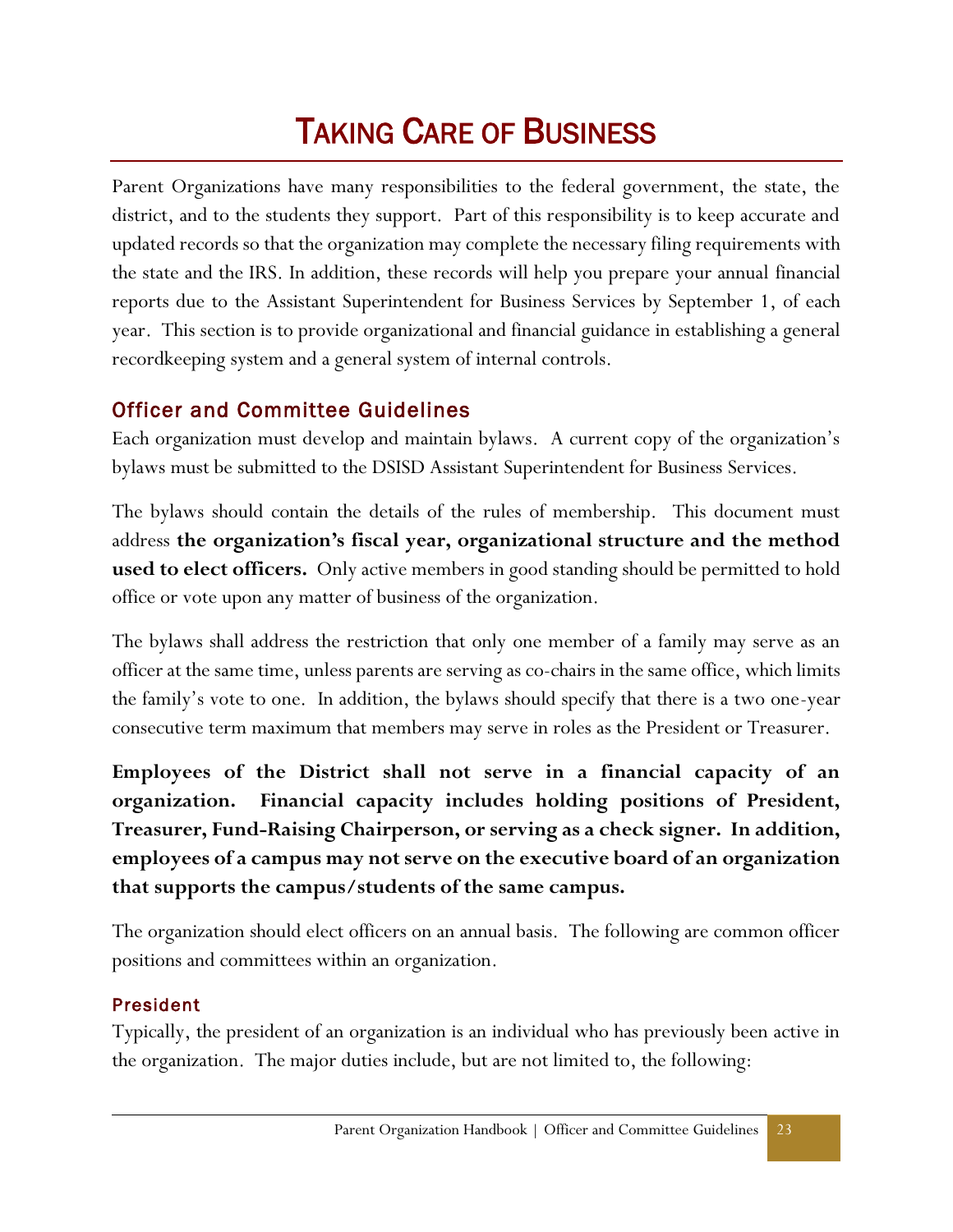- Preside at all meetings of the organization;
- Regularly meet with the designated campus representative regarding organization activities (regularly is defined as monthly at a minimum);
- Resolve problems in the membership;
- Regularly meet with the treasurer of the organization to review the organization's financial position;
- Select an officer as the designee to receive bank statements through the mail at their home address or online. This individual should not be a signer on the account. Upon receipt, the designee should review the activity on the bank statement and canceled checks for reasonableness. This provides an independent review by an individual not associated with disbursement activity.
- Schedule an annual review (audit) of records or request an audit if the need should arise during the year;
- Perform any other specific duties as outlined in the bylaws of the organization.

# **District employees shall not serve in the capacity of President.**

#### <span id="page-26-0"></span>Vice President

The vice president acts as the president's representative in his/her absence. He/she should remain familiar with the organization's activities. The major duties include, but are not limited to, the following:

- Preside at meetings in the absence or inability of the president to serve;
- Perform administrative functions delegated by the president;
- Perform other specific duties as outlined in the bylaws of the organization.

Note: Larger organizations may find it necessary to elect several vice presidents with responsibility over different areas. Such positions should be clearly defined in the bylaws of the organization.

**District employees shall not serve in the capacity of vice president if the vice president is authorized to sign checks, approve payments or has oversight of any other financial responsibilities within the organization.**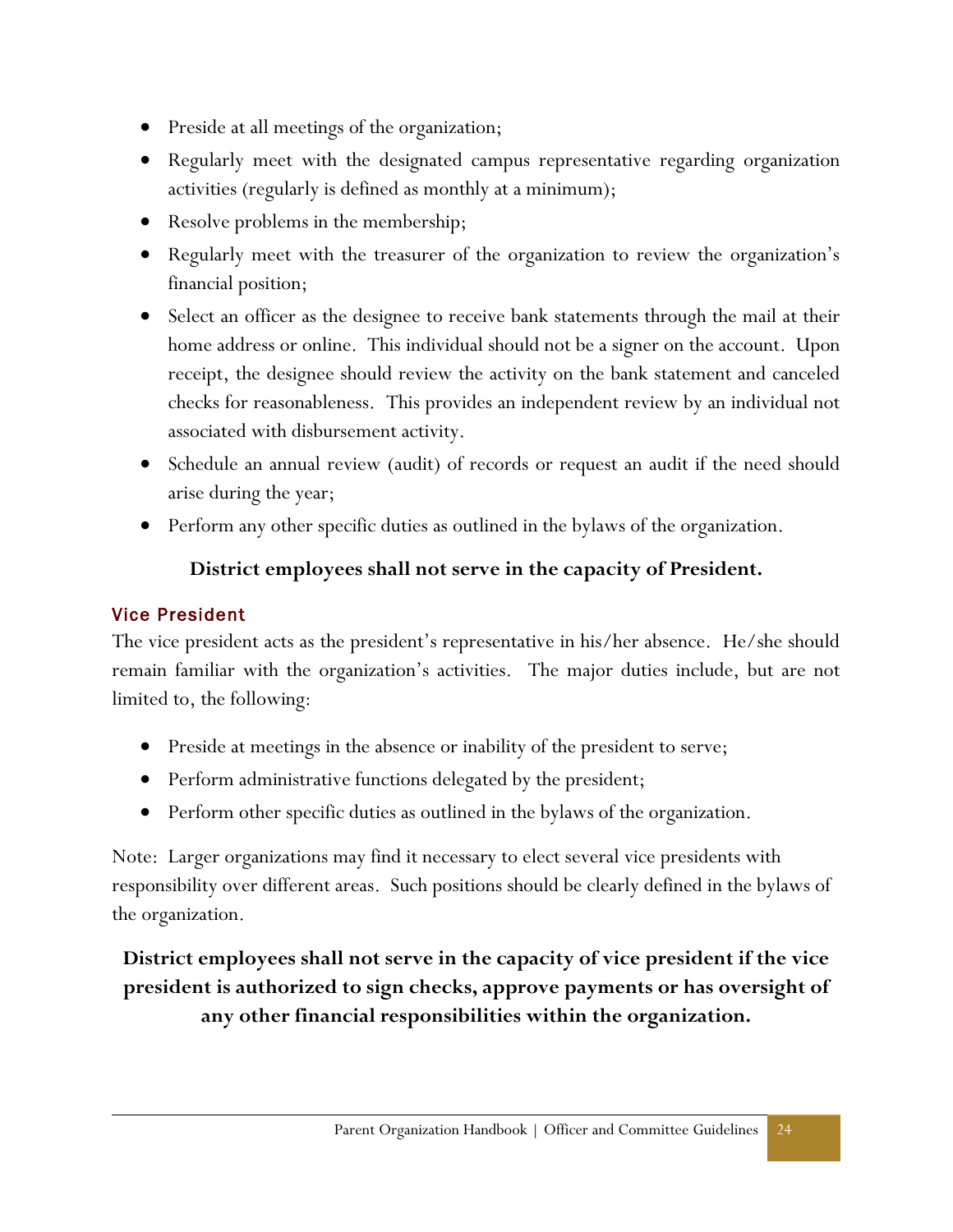#### <span id="page-27-0"></span>**Secretary**

The secretary is responsible for keeping accurate records of the proceedings of the organization and reporting to the membership. The secretary should ensure the accuracy of the minutes of the meetings, and have a thorough knowledge of parliamentary rules and the organization's bylaws. The major duties include, but are not limited to, the following:

- Report on any recommendations made by the executive board of the organization if such a governing board is defined in the bylaws;
- Maintain the records of the minutes, approved bylaws and any standing committee rules, current membership and committee listing;
- Record all business transacted at each meeting of the association as well as meetings of any executive board meetings in a prescribed format;
- Maintain records of attendance of each member;
- Conduct and report on all correspondence on behalf of the organization;
- Other specific duties as outlined in the bylaws of the organization.

# **District employees shall not serve in the capacity of secretary if the secretary is authorized to sign checks, approve payments or has oversight of any other financial responsibilities within the organization.**

#### <span id="page-27-1"></span>**Treasurer**

The treasurer is the authorized custodian of the funds for the organization. The treasurer receives and disburses all monies indicated in the budget and prescribed in the local bylaws or as authorized by action of the organization. All persons authorized to handle funds of the organization should be covered by a fidelity bond in an amount based upon the organization's annual income and determined by the executive board. The major duties include, but are not limited to, the following:

- Serve as chairperson of the Budget and Finance Committee if prescribed within the bylaws of the organization;
- Issue a receipt for all monies received and deposit said amounts on a weekly basis (daily if receipts on hand exceed \$250);
- Present/maintain a current financial report including bank statements, bank reconciliations, and financial statements to the executive committee within thirty days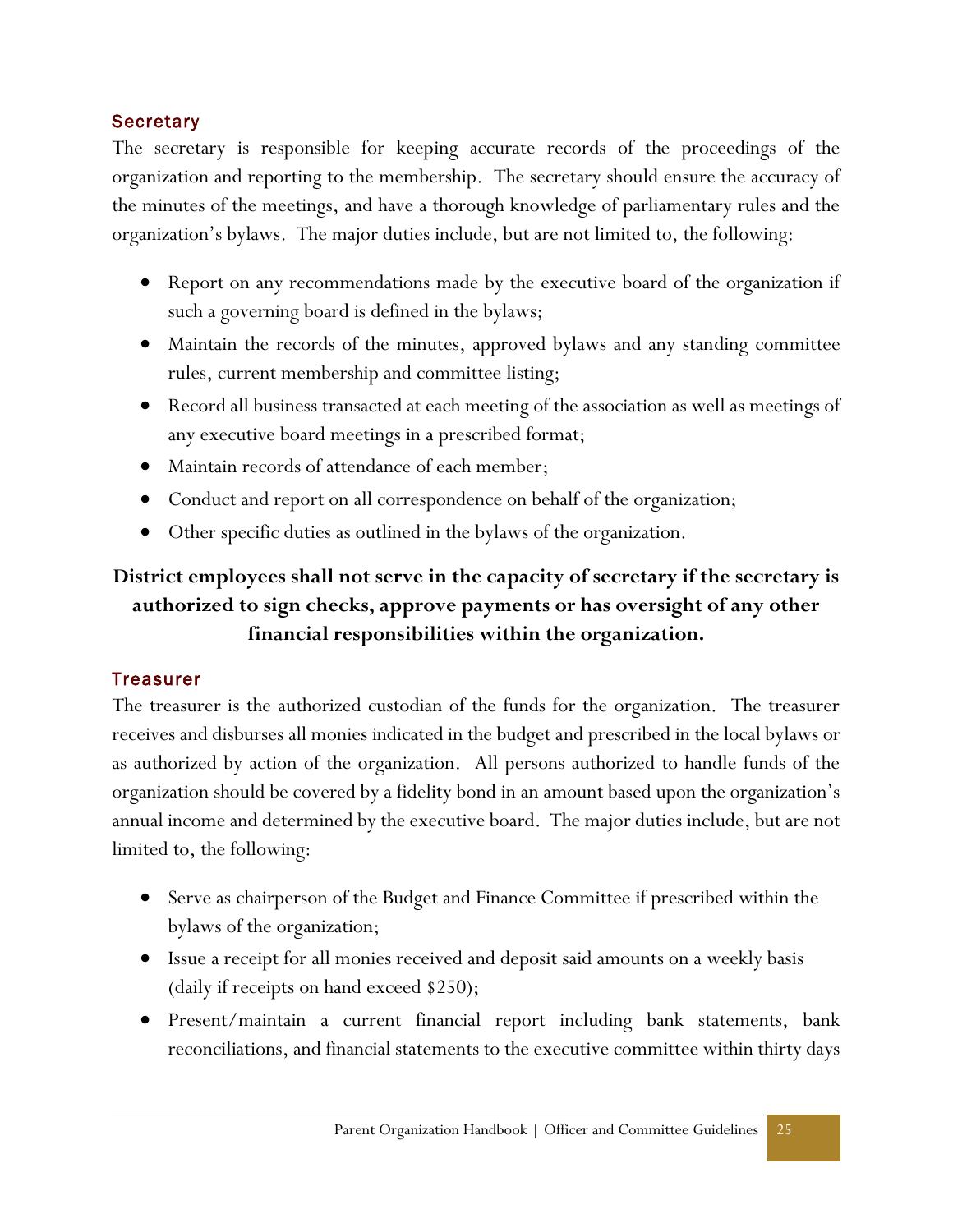of the previous month end; copies should be available for review by the general membership within a reasonable timeframe, if requested.

- File current financial reports at the end of the school year with the Principal/Administrator and the Assistant Superintendent for Business Services;
- Maintain an accurate and detailed account of all monies received and disbursed;
- Reconcile all bank statements as received and resolve any discrepancies with the bank immediately;
- File sales tax reports as required by the Comptroller's office (monthly, quarterly, or annually);
- File annual IRS form 990, 990-N or 990-EZ in a timely manner;
- Submit records to the audit committee appointed by the organization upon request or at the end of the year;
- Other specific duties as outlined in the bylaws of the organization.

Note: Due to the increasing requirements placed on charitable organizations by regulatory authorities, it is strongly recommended that the treasurer have an accounting background.

#### **District employees shall not serve in a capacity of treasurer.**

#### <span id="page-28-0"></span>Parliamentarian

The primary duty of the parliamentarian is to advise the presiding officer on parliamentary rules and matters of procedure when requested. The president or presiding officer of the organization alone has the power to make decisions or rule on a point of order. Thus, after the parliamentarian has given his advice, the presiding officer should make the ruling to the organization – he/she is not obligated to follow the recommendation of the parliamentarian. The parliamentarian should be thoroughly familiar with the bylaws and any standing rules of the group on which he/she serves. A copy of the most recent version of *Roberts Rules of Order*  should be maintained by the organization and referenced as needed.

#### <span id="page-28-1"></span>Ad Hoc Committees

Special committees are created for a specific purpose and voted upon by the membership. The committee is automatically dissolved as soon as that purpose is accomplished and the committee report is made. Ad Hoc committees should complete their assignments within the current school year. If the objectives are not met at the end of the school year, officers will be required to reappoint members of the committee for the following year until the purpose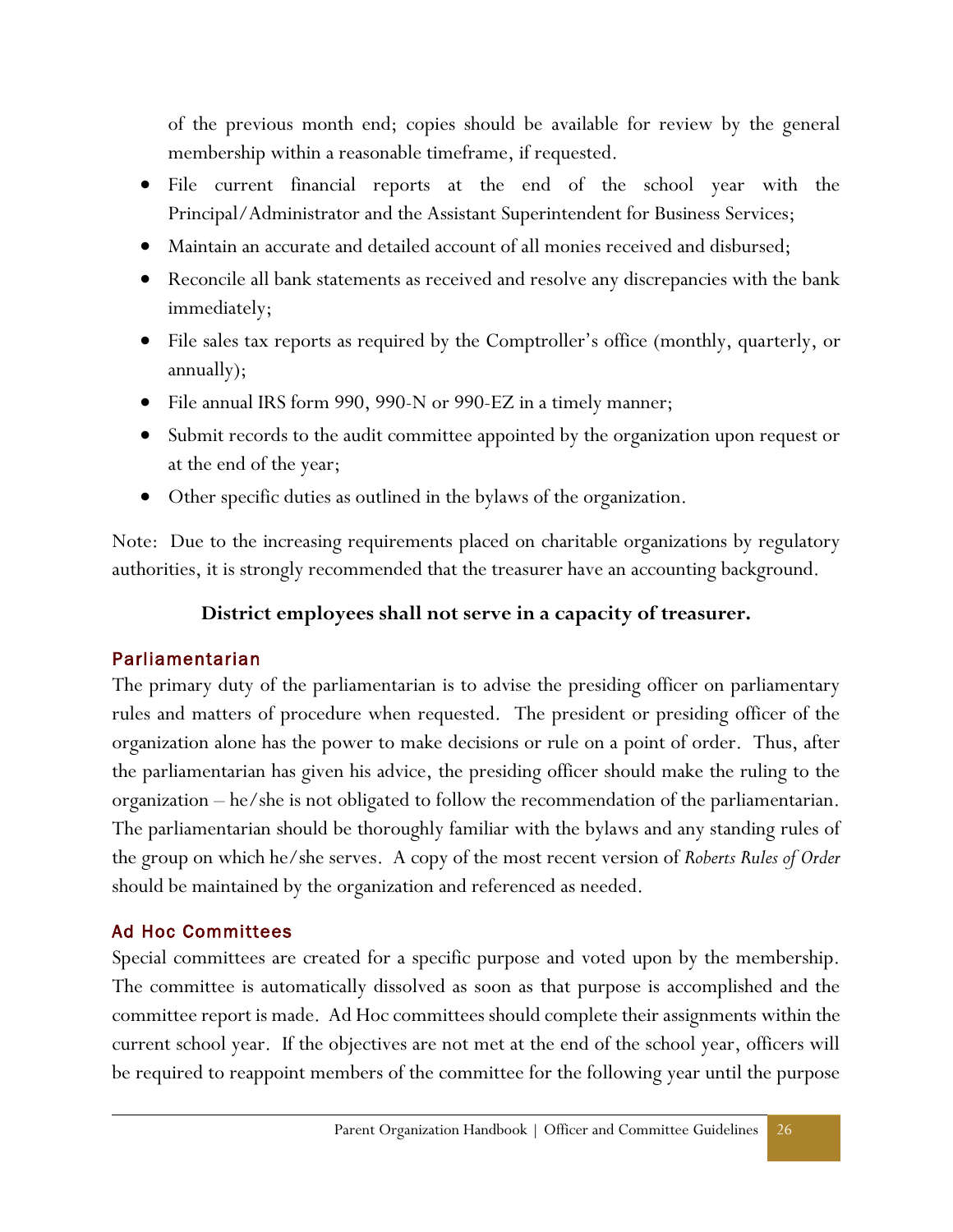of the committee has been achieved. Individuals who have a conflict of interest should not be allowed to serve as members of the committee. For example, senior parents would not be included on a scholarship committee since their child is a potential recipient of the monies. (See UIL Booster Club Guidelines.)

#### <span id="page-29-0"></span>Nominating Committee

The nominating committee is formed from the organization's membership in the spring of each year. The purpose of the committee is to recommend various members of the organization for office in the coming school year. The nominating committee should be charged with soliciting recommendations for officer positions within the organization. The committee should then contact the potential candidates directly to ascertain their willingness and desire to serve. The nominating committee should report back to the membership on their results in the spring (typically by mid-April) so that elections may be held no later than May.

#### <span id="page-29-1"></span>Financial Report and Review Committee

At the end of the fiscal year (May 31 or June 30), an audit of the organization's financial records should be conducted. The audit should be performed by individuals who are independent from day-to-day financial activities. Ideally, this audit should be performed by a group of three individuals; however, if the membership size does not allow, the audit may be performed by two individuals. The primary objectives of the audit are to:

- Verify the accuracy of the treasurer's financial reports;
- Ensure that the organization's cash balances are accurate;
- Determine that established procedures for handling organization funds have been followed;
- Ensure that expenditures occurred in a manner consistent with the organization's bylaws;
- Ensure that all revenues have been appropriately received and recorded;

The audit committee should make a report to the general membership upon completion of the audit. All members of the audit committee should sign a statement indicating their agreement with the findings detailed in the report. Any discrepancies noted should be brought to the attention of the president of the organization and a resolution reached prior to presentation. All officers of the organization should make records available as requested by the committee. Copies of final audit reports shall be submitted to the Assistant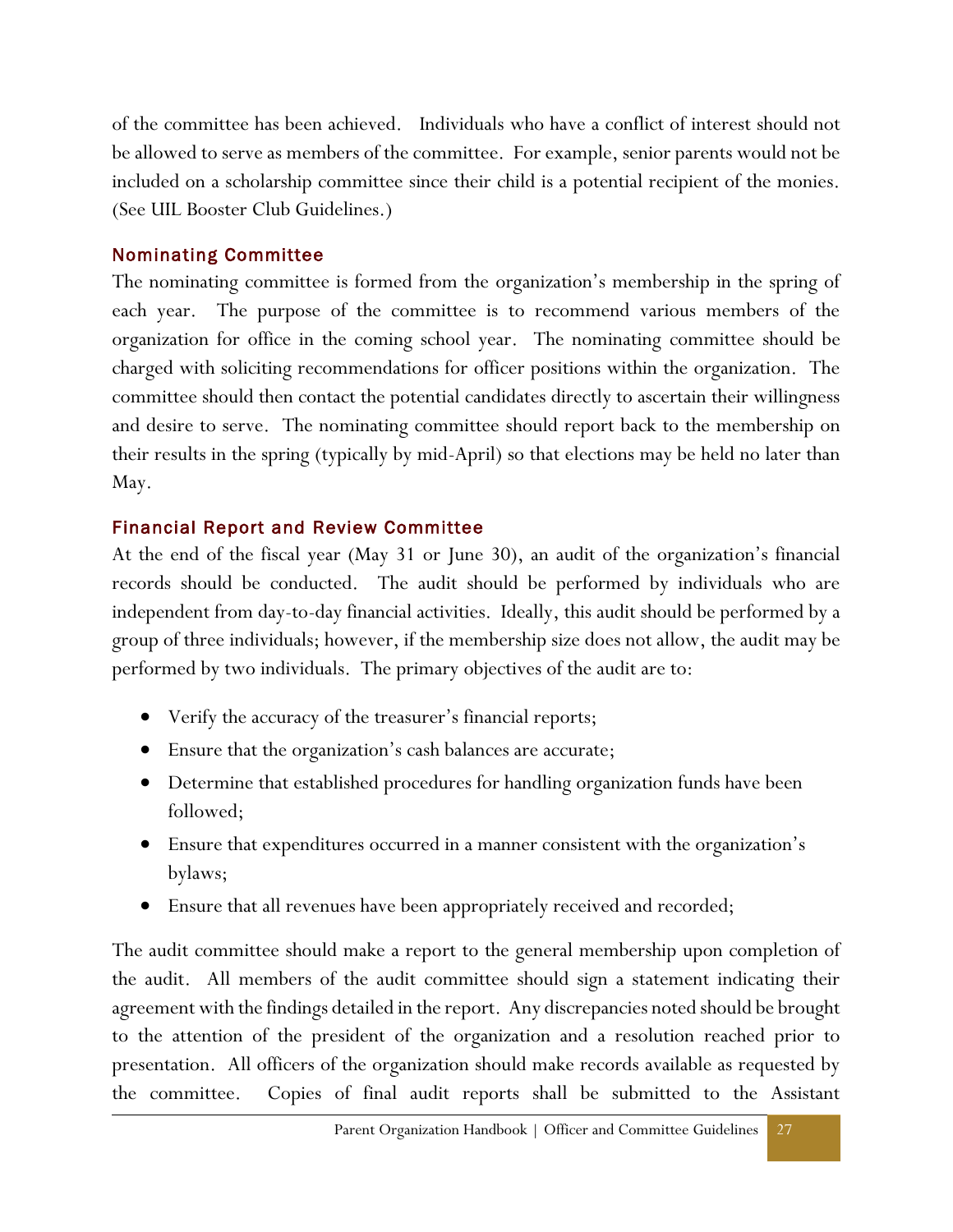Superintendent for Business Services on or before September 1 of each year for compliance with GASB 39 and accounting by the district to recognize the value of donations made on behalf of the Parent Organizations for the benefit of the students.

# <span id="page-30-0"></span>Election of Officers

The election of officers of the organization should occur annually within the timelines and manner prescribed by the organization bylaws. Typically the election of officers should occur by May of each year so that the newly elected officers may be in place for the start of the next school year. The transfer of records and audit of the accounts should be completed no later than 30 days following the end of the fiscal year.

Officers may be elected by different methods (i.e., simple majority, secret ballot) in accordance with the organization's bylaws. The election of officers should be from a slate of officers presented by the nominating committee in the spring of each school year. Recommendations may also be taken from the floor at the time of the vote in accordance with *Roberts Rules of Order.* Refer to the beginning of the "Officer and Committee Guidelines" section of the handbook for specifics on maximum terms and limited family members in officer roles within the organization.

# <span id="page-30-1"></span>Standards for Meeting

As a best practice, notice of all meetings of the organization should be posted at least seventytwo hours prior to the meeting date on the organization's website. The notice should clearly indicate the date and time of the meeting and the items to be discussed. In order to provide an optimum level of communication and teamwork, meetings of the general membership and organization board (executive committee) should be held in the presence of the campus Principal/Administrator and other school sponsor (if applicable) whenever possible.

# <span id="page-30-2"></span>Rules for Dissolution

To dissolve an organization, a resolution should be adopted by the organization (or the executive board if the organization is inactive) stating that the question of such a dissolution will be submitted to a vote at a special meeting of the members having voting rights. At least 30 days prior to the meeting, written or printed notice should be given to each member entitled to vote stating that the purpose of such meeting is to consider the advisability of dissolving the organization. The organization should determine the distribution and usage of treasury monies and other assets before dissolution. In order to comply with Internal Revenue Service guidelines, care should be taken to ensure that excess funds are distributed within the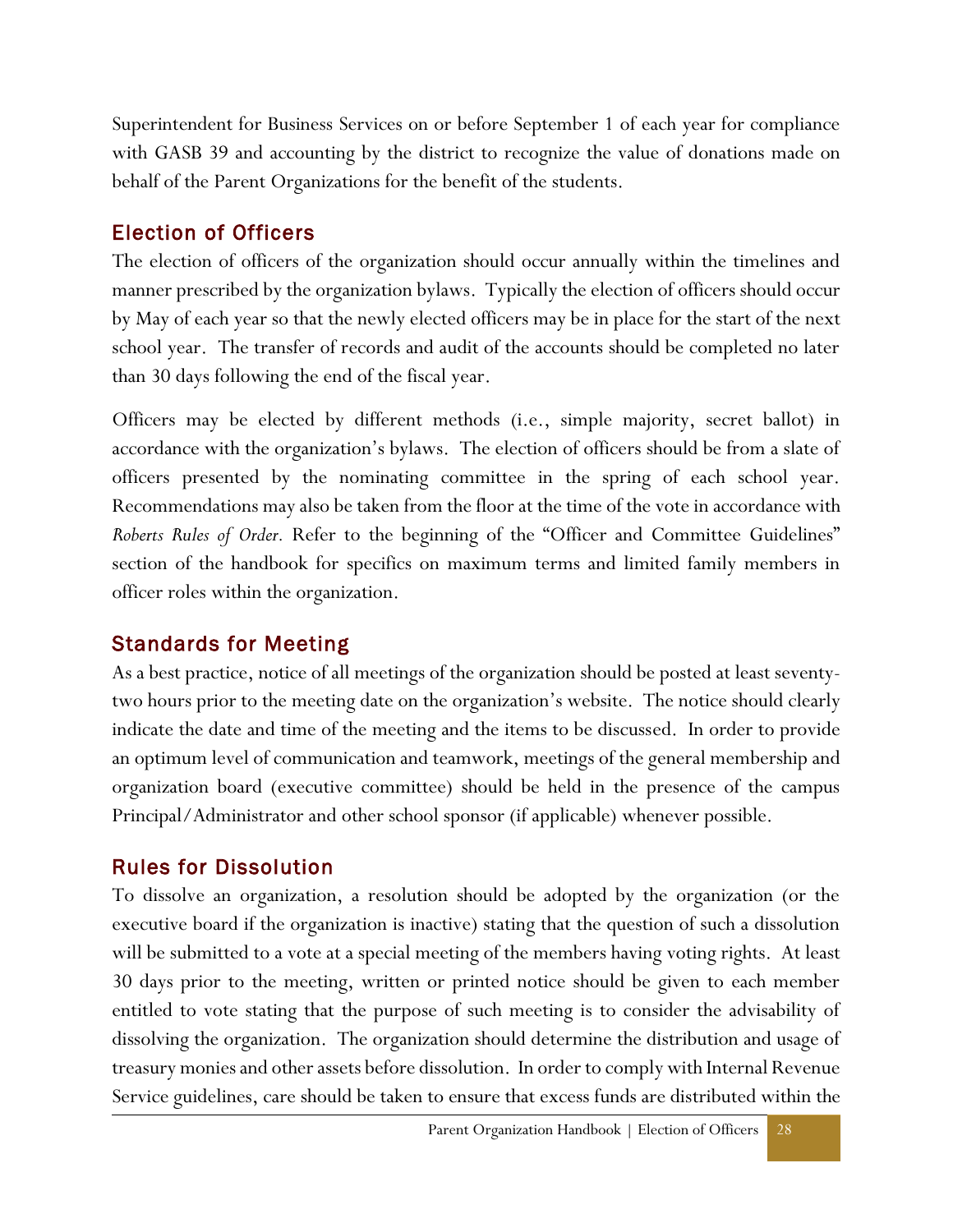framework of the organization's original purpose – i.e. band booster funds would remain with the musical program at that particular campus. Any other distribution of funds could void the organization's tax exempt status and force it into a fully taxable situation. Dissolution of the organization should be addressed in the organization's bylaws

# <span id="page-31-0"></span>Record Keeping

The secretary and treasurer of the organization should turn records over to the incoming officers within 30 days of election. A retention schedule of records should be created and maintained. Certain records, such as Articles of Incorporation/Association, Bylaws and amendments, IRS Determination Letter, annual budget, end of year financials and tax filings should be maintained as permanent records. Day to day financial records should be maintained for at least 7 years. Other records should be identified and maintained in accordance with the records retention schedule.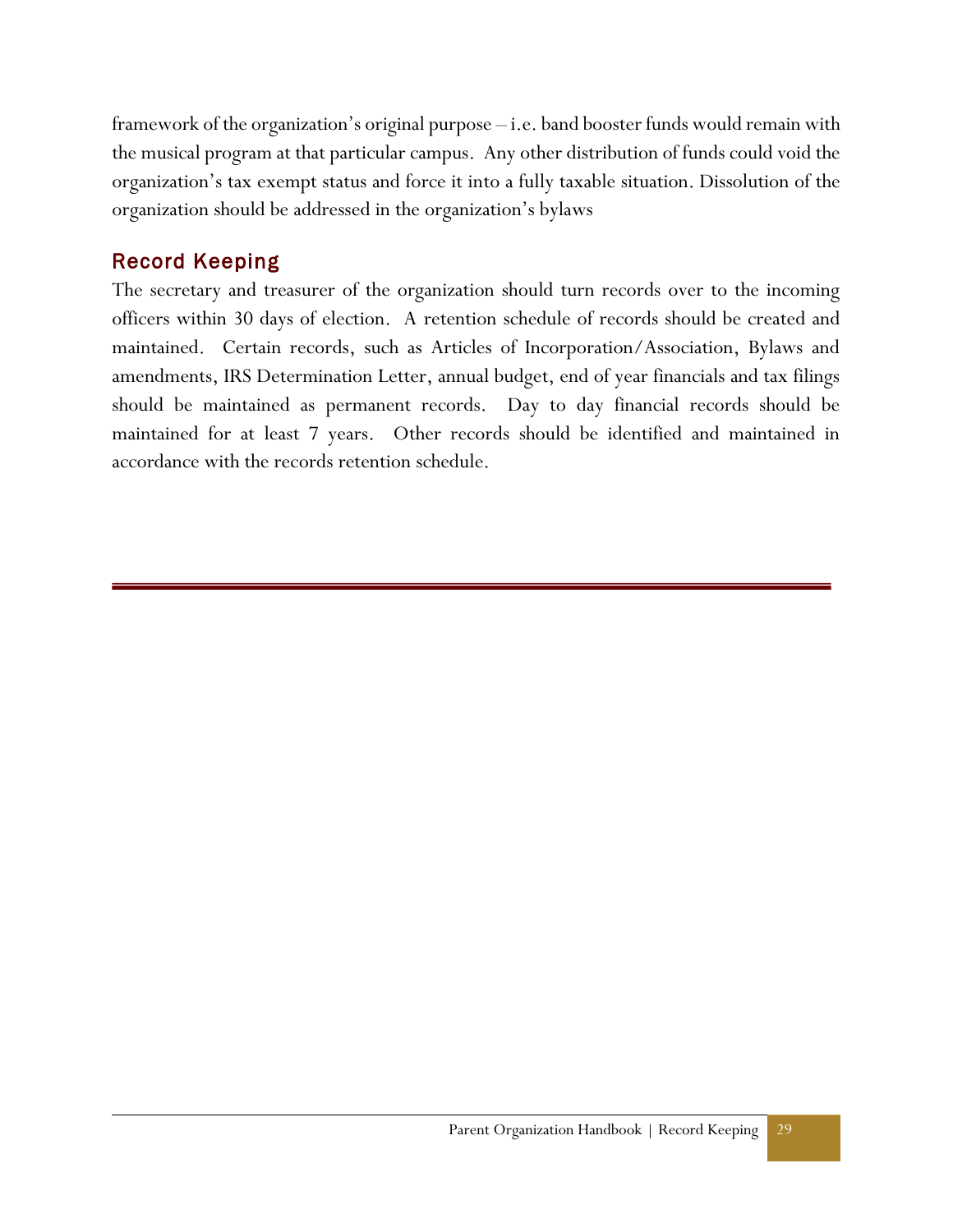# FINANCIAL INFORMATION

# <span id="page-32-0"></span>General

The organization's bylaws should stipulate the creation and approval, by its membership, of an annual budget. This is typically done in late spring or early fall for the upcoming school year. Changes to the budget during the year shall be approved in accordance with the organization's bylaws.

All organization business addressed during meetings should be approved and reflected in the meeting minutes to provide documentation of the membership's directives.

There is a wide variety of computerized accounting packages available to assist organizations in accurately accounting for financial transactions. Each organization should adopt an accounting package or computerized accounting method which will meet the needs of the organization for several years. Software packages should be evaluated based upon their ease of use, cost, required training, and transferability to forthcoming treasury officers.

# <span id="page-32-1"></span>District Orientation

Prior to September 1 of each year, the district will provide information to the organization presidents, treasurers, and sponsors with regard to district requirements, financial controls and reporting, and other general topics.

# <span id="page-32-2"></span>Liability Insurance

Organizations should consider the purchase of liability insurance to protect the organization and its members. Coverages to be considered should include general liability, officer's liability, business personal property (if organization owned property exists), and fidelity (otherwise known as bond) coverage. The cost of the insurance varies depending on the amount of coverage, but is generally reasonable. Insurance underwriters for organizations, in many cases, require an annual audit to be performed by a Review (Audit) Committee, and organizations should have a procedure in place to have bank statements and reconciliations reviewed by members without check signature authority.

# <span id="page-32-3"></span>Financial Reporting to District

GASB Statement No. 39 of the Governmental Accounting Standards Board requires the district to obtain and review financial performance information of supporting organizations to determine whether these organizations should be considered a component unit.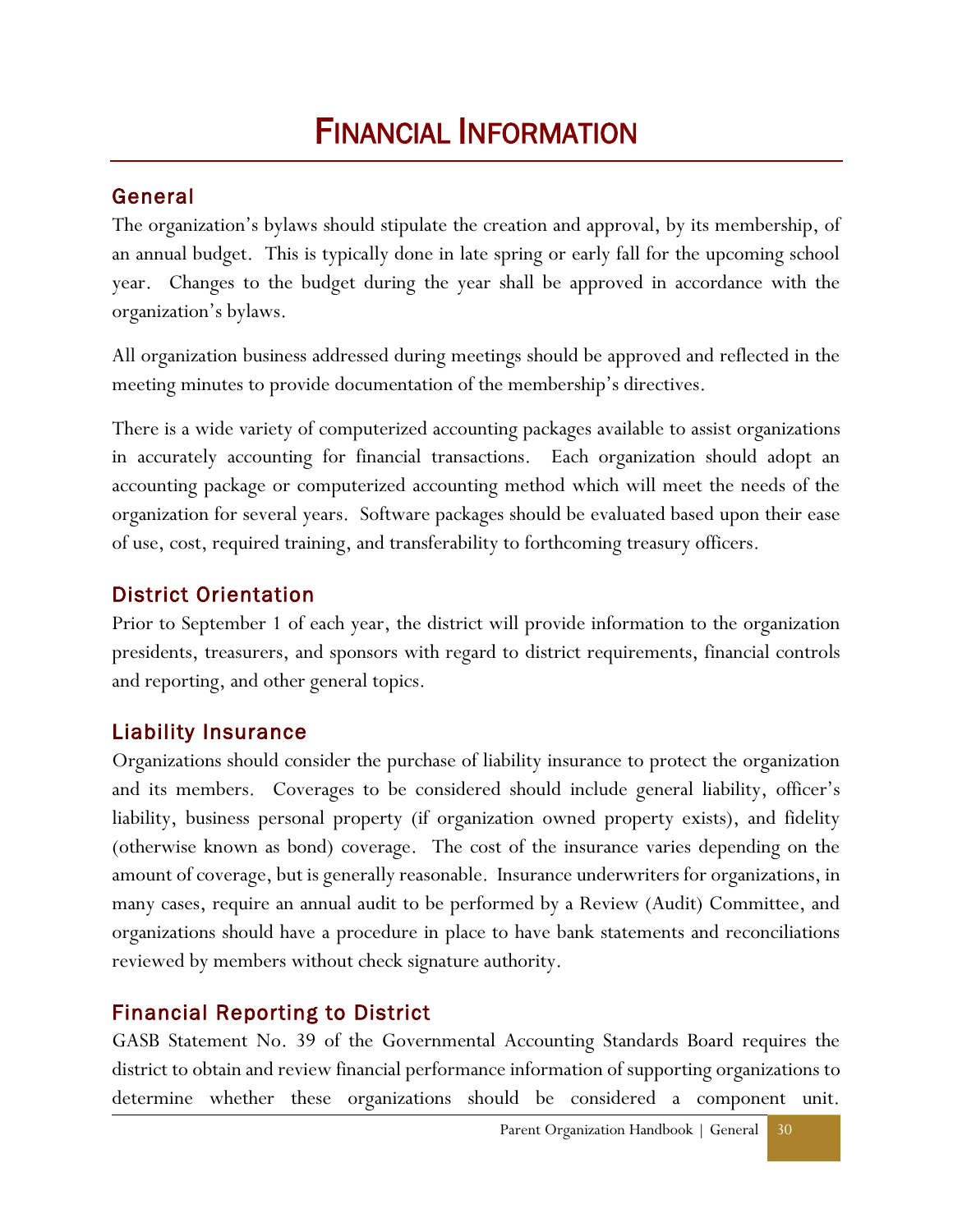Organizations are required to submit to the Assistant Superintendent for Business Services the end-of-year financial statements (including balance sheet and income statement). Financial Statements and 990 returns shall be submitted to the Assistant Superintendent for Business Services by September 1 of each year or as soon as available.

# <span id="page-33-0"></span>Internal controls

In order to protect the organization, its members, and the organization's financial well-being, standard internal controls should be in place. The following is a summary of basic internal controls necessary to prevent the loss of funds through carelessness, mistakes, or misappropriation.

#### <span id="page-33-1"></span>Controls over Bank Accounts

- To open a bank account, the Parent Organization must first obtain an Employer Identification Number (EIN) from the IRS. (See Tax information section)
- The Parent Organization club shall not use just the school's name on its checks or on its literature. The use of the school name might imply that the school or the district is responsible for any obligations entered into by the organization. It must include the Parent Organization's name on the bank account.
- Organizations should establish a checking account at a bank or credit union. Accounts should be established with at least three individuals on the signature card. Checks should require the signature and authorization of two organization officers. Original signatures, not stamped signatures, should be affixed to each check or approval form for payment.
- School district employees may not be the signer on booster club bank accounts for any campus or programs.
- An individual who is not a signer on the account should review the bank statement and its contents for reasonableness and compliance with treasurer reports, the budget, and the ongoing business of the organization.
- Bank statements should be reconciled within 30 days of the date of the statement to ensure that possible inaccurate transactions are identified and communicated to the financial institution for correction.
- A second officer, not involved in the financial aspects, should review and sign off on the completed bank reconciliation. This review should include specific attention to outstanding or reconciling items.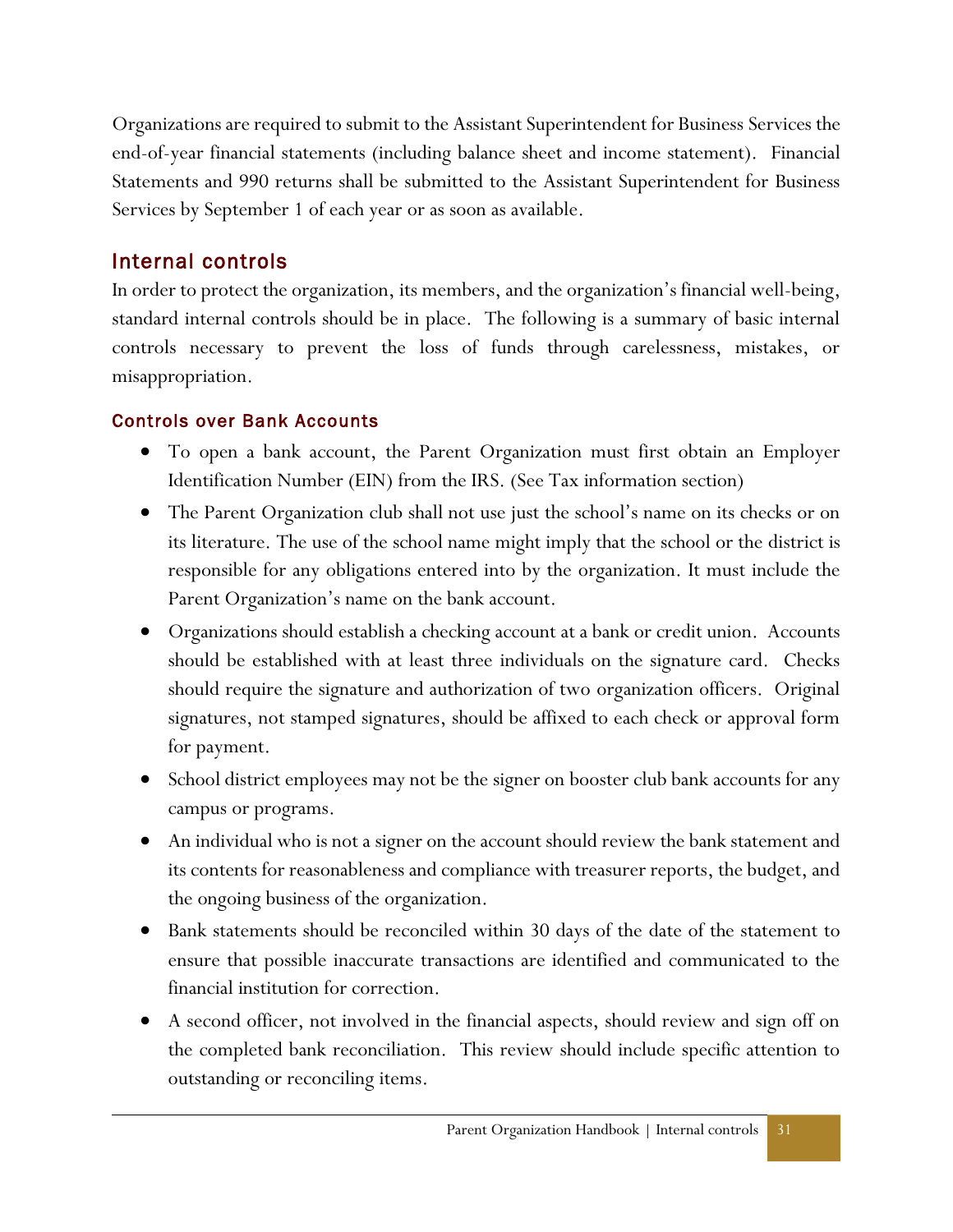#### <span id="page-34-0"></span>Controls over Cash and Receipts

- If possible, all cash collections received by the organization for fees, dues, fundraising, etc. should be deposited daily. All money should be deposited prior to holidays and weekends.
- Deposits should be supported by some type of record documenting the source and amount of funds (tabulation of monies collected form, cash receipt form, ticket sales record, etc.). Documentation should be readily available for audit/review purposes.
- Checks should be endorsed immediately.
- Do not secure deposits in the same location as other financial records.
- Cash should be adequately safeguarded at all times. For example, do not keep cash in an unlocked drawer.
- Do not use un-deposited cash (cash on hand) for the purpose of making payments.

### <span id="page-34-1"></span>Budgetary & Oversight Controls

- Members should establish and approve a budget no later than the beginning of the school year. Actual receipts and disbursements should periodically be compared to the budget.
- At each meeting, the treasurer should provide a written financial report which should include the bank account balance and the Receipt & Disbursement activity since the last meeting. The financial report should also include a comparison of budgeted versus actual receipts and expenditures.
- At the completion of fundraisers, a financial recap should be prepared to determine the profitability of the fundraiser.
- At the end of the fiscal year, a review (audit) of the organization's financial records should be conducted. The review (audit) committee should make a report to the general membership upon completion of the review. A copy of the signature page detailing the results of the review shall be forwarded to the Assistant Superintendent for Business Services.

#### <span id="page-34-2"></span>Cash Receipt Procedures

Bank deposits should be prepared as follows to ensure the integrity of financial reporting:

1. Separate all currency and coins by denomination and carefully count and record it in the appropriate section of the bank deposit form. Endorse all checks immediately.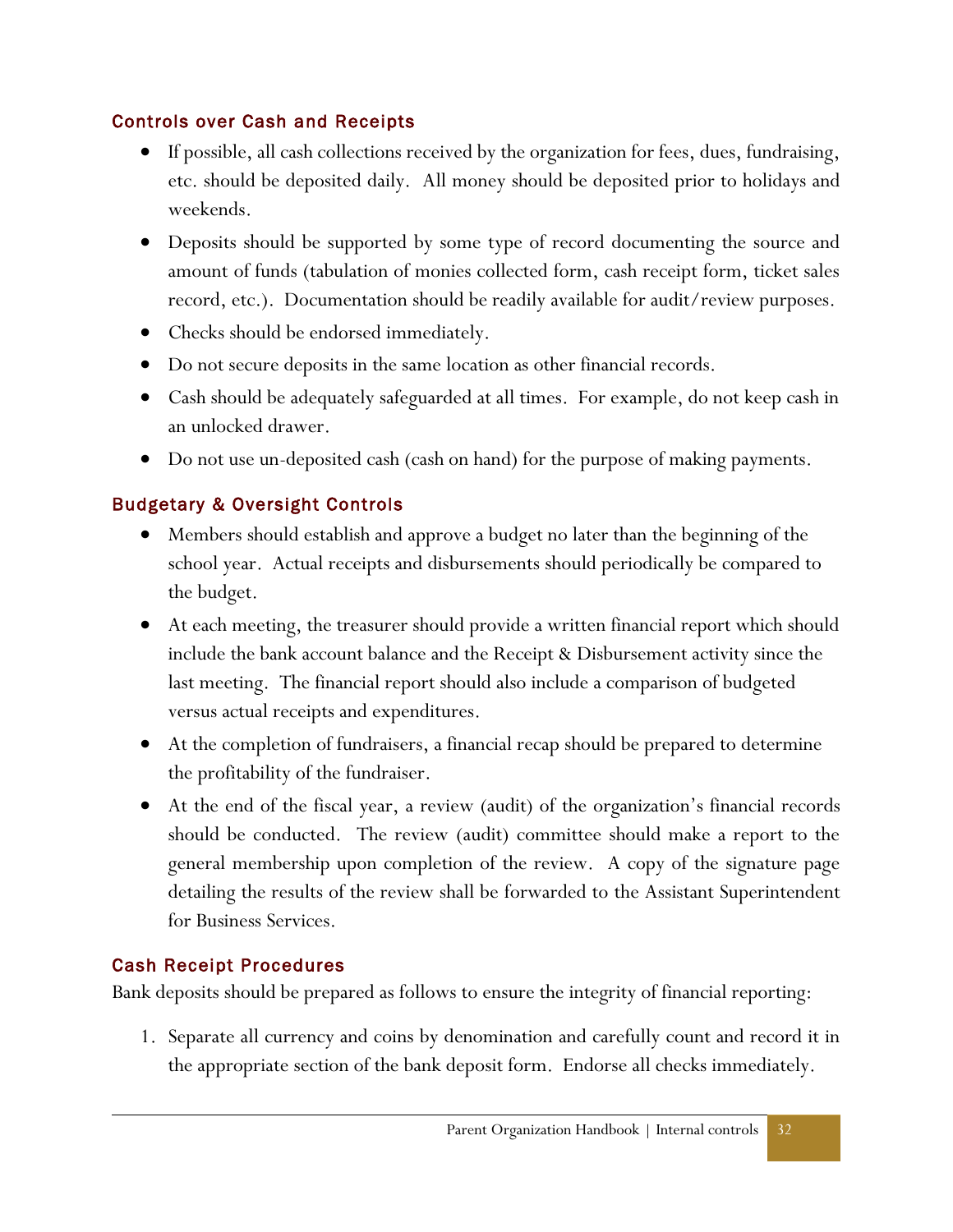- 2. A calculator tape may be run for any checks included in the deposit rather than indicating the checks individually on the deposit slip form. A copy of the tape should be retained with your copy of the deposit records.
- 3. Total the deposit slip.
- 4. Tally the pre-numbered cash receipts and make certain that this total matches the deposit total.
- 5. Attach the cash receipt verification with a copy of the deposit slip and file in date order.
- 6. For large deposits, have another individual independently count the currency only (not the coins or checks) and verify that the currency has been correctly recorded on the deposit slip.
- 7. Both individuals should initial next to the currency amount on the deposit slip.
- 8. Seal the deposit in a deposit bag in the presence of the second individual. This is called dual control and places the organization in a better position to challenge any claim that the bank may make that the currency received was incorrect.

# <span id="page-35-0"></span>Bank Reconciliation

Upon receipt of the monthly bank statement, the balance indicated on the statement should be reconciled to the bank account balance in the general ledger as of the last day of the month. The reconciliation should be completed within 30 days of the date of the bank statement.

Items needed for reconciliation:

- Bank reconciliation form
- Prior month's bank reconciliation
- Bank statement
- Check Register and/or Cash Disbursements Journal
- Cash Receipts Journal
- General Ledger

To complete the bank side of the reconciliation form, perform the following steps:

- Indicate the ending balance per the bank statement.
- Check off outstanding checks from prior month's bank reconciliation using the bank statement.
- Determine the outstanding checks by comparing the check register to the bank statement, including any remaining checks from the previous month.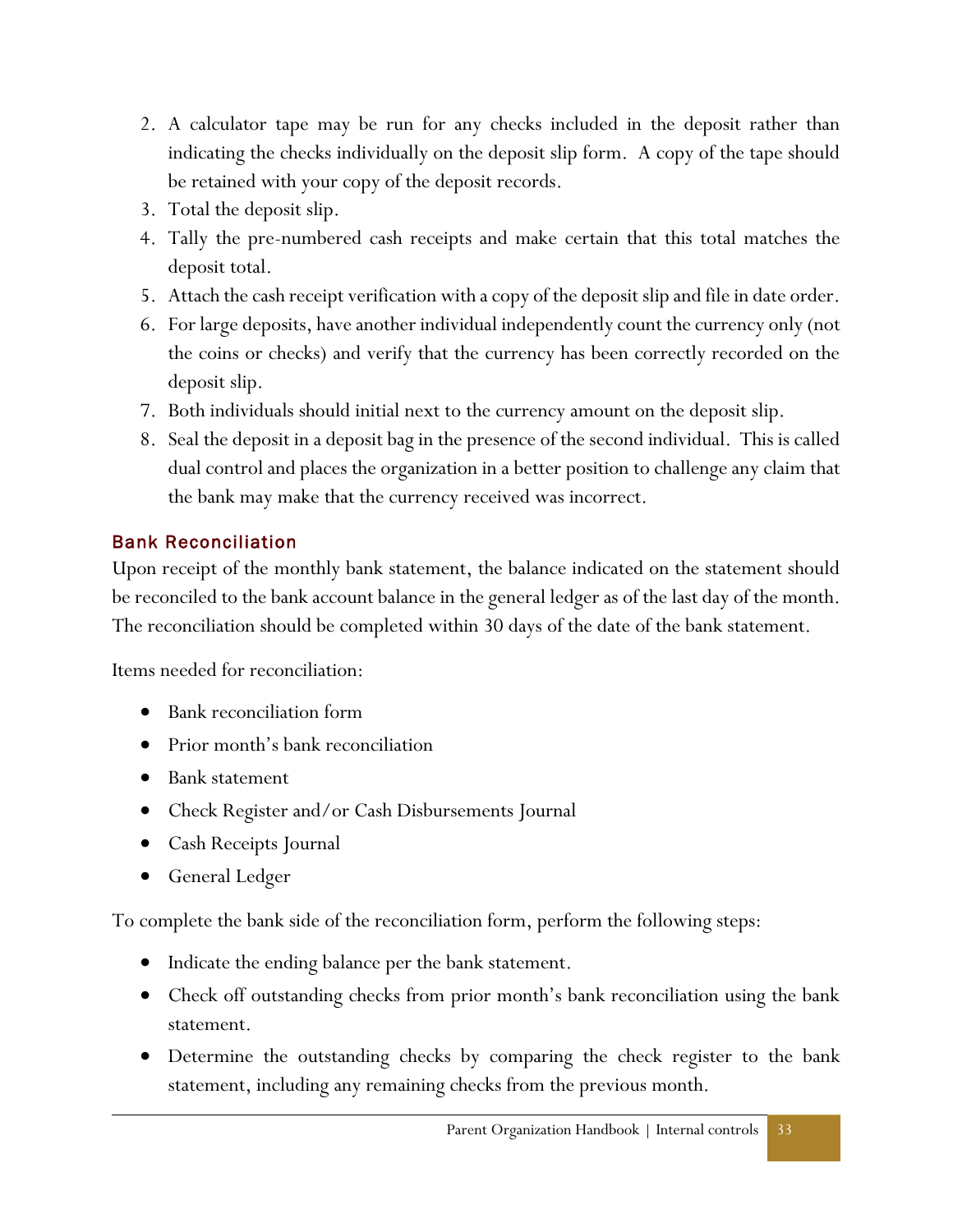- Determine the deposits in transit by comparing the cash receipts journal to the bank statement.
- Identify any items that need to be corrected by the bank, such as check printing, returned check charges and encoding errors.
- Total all items and enter the amount on the Adjusted Bank Balance line.

To complete the General Ledger side of the reconciliation form, perform the following:

- Indicate cash account ending balance from the general ledger.
- Compare the bank statement to the check register and list any cleared checks that were not posted.
- $\bullet$  Indicate any outstanding returned checks.
- Indicate the interest earned per the bank statement. This amount should be immediately posted.
- Identify any items that need to be corrected on the general ledger (such as encoding errors) under "Other Adjustments".
- Total all items and enter the amount on the "Adjusted Cash Balance" line.

Compare the adjusted bank balance to the adjusted cash balance to make sure that these are in agreement. If they are not, the reconciliation is NOT complete. Examine the prior month's reconciliation to ascertain that all items have been posted and/or corrected.

In addition to the reconciliation, the canceled checks or imaged copies of checks should be reviewed to ensure that the payee is consistent with that identified in the check register, and endorsements on the check are reasonable.

A computerized reconciliation program may be used in conjunction with the organization's financial package.

### <span id="page-36-0"></span>Petty Cash

Petty cash for general purchases is not recommended. Organizations should maintain a small petty cash account at the time of an active fundraiser for the purpose of providing change to customers during fundraising activities. Petty cash should be returned to the bank at the end of the fundraising activity. Strict controls should be maintained by keeping petty cash in a locked box accessible by only the treasurer and one other officer. Control of the petty cash account by a district employee is prohibited.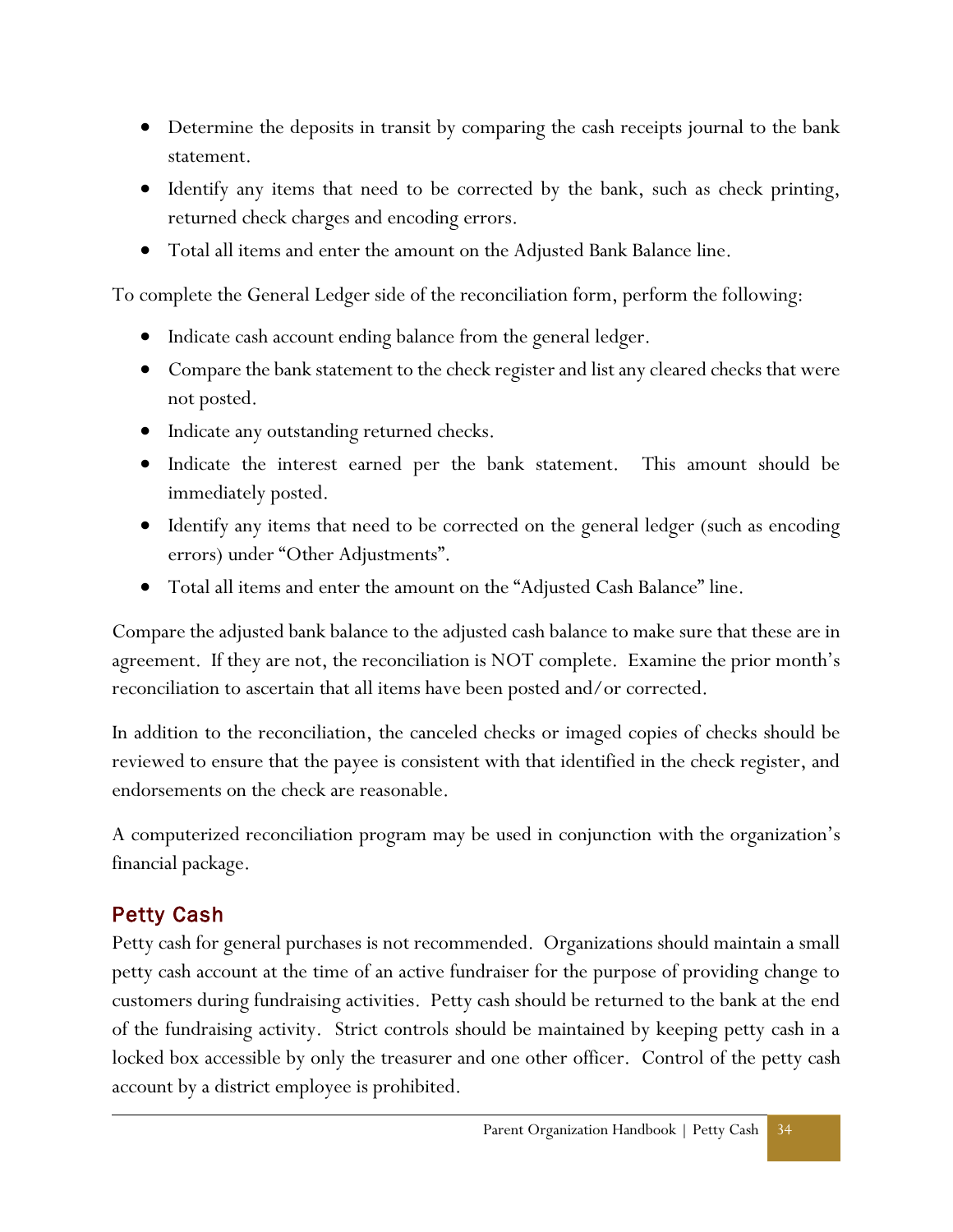# <span id="page-37-0"></span>Disbursement of Funds

At the outset of the school year, a budget of anticipated expenditures should be developed. Prior to a disbursement, the request to expend funds should be compared with the budgeted expenditures. Disbursements outside the scope of the budget, or line items that exceed the approved budget should require a vote by the general membership. The purchase of alcoholic beverages is not a permitted use of organization funds.

#### <span id="page-37-1"></span>Controls over Disbursements

- Checks should not be generated without proper documentation (i.e. invoice, original receipts, etc.). Supporting documentation should also include the approval signature of the president, or vice president in the absence of the president.
- Checks should require the original signature of two officers.
- Blank checks should not be issued. Officers should not sign incomplete checks.
- Original receipts should be required by a person making a purchase and submitted by that person to the treasurer when a reimbursement is being requested.

University Interscholastic League (UIL) rules limit the ability of students to accept gifts. Awards that students may receive are specifically outlined in Subchapter O, Section 480(a)(2) of the UIL Constitution and Contest Rules. Although all types of student activities are not regulated by UIL, for student consistency and fairness, UIL guidelines must be followed by all booster organizations. No gifts or purchases that individually benefit students shall be made outside of UIL guidelines.

To ensure compliance with UIL guidelines that govern athletic activities, all related disbursements through the Athletic Booster Club shall require the approval of both the sponsor (coach) and the Athletics Director.

Organizations should be aware of the possible financial hardship that the costs may have on certain families of participating students when establishing fees and setting fundraisers. Reasonable efforts should be made to ensure that all individuals are able to participate in activities without a financial hardship.

Organizations may not contribute funds to the district in an effort to increase the personnel allocations and/or stipends of a particular program or campus.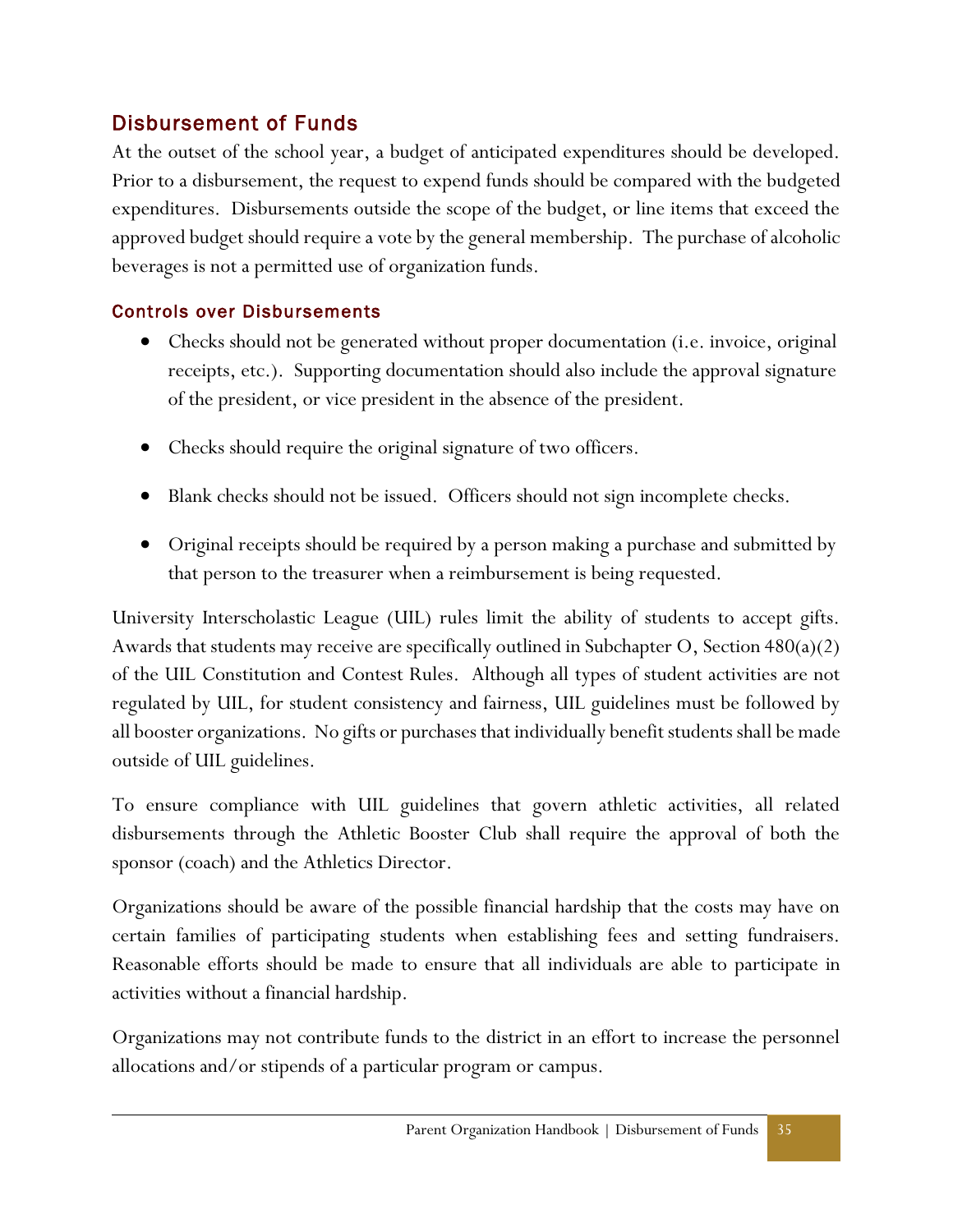A disbursement voucher should be completed for all expenditures regardless of the amount. The appropriate supporting documentation (invoices, receipts) should then be attached to the disbursement form and filed in check number order. At no time should a check be issued without the appropriate supporting documentation.

The organization should establish a time-frame in which volunteers may be reimbursed for purchases made by the volunteer. For example, a volunteer should submit a completed reimbursement request form no later than 30 calendar days after the purchase, and no later than the last day of the organization's fiscal year.

# <span id="page-38-0"></span>1099 Requirements

Internal Revenue Service guidelines require that all payments <u>for services</u> of \$600 or more made to an individual or unincorporated vendor by an organization be reported on a Form 1099 on an annual basis. The organization should secure an IRS form W-9 from the provider at the time of service to ensure that the organization has an accurate record of the taxpayer identification number. The organization should then issue a Form 1099 to all qualifying vendors used in the preceding calendar year by January  $31^{st}$ . If payment is made to an individual, the following guidelines can be used as a guide to determine if an individual should be considered an employee or contract labor:

- **Risk of profit or loss** Independent contractors realize a profit or sustain a loss based on their success in performing the work or service.
- **Continuing relationship** The relationship between an independent contractor and employer ends when the job is done.
- **Compliance with instructions**  Independent contractors cannot be told when, where, or how to do the job.
- **Training**  Independent contractors do not go through any type of instructional training period with a more experienced employee to learn how to do the job. Independent contractors specialize in the field in which they have been employed and do not require training.
- **Personal Service required**  The right of an independent contractor to substitute another's services without the employer's knowledge shows that one particular individual's personal services are not being required by the employer.
- **Integration into the business**  The success or continuation of the business is not dependent on the independent contractor's performance of the service.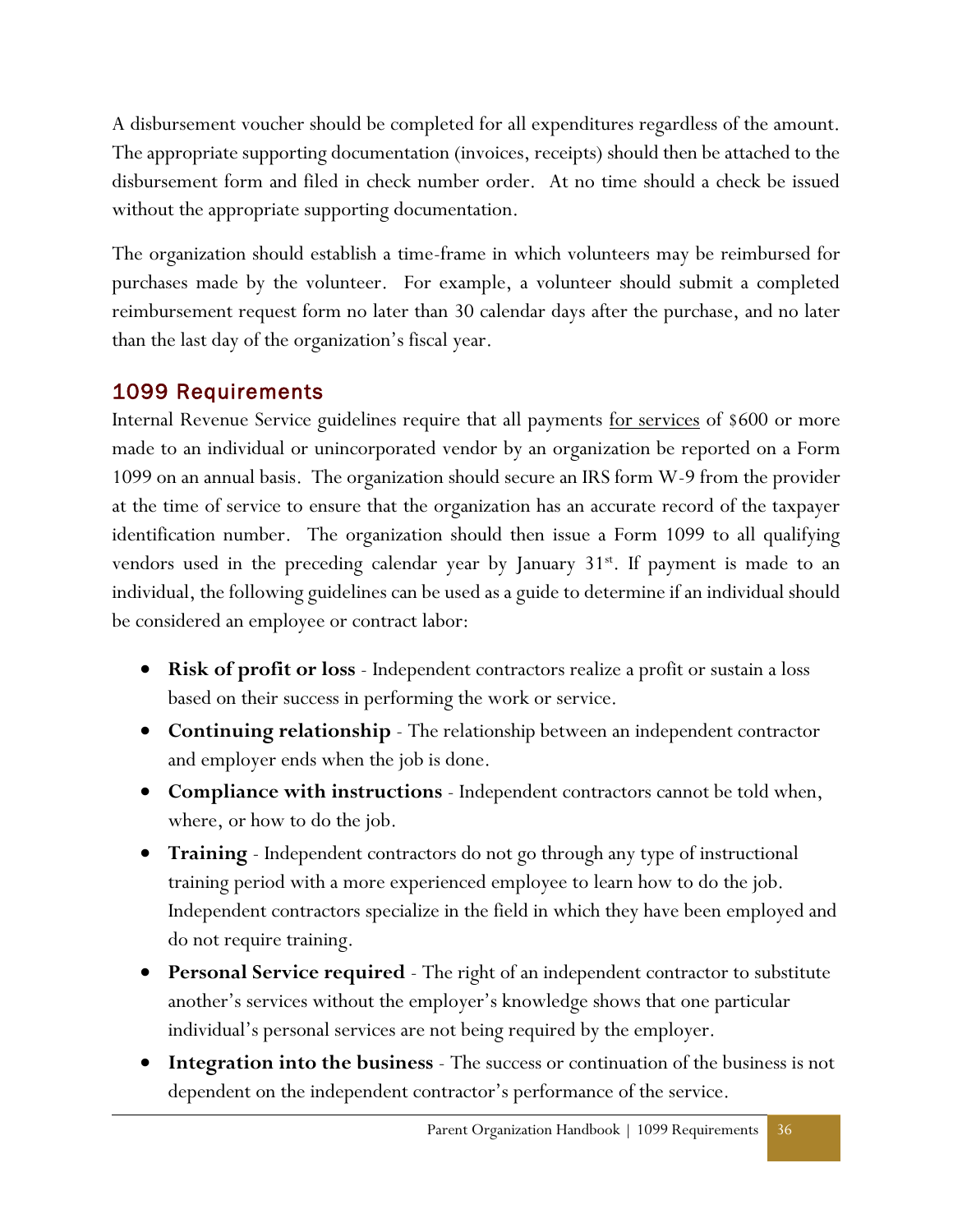# **Control over the hiring, supervising, and paying of assistants** -

Independent contractors maintain control of their assistants. The employer contacts the independent contractor if there is a problem, and the employer pays the independent contractor for the work done. The independent contractor then pays the assistants directly.

- **Set hours of work**  An independent contractor sets working hours.
- **A full-time work requirement**  An independent contractor has the availability to work for more than one client.
- **Working for more than one firm** An independent contractor has an established business in which they work for more than one firm.
- **Worker's availability to the general public**  An independent contractor makes services available to the public on a regular and consistent basis.
- **Working on the employer's premises**  An independent contractor works offpremises unless the nature of the service to be performed requires attendance at the employer's work site.
- **Required work order or sequence**  An independent contractor does not need to be told in what order or how to do a job as he/she is considered an expert in the field.
- **Required reports**  An independent contractor is not required to submit oral or written reports.
- **Payment by the hour, week, or month**  An independent contractor is paid in a lump sum fee basis when the job is done. An invoice must be generated to substantiate the payment.
- **Payment of business or travel expense**  An independent contractor is responsible for his/her own business or travel expense. If paid by an employer, the employer must include the expense amount in the independent contractor's 1099 (unless you can verify an accountable plan).
- **Furnishing of tools and materials**  An independent contractor has the necessary tools and materials to do the job.
- **Investment in facilities** If the independent contractor maintains an office on the employer's premises, he/she must pay a rent or lease payment for the office space as well as the overhead.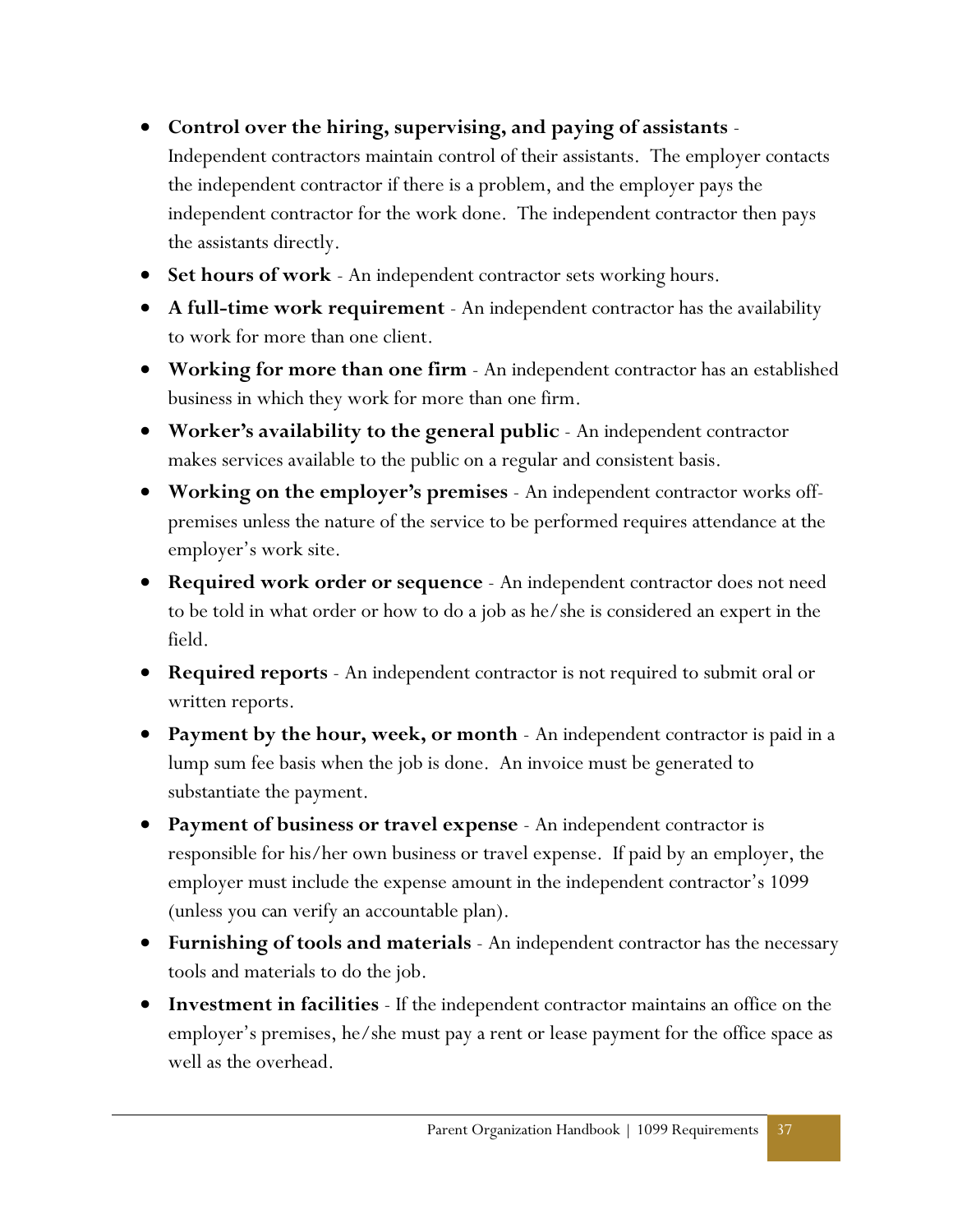- **Employer's discharge rights**  An independent contractor cannot be terminated as long as he/she is fulfilling the contract.
- **Worker's termination rights**  An independent contractor may be held financially responsible for any loss the employer may suffer due to an incomplete, inaccurate or unsatisfactorily completed contract.

#### **The Internal Revenue Service website [\(www.irs.gov\)](http://www.irs.gov/) may be accessed for appropriate 1099 reporting requirements and forms.**

### <span id="page-40-0"></span>Financial Reconciliation Committee

As an additional measure to certify the accuracy of the books and records of the Parent Organization, a review committee or Financial Reconciliation Committee should be a part of the Organization. This Committee works to assure the membership that the Organization's resources/funds are being managed in a business-like manner within the procedures established.

#### <span id="page-40-1"></span>What is a Financial Reconciliation?

The work of the Committee involves following financial transactions through the records to ensure that receipts have been properly accounted for and expenditures made as authorized in the budget, as approved by the board/general membership, and in conformity with the organization's bylaws and standing rules. The Committee must review all accounts of the organization.

To ensure independence, no one who is an authorized check signer on any bank account may serve on the committee. It is recommended that the incoming treasurer should not be eligible to serve on the committee.

- $\checkmark$  It is recommended that a financial reconciliation be performed:
- $\checkmark$  At the end of the fiscal year.
- $\checkmark$  When any authorized check signer is added or removed on any bank account.
- $\checkmark$  At any time deemed necessary by the president or three or more members.

#### <span id="page-40-2"></span>Preparing for the Financial Reconciliation

The outgoing treasurer is responsible for putting the financial records in order for the Committee. The outgoing treasurer should deliver the following to the Reconciliation Committee:

1. A copy of the last financial reconciliation report.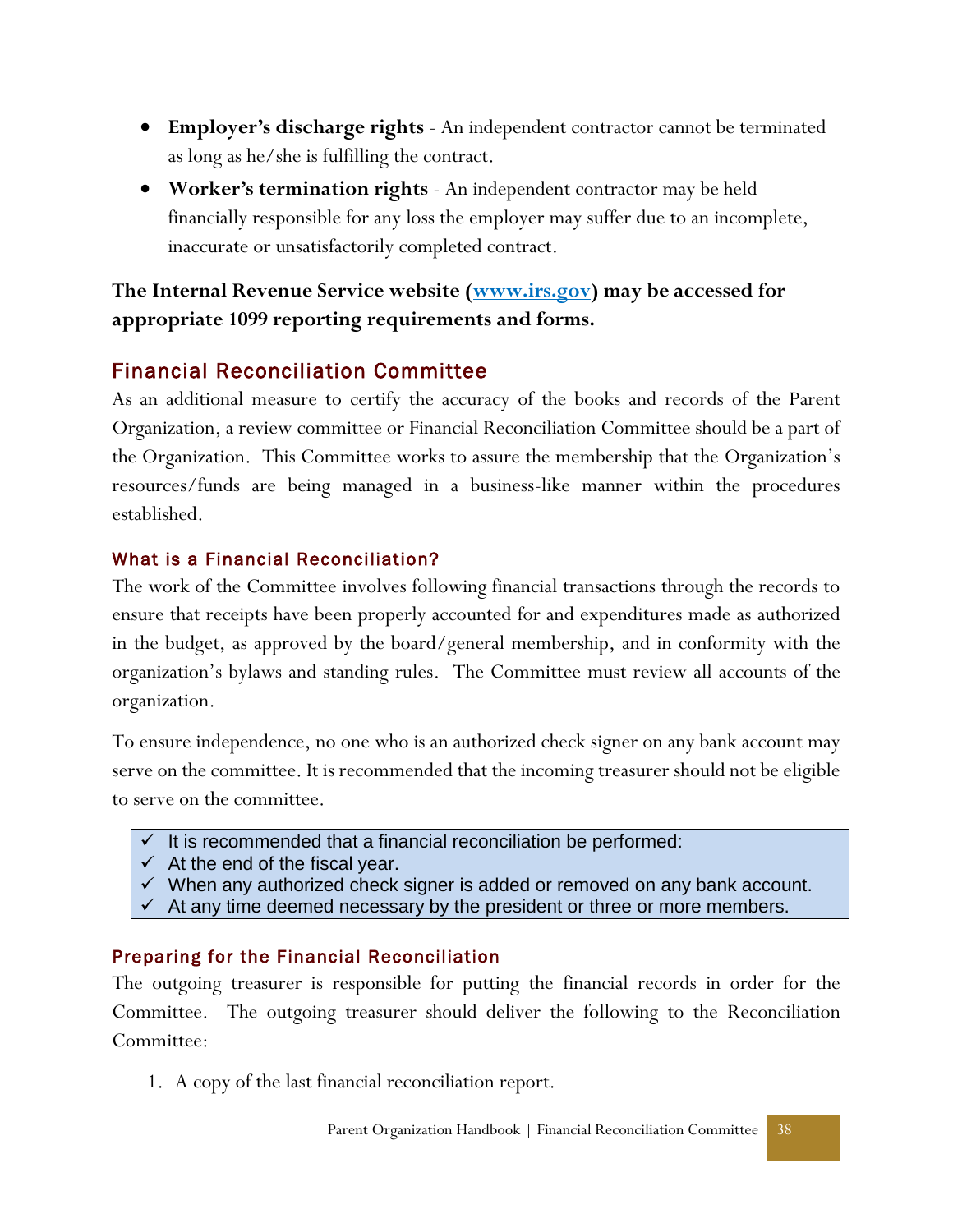- 2. The checkbook, cancelled checks and all unused checks for all accounts.
- 3. Bank statements and deposit receipts.
- 4. Treasurer's books and ledgers.
- 5. The annual financial report.
- 6. All receipts of bills paid.
- 7. Copies of minutes from general and executive meetings (from Secretary).
- 8. Adopted budget as amended.
- 9. Sales tax reports filed (if applicable).
- 10.All correspondence with any taxing authority.
- 11.Copies of all financial reports for the period to be reconciled.
- 12.A report of all fundraising events held since the last sales tax return was filed. List dates held and if any were designated tax free days. It should include total sales, taxable sales and sales tax collected. This information will be necessary for the incoming treasurer to accurately complete the next sales tax return.
- 13.A list of all paying members and the executive board.
- 14.Current bylaws and standing rules.
- 15.Any other information requested by the Reconciliation Committee.

Once the records are turned over to the Committee, the books are considered closed and the outgoing treasurer can no longer write checks. Prior to the start of the new fiscal year, the incoming treasurer should get with the bank to establish all new authorized signatories on the account. The minutes reflecting the election results for President and Treasurer as well as the minutes that contain the appointment of the third signer if applicable will be needed for the bank. The bank will then prepare updated documents for all authorized signatories to sign. During the reconciliation, checks should only be written in the case of an emergency and would be signed by the incoming treasurer and initialed by a member of the Financial Reconciliation Committee.

### <span id="page-41-0"></span>Conducting the Reconciliation

- Begin the reconciliation with the first transaction posted after the last reconciliation. Make sure the beginning balance agrees to the Balance on Hand per the last reconciliation report.
- Make sure that each check written has proper substantiation, i.e. vendor invoice or check request.
- Ascertain the dates of fund raisers and verify deposits are made timely. Check to see that cash was counted by two people or reconciled to inventory.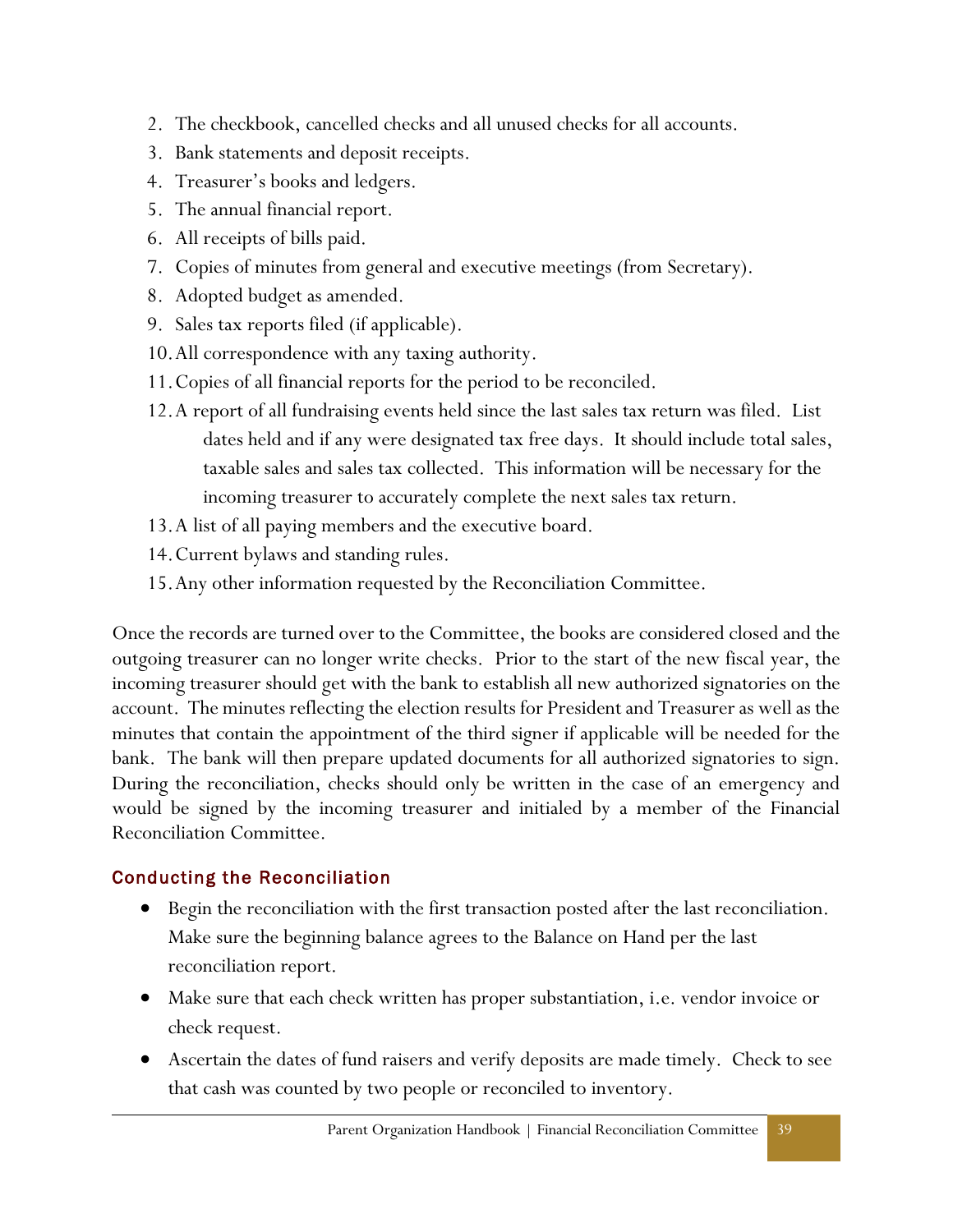- Check all ledger entries back to the cancelled checks and validated deposit tickets. Verify that all income and expenses are allocated to the proper budget category and are within the approved budget.
- Verify that bank reconciliations are done monthly and check their accuracy. Verify all checks have two signatures per bylaw requirements and spot check endorsements.
- Verify that financial reports presented to the membership and board are accurate representations of the transactions recorded in the books.
- Check the accuracy of the annual report and ascertain it will be retained as a part of the permanent file.
- Check to see that checks are not being signed by the individual to whom they are made payable.
- Look for checks with multiple handwriting (other than one of the signatures) or different inks. This would be an indication of blank checks being released.
- Verify a record of sales tax information was filed or sent to DSABC.
- Make sure that money collected for a designated purpose was spent only for that purpose.
- Check the minutes of the general membership and board meetings to verify the following:
	- 1. The budget and all amendments were adopted by the board/general membership.
	- 2. The general membership approves all fundraisers either through approval of the budget that includes them or through a special vote if added after the adoption of the budget.
	- 3. Financial reports were presented at all general and board meetings for all accounts.
	- 4. Any tax-free fundraisers were so designated as such prior to the event. The general membership or executive board can do this, as the unit prefers.
	- 5. Verify a quorum was present at all board and general meetings.

#### <span id="page-42-0"></span>Irregularities in the Records

If the audit committee finds irregularities in the records of the treasurer, the following steps should be followed:

Contact the treasurer to secure additional records or information.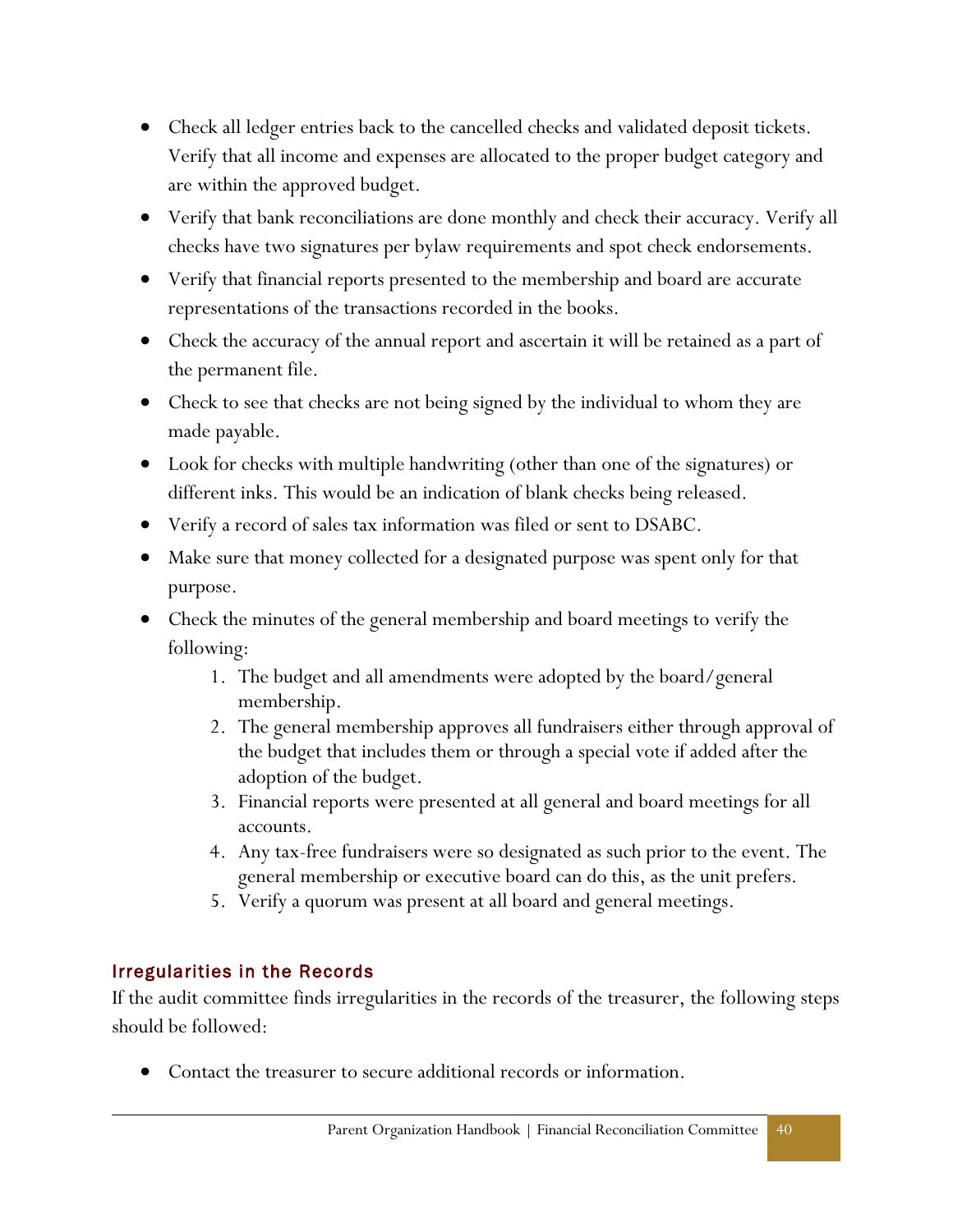If the matter cannot be settled to the committee's satisfaction, contact the president to work out what additional steps need to be taken.

#### <span id="page-43-0"></span>Financial Reconciliation Report

A member of the reconciliation committee should make a report to the board membership at the first meeting held after the conclusion of the reconciliation. The association should adopt the report at that time. A copy of the annual report should be attached to the reconciliation report and maintained permanently by the treasurer and placed in the minutes. In the event a complete reconciliation cannot be done due to the inadequacy or unavailability of the records this must be reported to the membership as well. Steps should be recommended for adoption to correct the situation. In the event the validity of the reconciliation report is questioned, an independent CPA could be engaged. The membership must approve any funds to be expended prior to engaging the services of a CPA.

In reporting an audit that finds inaccuracies in the records of the treasurer, the following statement should be given at the appropriate time:

"*The Financial Reconciliation Committee has examined the records of the treasurer of \_\_\_\_\_\_\_\_\_ for* 

*the period (\_\_\_\_\_\_\_\_\_\_\_\_\_\_). The current balance on hand is \$\_\_\_\_\_\_\_\_\_\_\_.* 

*The following irregularities have been found;*

*(List all irregularities)*

*The following steps were taken to correct the problems:*

*(List all steps)*

*To prevent these types of problems from occurring in the future, we recommend the following:*

*(List the recommendations)*

Remember, the treasurer is legally responsible for all the funds of the organization. However, the officers of the organization are elected by the membership and should be committed to keeping the affairs of the association on a sound financial basis.

#### **IMPORTANT:**

# **Any investigation by the Financial Reconciliation Committee must be kept confidential.**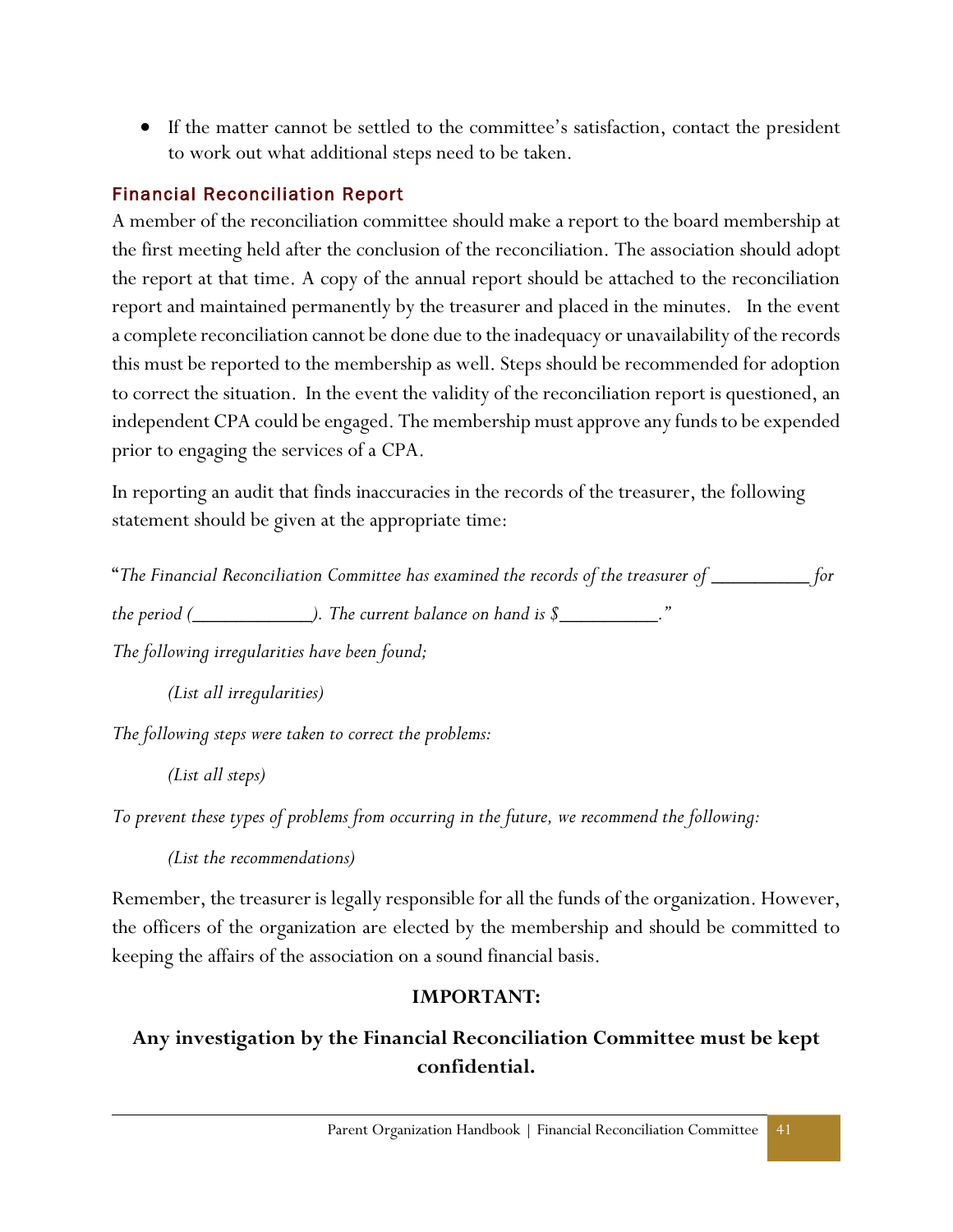# STATE AND FEDERAL REGULATORY SUMMARY

State and federal regulatory agencies such as the Texas State Comptroller's Office, the Texas Secretary of State, and the Internal Revenue Service (IRS) also govern Parent Organizations. New and existing Parent Organizations must abide by the regulations and guidelines set by these agencies. Parent Organizations should also maintain a current level of knowledge regarding law changes that affect them.

The purpose of this section is to provide general regulatory information to Parent Organizations that is current as of the date this handbook was published. Business Services strives to keep the Parent Organizations aware of new changes; however, it is the Parent Organization's responsibility to seek competent professional tax advice for its own tax reporting and filing requirements. The information provided in this document is not intended to be all-inclusive.

# <span id="page-44-0"></span>Creating Your Own Identity Overview

The next three sections of the *Handbook* provide detailed information related to applying for permits and exemptions you will need. As a supplement to these pages, the following short summary lists the necessary steps in the order in which they should be completed.

- 1. Decide if your Parent Organization will be an association or a corporation and prepare the necessary organizing document.
	- a. Both the IRS and State of Texas require that each Parent Organization have an organizing document to establish the official formation of the organization. You will submit this document along with the appropriate forms when applying for federal tax exemption as a public  $501(c)(3)$  organization and when applying for state sales, use, and franchise tax exemptions.
	- b. An association will prepare and sign a "Certificate of Formation" as an organizing document; however, this document **will not be filed** with the Texas Secretary of State. The date the final document is signed by at least two officers or board members is considered the beginning date of the organization.
	- c. A corporation will prepare and sign an "Articles of Incorporation" as an organizing document **to be filed** with the Texas Secretary of State. The date the Articles of Incorporation is filed by the state is considered the beginning date of the organization. You should receive a copy of your Articles of Incorporation from the Texas Secretary of State showing the state's "filed" stamp and/or you will receive a Certificate of Filing.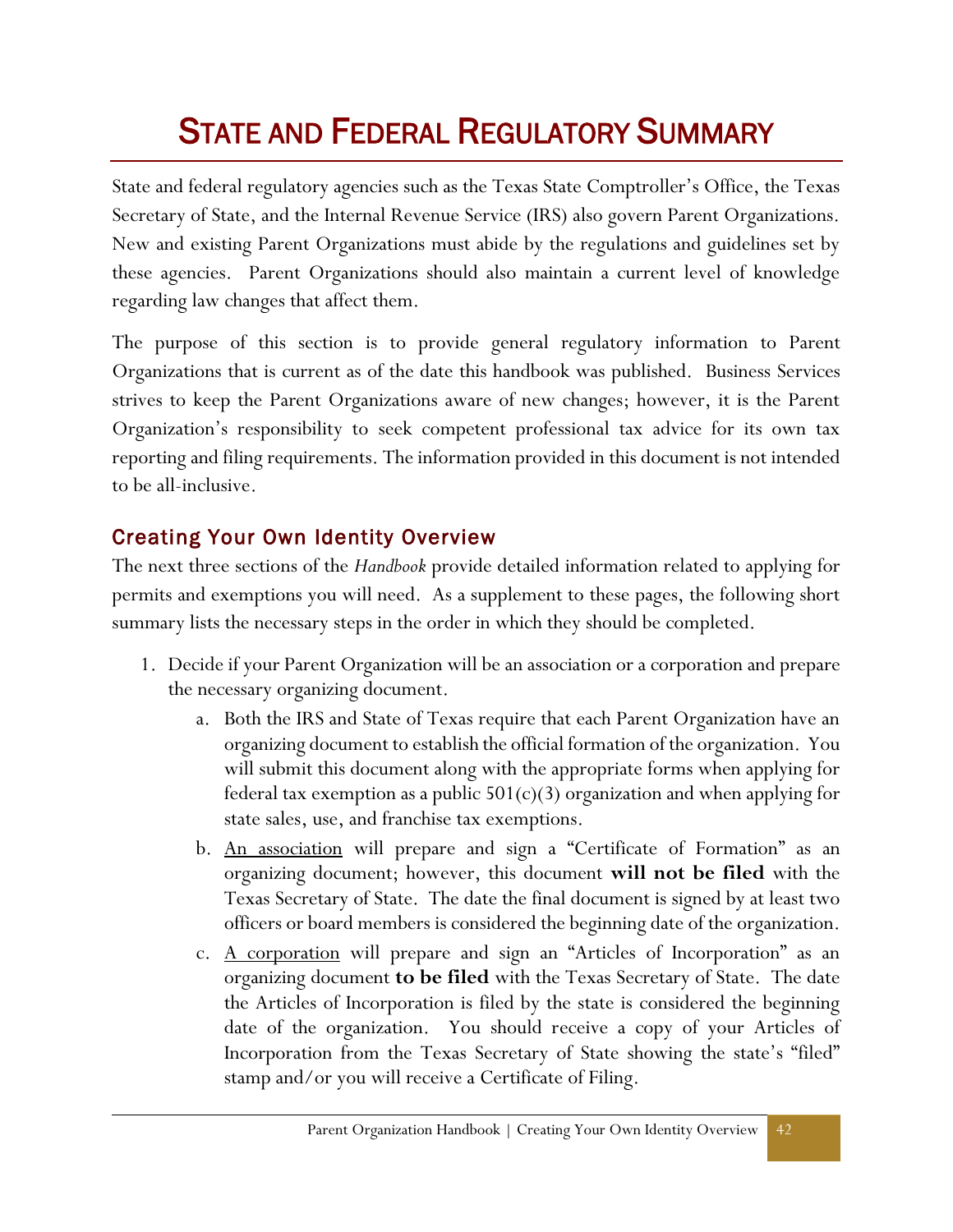Benefits of Incorporation:

- Formalize organization and provide standardized operating procedures through Articles of Incorporation and Bylaws.
- $\triangleright$  Helps shield the individuals governing and operating the nonprofit organization from liabilities incurred by the organization, unless the individuals are negligent in their duties.
- 2. If Association, skip to Step 4. If Corporation, go to Step 3.
- 3. For a corporation, file for incorporation with the Texas Secretary of State before proceeding with Step 4. (*See Incorporation of a Non-Profit Organization below.)*
- 4. Apply for an Employer Identification Number (EIN) with the IRS.
- 5. Apply for a Sales Tax Permit with the Texas State Comptroller's Office.
- 6. Apply for federal tax-exemption as a **public 501(c)(3)** organization with the IRS.
- 7. Receive a Letter of Acknowledgement from the IRS indicating receipt of your application and payment.
- 8. Correspond with the IRS if the bylaws need to be modified or if the IRS needs additional information to complete your approval process.
- 9. Receive a Determination Letter (approximately 2 4 months later) stating you are a public  $501(c)(3)$  tax-exempt organization.
- 10.**Send a copy of the Determination Letter to DSISD Business Services**.
- 11.Apply for a limited exemption from Texas sales, excise, and use tax with the Texas State Comptroller's Office.
- 12.If you are incorporated, file for franchise tax-exemption with the Texas State Comptroller's Office.
- 13.Place all of the documents related to these steps in a "Permanent File" in a safe location to be forwarded to the new officers each year.

# <span id="page-45-0"></span>Incorporation of a Non-profit Organization

*The following excerpts were downloaded from the Texas Secretary of State's website as of July 2016. The information documented below is subject to change by the Texas Secretary of State. For the most up-to-date version of this information, please go to*  [http://www.sos.state.tx.us/corp/nonprofit\\_org.shtml](http://www.sos.state.tx.us/corp/nonprofit_org.shtml)

**Nonprofit Corporations:** Not all non-profit organizations are filed with the Secretary of State. Many, but not all, non-profit organizations choose to incorporate. A nonprofit corporation is created by filing a certificate of formation with the secretary of state in accordance with the Texas Business Organizations Code ("BOC"). "Nonprofit Corporation"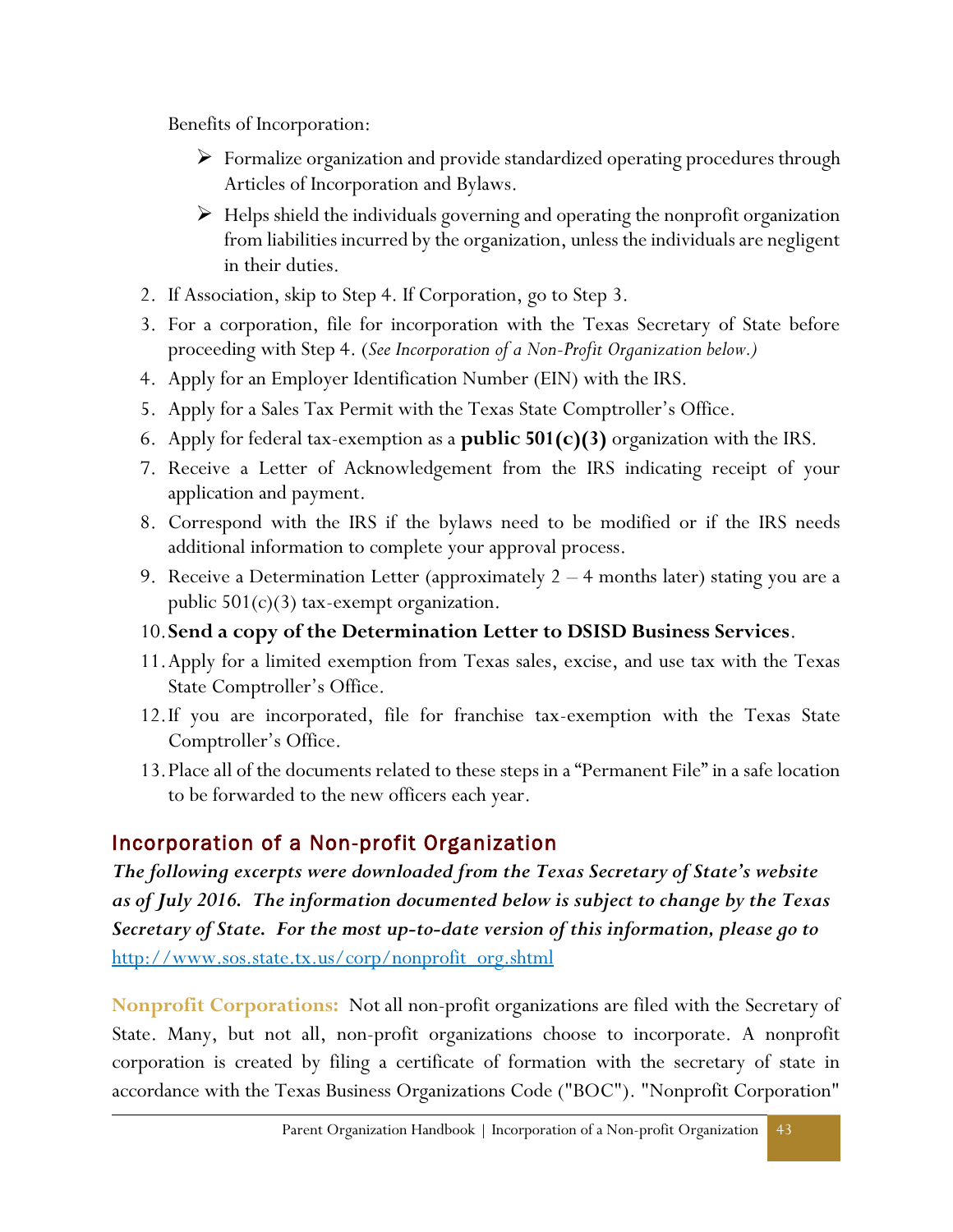means a corporation no part of the income of which is distributable to members, directors, or officers [BOC, Section 22.001(5)]. A nonprofit corporation may be created for any lawful purpose, or purposes permitted by the BOC. Not all nonprofit corporations are entitled to exemption from state or federal taxes.

**Unincorporated Nonprofit Associations**: Section 252.001 of the BOC defines an unincorporated nonprofit association as an unincorporated organization consisting of three or more members joined by mutual consent for a common, nonprofit purpose. All unincorporated nonprofit associations, whether or not the entities are tax exempt, are subject to the provisions of the Uniform Unincorporated Nonprofit Association Act, Chapter 252 of the BOC. The Act addresses a limited number of major issues relating to nonprofit associations; namely, the authority of the nonprofit association to acquire, hold and transfer property in its own name; the authority to sue and be sued as a separate legal entity; and the contract and tort liability of an association's officers and its members. If you need further information regarding these provisions or how they might affect your association, you should contact your own legal counsel. An unincorporated nonprofit association may, but is not required to, file with the secretary of state a statement appointing an agent authorized to receive service of process on behalf of the nonprofit association. The filing of the statement does not represent the creation of the nonprofit association; it simply provides a method for a nonprofit association to receive notice of any lawsuit brought against it.

- [SOS Forms for Nonprofit Corporations and Unincorporated Nonprofit Associations](http://www.sos.state.tx.us/corp/forms_option.shtml)
- [FAQs for Nonprofits](http://www.sos.state.tx.us/corp/nonprofitfaqs.shtml)
- Doing Business with the SOS on and after January 1, 2010: A Guide for Texas [Nonprofit Corporations](http://www.sos.state.tx.us/corp/forms/boc/boc-np-2010.pdf)

#### **Exempt Organizations**

If you intend to apply for IRS federal tax exemption as a charitable organization, your certificate of formation must contain a required purposed clause and a dissolution of assets provision. Valuable information on  $501(c)(3)$  qualification is on the [IRS website.](http://www.irs.gov/) It includes sample articles of incorporation (certificate of formation). Click the "Charities and Nonprofits" link and then the [Life Cycle of a Public Charity](http://www.irs.gov/charities/charitable/article/0,,id=122670,00.html) link.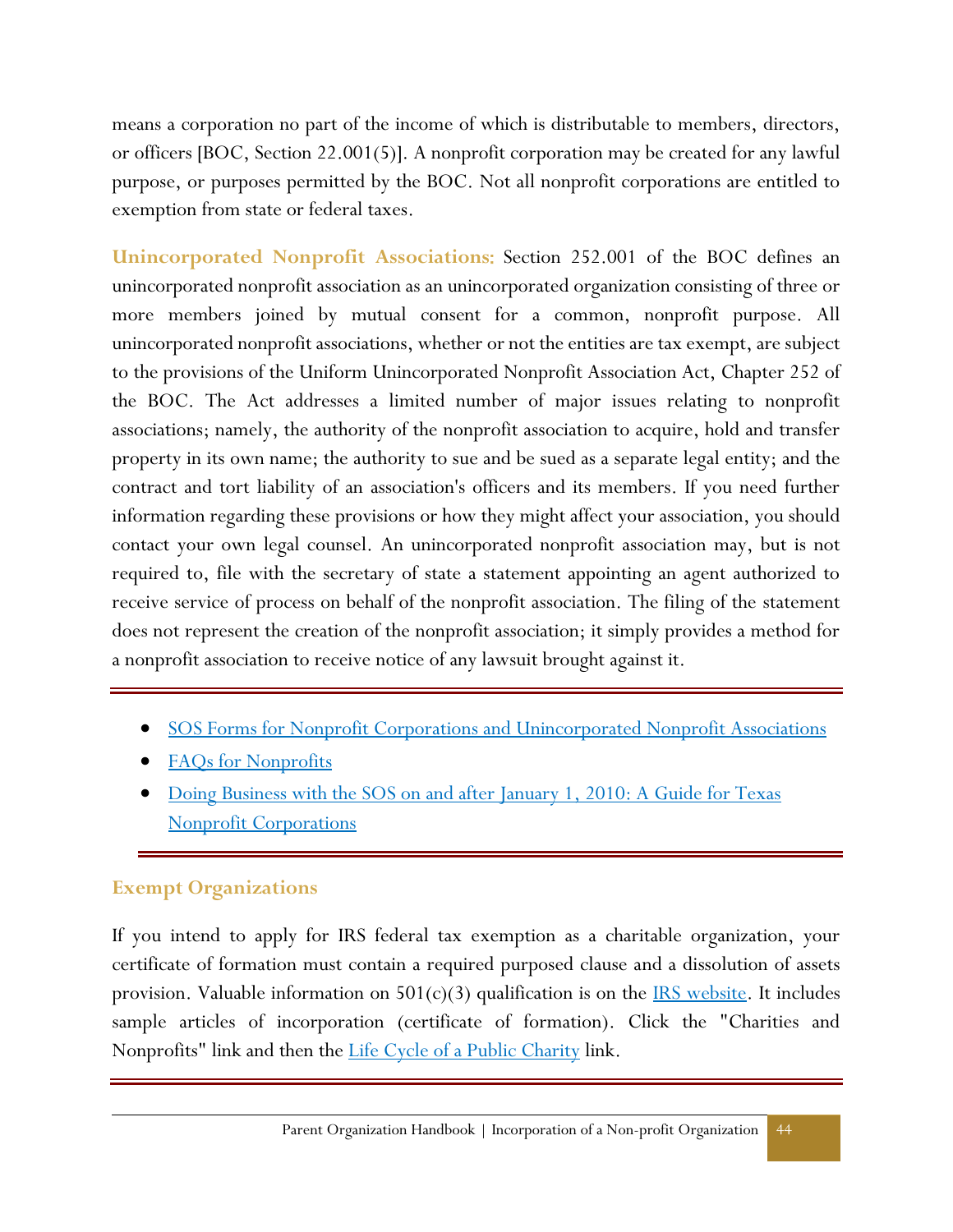- [IRS Publication 557](http://www.irs.gov/pub/irs-pdf/p557.pdf) tax exempt status for your organization.
- $\cdot$  [IRS Form 1023](https://www.stayexempt.irs.gov/Starting-Out/Interactive-Form-1023-Prerequisite-Questions) application for recognition of exemption.
- [Form 990,](https://www.irs.gov/pub/irs-pdf/f990.pdf) Return of Organization Exempt from Income Tax
- The <u>IRS provides workshops online</u>.
- [Comptroller of Public Accounts:](http://www.cpa.state.tx.us/taxinfo/exempt/index.html) Information on exemption from state taxation.

#### **Texas Nonprofit Resources**

- [Texas Association of Nonprofit Organizations:](http://www.tano.org/) A gathering place for all nonprofits within the state of Texas.
- [Texas Business Advisor:](http://www.window.state.tx.us/tba/) The Texas Business Advisor provides links to various sites that may be of assistance to non-profit associations.
- [Charitable Trust](http://www.oag.state.tx.us/consumer/nonprofits.shtml) Section of the Office of the Attorney General
- [Texas C-BAR:](http://www.texascbar.org/) Community Building with Attorney Resources provides free legal assistance to Texas non-profit organizations.
- **[OneStar Foundation](http://www.onestarfoundation.org/)** OneStar promotes service and volunteerism, forges effective public and private partnerships, and works to increase the performance of non-profit organizations.

# <span id="page-47-0"></span>State Regulatory Information

This section has been prepared to provide general, not specific or all-inclusive, information to Parent Organizations regarding state tax regulations. Steps have been documented to aid a Parent Organization in abiding by the regulations; however, these steps are only general guidelines and do **not** ensure that a Parent Organization will remain in compliance with all state tax regulations.

Each Parent Organization should strive to remain in good standing with all state agencies. **Each Parent Organization is responsible for obtaining its own competent independent counsel on accounting and tax matters related to its specific circumstances.** This counsel may include a Certified Public Accountant (CPA) or an attorney. The cost of these services will be the Parent Organization's responsibility.

#### <span id="page-47-1"></span>General State Regulatory Information

Parent Organization officers are solely responsible for ensuring that their Parent Organization is in compliance with all state regulations. Therefore, the district, including any district employee, is not responsible for a Parent Organization not being in good standing with all state agencies. However, the district has provided the following information that includes detailed steps Parent Organizations should take to comply with state tax regulations.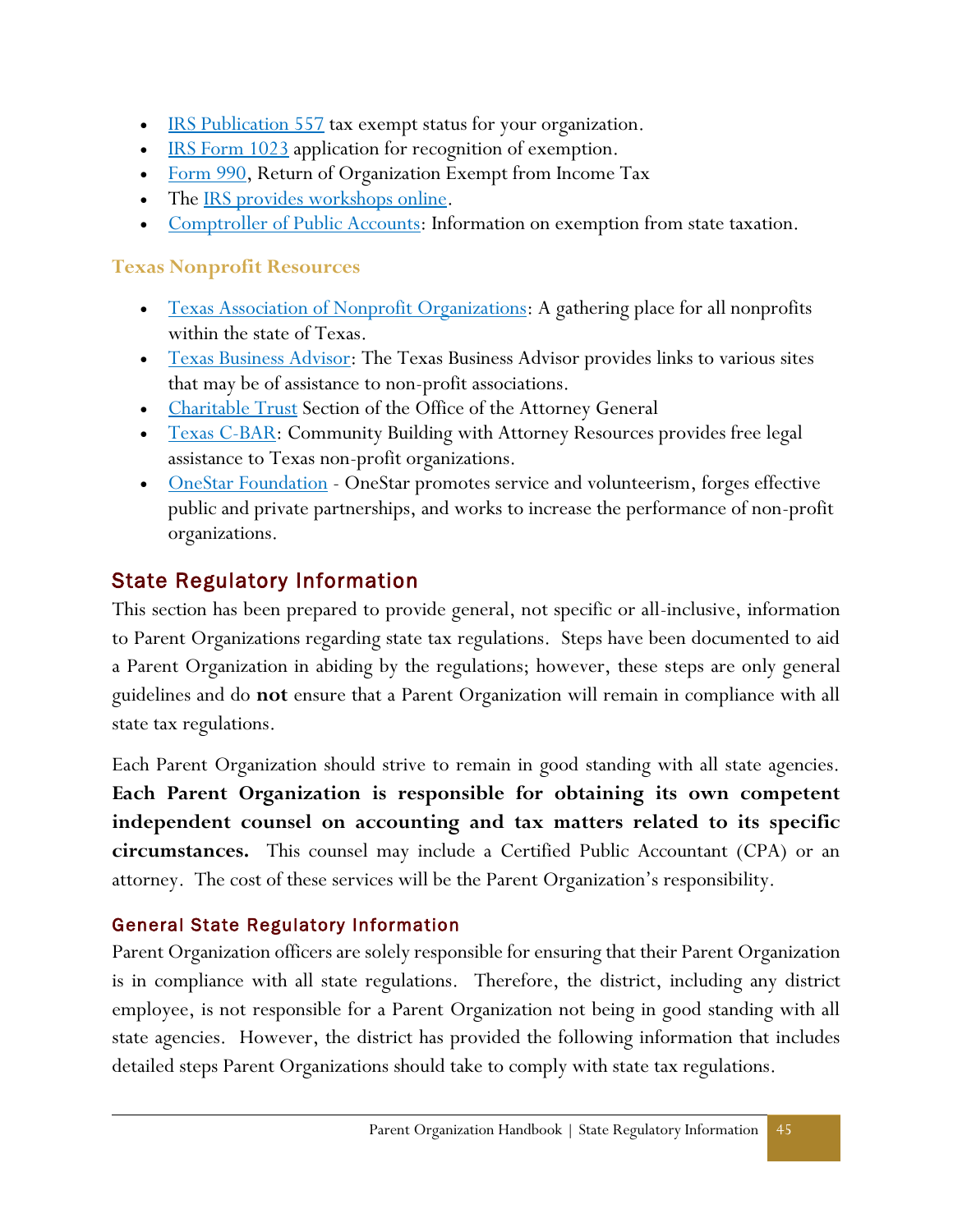This information is organized as follows:

Obtaining a Texas Sales Tax Permit Qualifying for Exemption from Texas Limited Sales, Excise, and Use Tax Parent Organizations with the Limited Exemption Parent Organizations with No Exemption "Tax-exempt" Organizations Reporting Requirements Franchise Tax Change in Address Further Questions?

#### <span id="page-48-0"></span>Obtaining a Texas Sales Tax Permit

To sell any taxable items within the State of Texas, a company, organization, or person must apply for a Sales Tax Permit. Before obtaining a Sales Tax Permit, a Parent Organization must **first** obtain an Employer Identification Number (EIN) from the Internal Revenue Service (IRS) to establish its identity as an organization*. (See information under Federal Regulatory Information below.)* Parent Organizations should obtain a Texas Sales Tax Permit they intend to sell goods or taxable services in Texas. The sale of goods **does include** fund-raisers, such as catalog sales, candy sales, and sales of other items. In addition, some Parent Organizations sell services that may be taxable.

Parent Organizations may obtain a Texas Sales Tax Permit by visiting the Comptroller's website at [http://comptroller.texas.gov/taxpermit/.](http://comptroller.texas.gov/taxpermit/) A Texas Sales Tax Permit will be issued to the Parent Organization along with a Sales Tax Permit Number. The Texas Sales Tax Permit Number has 11 digits and begins with a 1, 2, or 3. The permit numbers beginning with a "1" are based on an entity's EIN. Those permit numbers beginning with a "2" are based on a person's social security number. The permit numbers beginning with a "3" are assigned by the Texas State Comptroller's Office.

#### *Parent Organizations shall NOT use the District's Sales Tax Permit Number.*

#### <span id="page-48-1"></span>Qualifying for Exemption from Texas Limited Sales, Excise, and Use Tax

The Texas limited sales, excise, and use tax exemption allows approved organizations an exemption from sales tax when purchasing items to further the organization's exempt purpose. Therefore, this limited exemption allows the approved Parent Organization to make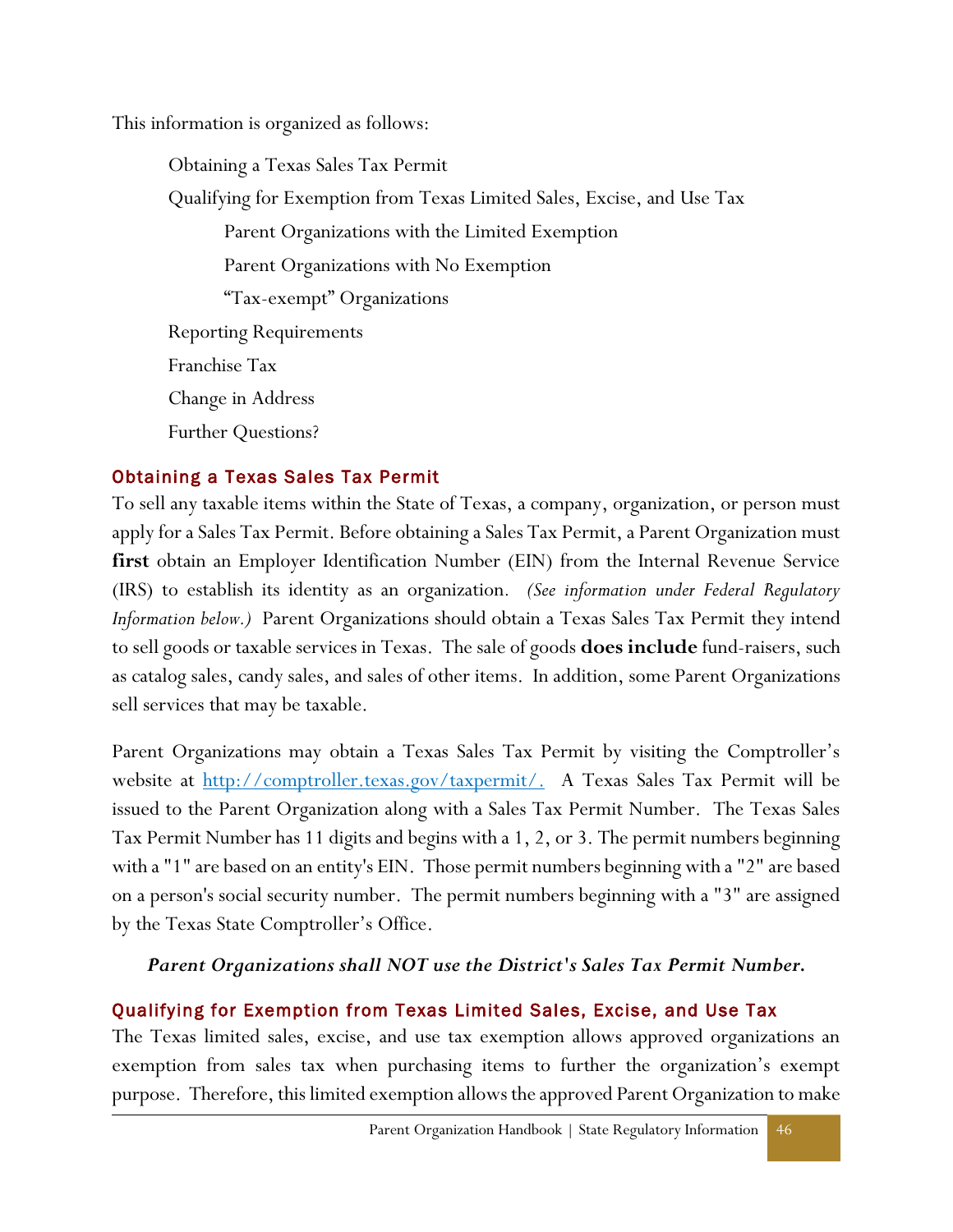sales tax-exempt purchases of items intended for resale for a fund-raiser. **This exemption process is separate and in addition to applying for federal tax-exemption from the IRS.**

Only those Parent Organizations that have obtained tax-exempt status from the IRS may apply for the state exemption from Texas limited sales, excise, and use tax.

#### **IMPORTANT**

If the IRS considers a Parent Organization a taxable organization, the Parent Organization *cannot* receive an exemption from the Texas limited sales, excise, and use tax.

Parent Organizations may request exemption from the Texas limited sales, excise, and use tax by submitting the following to the Texas State Comptroller's Office:

- 1. Cover letter with the organization's name, mailing address, and Sales Tax Permit Number. Specifically request an exemption from "sales and use tax." Include the name and daytime phone number of the organization's contact person in case the Texas State Comptroller's Office has any questions.
- 2. Written statement detailing the nature of the activities conducted or to be conducted.
- 3. Copy of the bylaws.
- 4. Copy of the Certificate of Formation, if the Parent Organization is incorporated.
- 5. Copy of the Determination Letter from the IRS granting the Parent Organization taxexempt status.
- 6. Copy of the Parent Organization's constitution or any applicable trust agreement.

The Texas State Comptroller's Office may require a Parent Organization to furnish additional information including, but not limited to, documentation showing

- 1. All services performed by the organization and
- 2. All income, assets, and liabilities of the organization.

#### **Note: No fee is required to apply for this exemption. In addition, exemption from franchise tax may be requested within this letter.**

The information should be mailed to: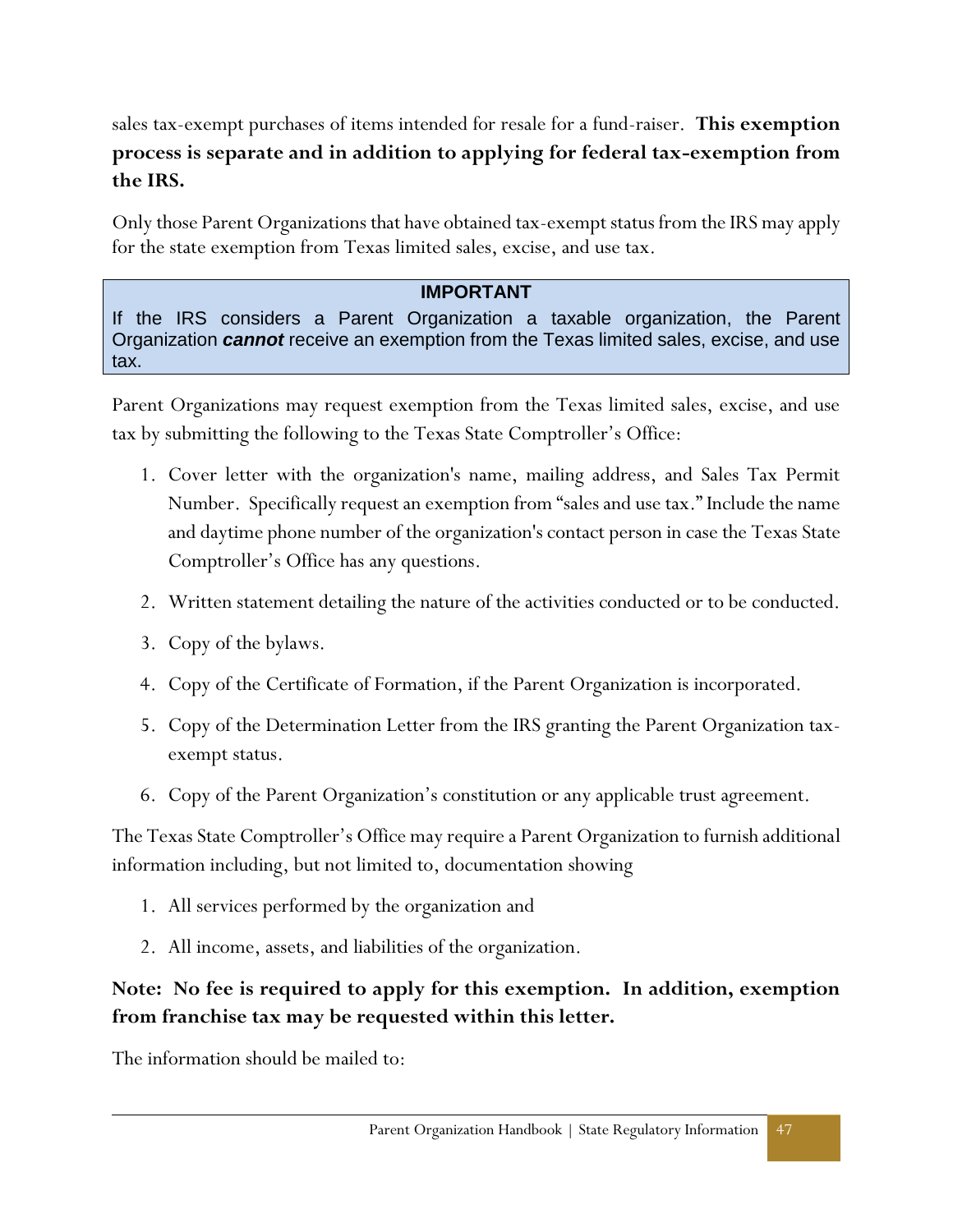Exempt Organizations PO Box 13528 Austin, TX 78711

#### **IMPORTANT**

**Do not** use "Texas State Comptroller's Office" in this address, per their instructions, due to the mail routing system. Please use the address as listed above.

After a review of the information, the Texas State Comptroller's Office will notify the Parent Organization in writing if the organization qualifies for the exemption. This review process may take about 2 to 3 weeks.

#### **IMPORTANT**

If a Parent Organization loses its federal tax-exempt status, the IRS notifies the Texas State Comptroller's Office. Upon notification, the Texas State Comptroller's Office will immediately revoke the exemption from the Texas limited sales, excise, and use tax. **Therefore, all subsequent purchases by the Parent Organization/Booster Club would be taxable.** In addition, the Parent Organization must notify its vendors of the loss of exempt status concerning the Texas limited sales, excise, and use tax.

#### <span id="page-50-0"></span>Parent Organizations with the Limited Exemption

The exemption from the Texas limited sales, excise, and use tax (limited exemption) allows the approved Parent Organizations to make tax-exempt purchases of items intended for resale for a fund-raiser. The Parent Organization must present the vendor with a Texas Resale Certificate in order to purchase the items for resale tax-free. In addition, the certificate must state the Parent Organization's Sales Tax Permit Number to be valid. Parent Organizations may request the Texas Resale Certificate from the Texas State Comptroller's Office.

**VERY IMPORTANT – Please Note**: Parent Organizations with the limited exemption are entitled to two (2) "one-day, tax-free" sales or auctions per calendar year. A fund-raiser qualifies for the "one-day, tax-free" sale/auction if all items are to be delivered on one day. Each "one-day" sale/auction may not exceed 24 consecutive hours.

### **Remember: You must be granted the limited exemption first to be entitled to the two (2) "one-day, tax free" sales or auctions per calendar year.**

Sales of items such as T-shirts, candles, cups, etc. are subject to sales tax when sold on days other than the two (2) "one-day, tax-free" sale/auction days.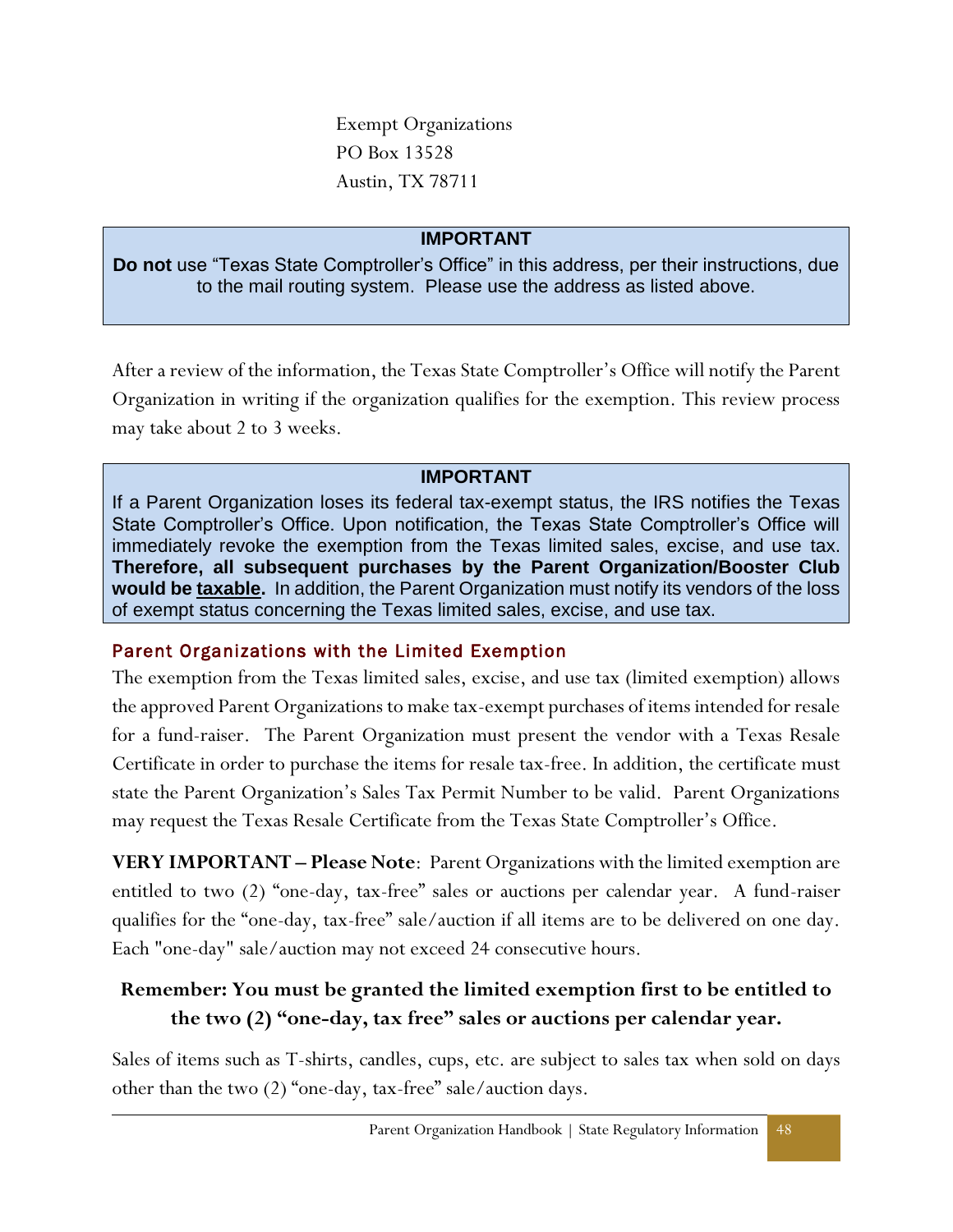#### <span id="page-51-0"></span>Parent Organizations with No Exemption

Parent Organizations that are taxable organizations or Parent Organizations that have not received approval for the limited exemption from the Texas State Comptroller's Office must pay sales tax on all applicable purchases and must collect sales taxes on all taxable items sold.

#### *Parent Organizations that do not have an exemption are not entitled to any "one-day, tax-free" sales/auctions.*

#### <span id="page-51-1"></span>"Tax-exempt" Organizations

Some organizations may be extended a "tax-exempt" status by the Texas State Comptroller's Office. The organizations receiving this status may buy, lease, or rent taxable items without paying sales and use tax if those items are necessary to their function as a tax-exempt organization.

#### **Historically, the Texas State Comptroller's Office has not extended "taxexempt" status to Parent Organizations.**

#### <span id="page-51-2"></span>Reporting Requirements

The Texas State Comptroller's Office requires that Parent Organizations file at least one sales tax report per calendar year. The frequency of filing the sales tax report is determined by the Texas State Comptroller's Office. The amount of anticipated sales tax payments affects the frequency of reporting as follows:

- $\triangleright$  If projected yearly sales tax payments are \$1,000 or less, sales tax reports are filed annually.
- $\triangleright$  If projected yearly sales tax payments are more than \$1,000, sales tax reports are usually filed quarterly.

Since sales tax payments may vary from year to year, the frequency of reporting can also change. The Texas State Comptroller's Office will generally communicate changes in filing requirements to the Parent Organizations in writing. In addition, the Texas State Comptroller's Office will generally mail the required reporting form and information to organizations that have obtained a Sales Tax Permit.

#### <span id="page-51-3"></span>Franchise Tax

The franchise tax serves as Texas's primary business tax. The tax is levied on corporations, including bank corporations, and limited liability companies that are chartered in Texas for the privilege of doing business in Texas. Non-corporate organizations, such as partnerships,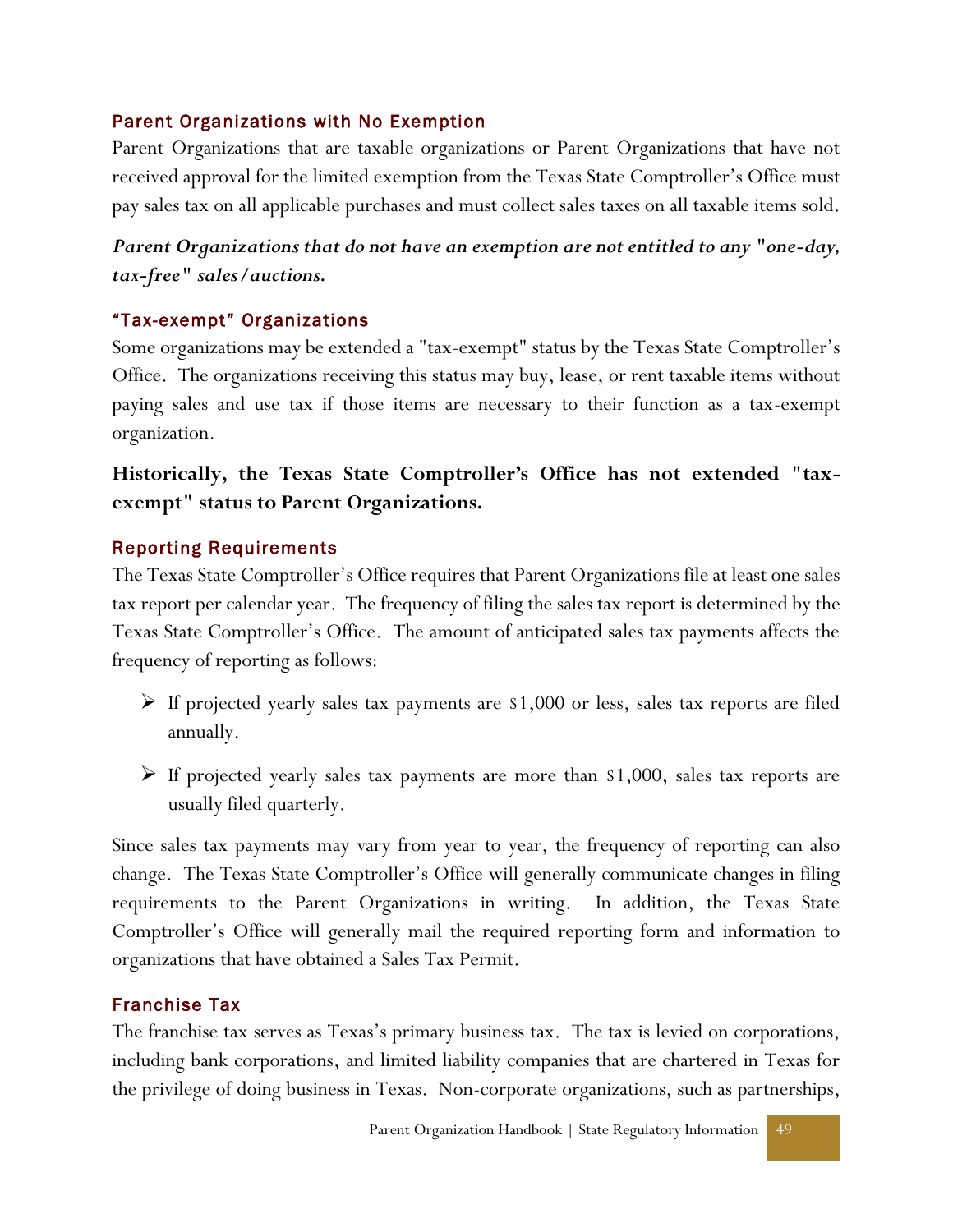associations, and proprietorships are excluded from the tax. Therefore, if a Parent Organization is incorporated, they are subject to franchise tax.

However, Parent Organizations that have received their Determination Letter from the IRS granting  $501(c)(3)$  tax exemption may also request exemption from the Texas franchise tax through the Texas State Comptroller's Office.

Although a nonprofit corporation that is exempt from federal income tax under Internal Revenue Code 501(c)(3) is exempt from franchise tax, the exemption is **not automatically granted**. Parent Organizations must write to the Texas State Comptroller's Office requesting franchise tax exemption by submitting the following:

- 1. Cover letter with the organization's name, mailing address, and Sales Tax Permit Number. Specifically request an exemption from "franchise tax." Include the name and daytime phone number of the organization's contact person in case the Texas State Comptroller's Office has any questions.
- 2. Written statement detailing the nature of the activities conducted or to be conducted.
- 3. Copy of the bylaws. Copy of the Articles of Incorporation, if the Parent Organization is incorporated.
- 4. Copy of the Determination Letter from the IRS granting the Parent Organization taxexempt status.
- 5. Copy of the Parent Organization's constitution or any applicable trust agreement.
- 6. The Texas State Comptroller's Office may require a Parent Organization to furnish additional information including, but not limited to, documentation showing
- 7. All services performed by the organization and
- 8. All income, assets, and liabilities of the organization.
- **9. Note: No fee is required to apply for this exemption. In addition, exemption from sales and use tax can be requested within the same letter.**

The information should be mailed to:

Exempt Organizations PO Box 13528 Austin, TX 78711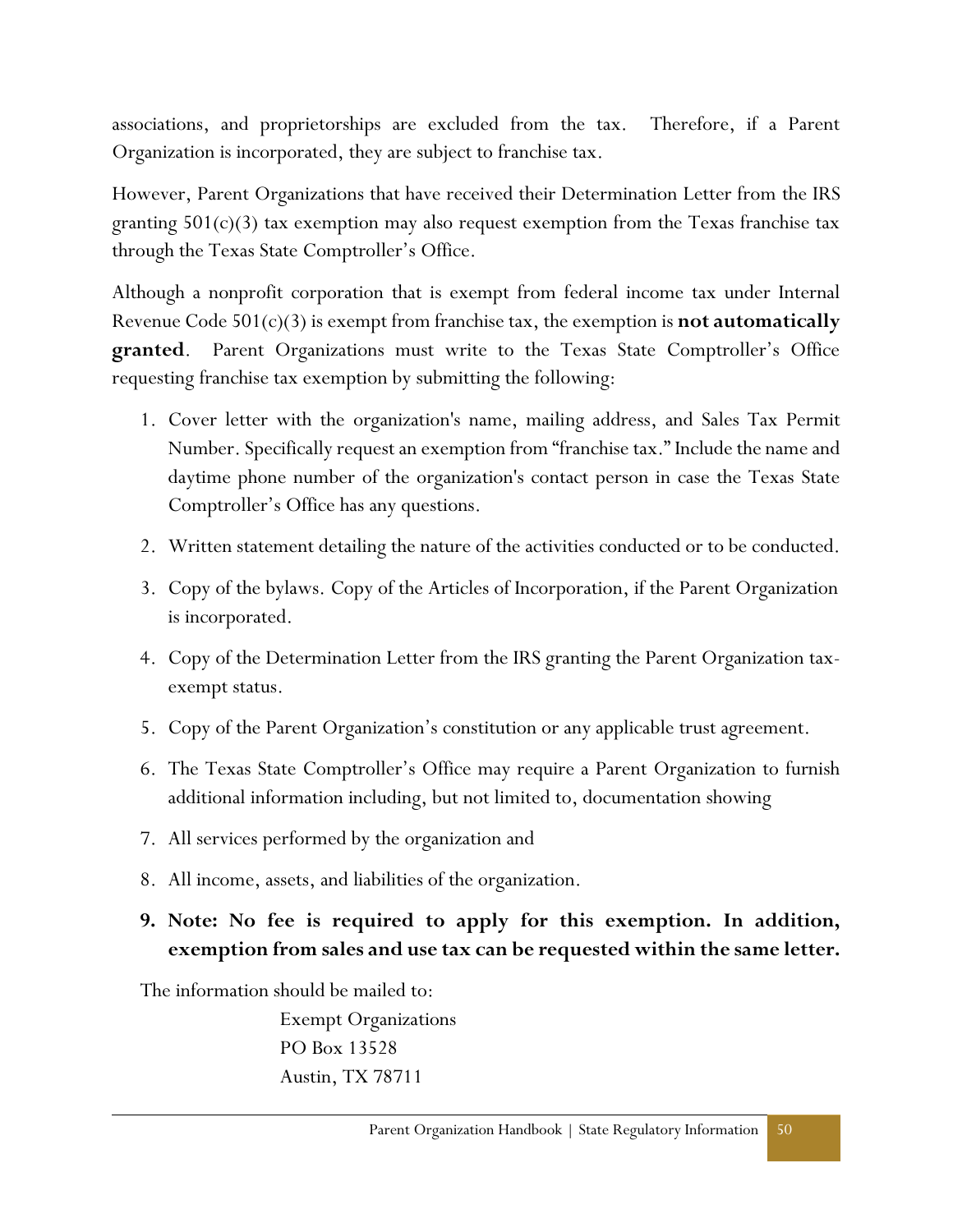#### **IMPORTANT**

**Do not** use "Texas State Comptroller's Office" in this address, per their instructions, due to the mail routing system. Please use the address as listed above.

#### <span id="page-53-0"></span>Change in Address

If the mailing address for the Parent Organization changes, immediately notify the Texas State Comptroller's Office. Failure to do so may result in important correspondence being lost. To avoid frequent mailing address changes, the Texas State Comptroller's Office recommends that each Parent Organization obtain its own post office box (PO Box) or private mailing box (PMB) to be used for official Parent Organization mail. In addition, the post office box address and keys can be given easily to the new officers at the beginning of each new year. The District's campus mailing address cannot be used by the Parent Organizations.

#### <span id="page-53-1"></span>Further Questions?

If you have additional questions regarding the information discussed, you may contact the Texas State Comptroller's Office.

# <span id="page-53-2"></span>Federal Regulatory Information

This section has been prepared to provide general, not specific or all-inclusive, information to Parent Organizations regarding federal tax regulations. Steps have been documented to aid a Parent Organization in abiding by the regulations; however, these steps are only general guidelines and do **not** ensure that a Parent Organization will remain in compliance with all federal tax regulations.

Each Parent Organization should strive to remain in good standing with all federal agencies, including the Internal Revenue Service (IRS). **Therefore, each Parent Organization is responsible for obtaining its own competent independent counsel on accounting and tax matters related to its specific circumstances.** This counsel may include a Certified Public Accountant (CPA) or an attorney. The cost of these services would be the Parent Organization's responsibility.

#### <span id="page-53-3"></span>General Federal Regulatory Information

Parent Organization officers are solely responsible for ensuring that their Parent Organization is in compliance with all federal regulations. Therefore, the district, including any district employee, is not responsible for a Parent Organization not being in good standing with all federal agencies. The district has provided the following information that includes detailed steps Parent Organizations should take to comply with federal tax regulations.

This information is organized as follows:

- Obtaining an Employer Identification Number
- Why Do I Want To Be Tax-exempt?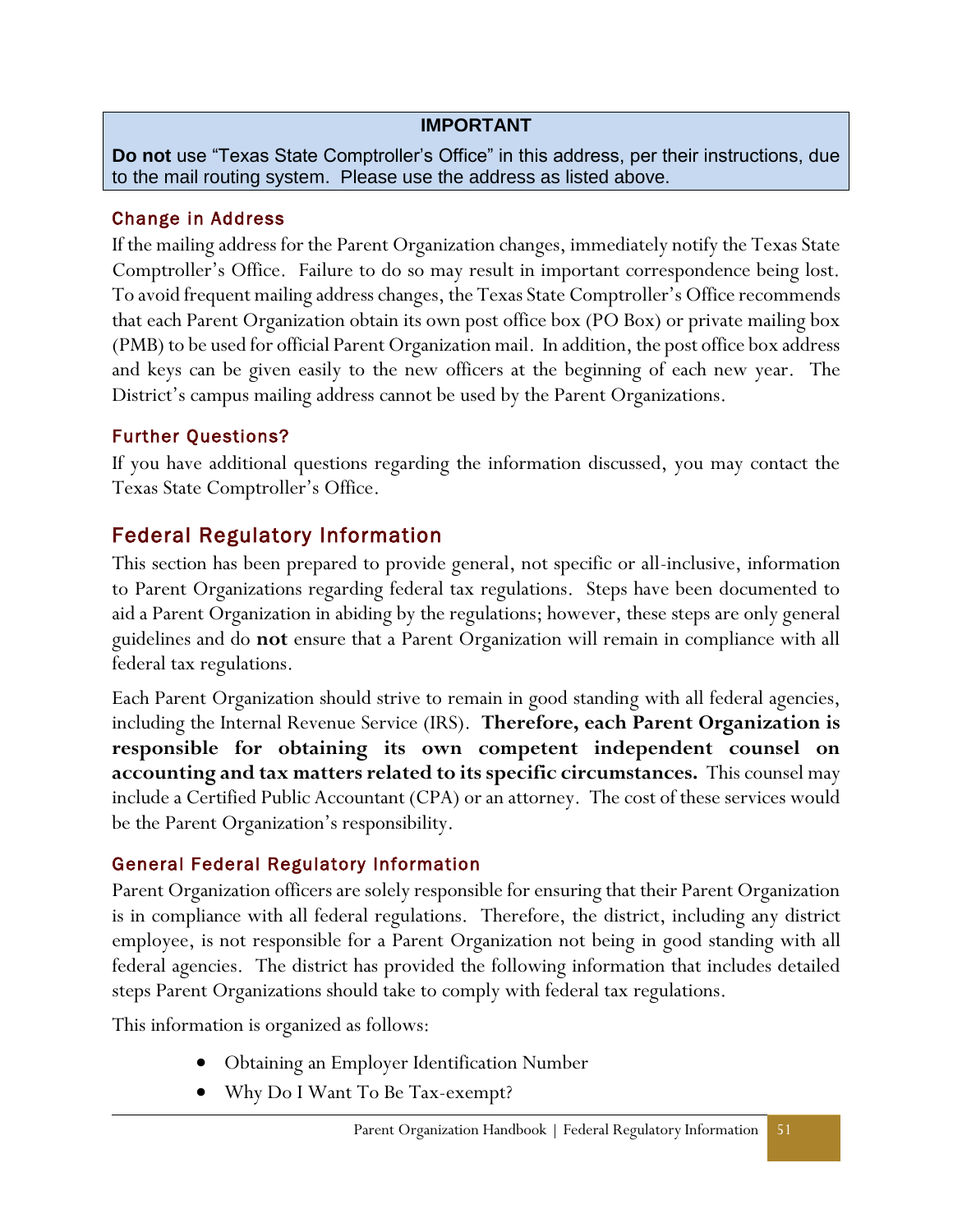- Why Do I Want To Be a Public  $501(c)(3)$ ?
- Becoming a Public  $501(c)(3)$  Tax-exempt Organization
- Applying for Public  $501(c)(3)$  Tax-exempt Status
- Obtaining Tax-exemption through National Affiliation
- Advance Ruling Period (Temporary Tax-exempt Status)
- Filing Requirements for Tax-exempt Organizations
- Taxable Organizations Change in Address
- Further Questions?

#### <span id="page-54-0"></span>Obtaining an Employer Identification Number

The IRS requires that **all organizations** obtain a unique Employer Identification Number (EIN) for identifying itself as a unique entity. The IRS prohibits Parent Organizations from using their central organization's EIN; therefore, **Parent Organizations should not use the District's EIN.**

#### **IMPORTANT**

An organization is **not** automatically considered tax-exempt by acquiring an EIN. All organizations must first apply for an EIN to be recognized as a unique entity and then apply for tax-exempt status. Likewise, the mere fact that an entity is organized as a nonprofit organization does **not** indicate that it is exempt from federal tax. "Nonprofit" is a state law concept and is **not** recognized by the IRS.

Parent Organizations may obtain an EIN by Completing IRS Form SS-4 (Application for Employer Identification Number). **Parent Organizations should not use an individual's social security number to conduct the business of the organization.** The online application can be located at: **[Apply for an EIN Online](http://www.irs.gov/businesses/small/article/0,,id=102767,00.html)**

#### **Note: No fee is required for obtaining an EIN.**

After receiving your EIN, you may use it to then open a bank account and obtain a State Sales Tax Permit. Copies of the completed SS-4 form and the IRS response documenting the assigned EIN number should be kept in the Parent Organization permanent records from year to year.

#### <span id="page-54-1"></span>Why Do I Want To Be Tax-exempt?

The IRS Tax Code provides for special treatment of certain organizations identified as "tax exempt." Some benefits to becoming tax-exempt as a public  $501(c)(3)$  organizations include:

- 1. Taxes are not paid to the IRS for revenues raised,
- 2. Contributions to certain tax-exempt organizations  $[501(c)(3)]$  are tax-deductible by the contributor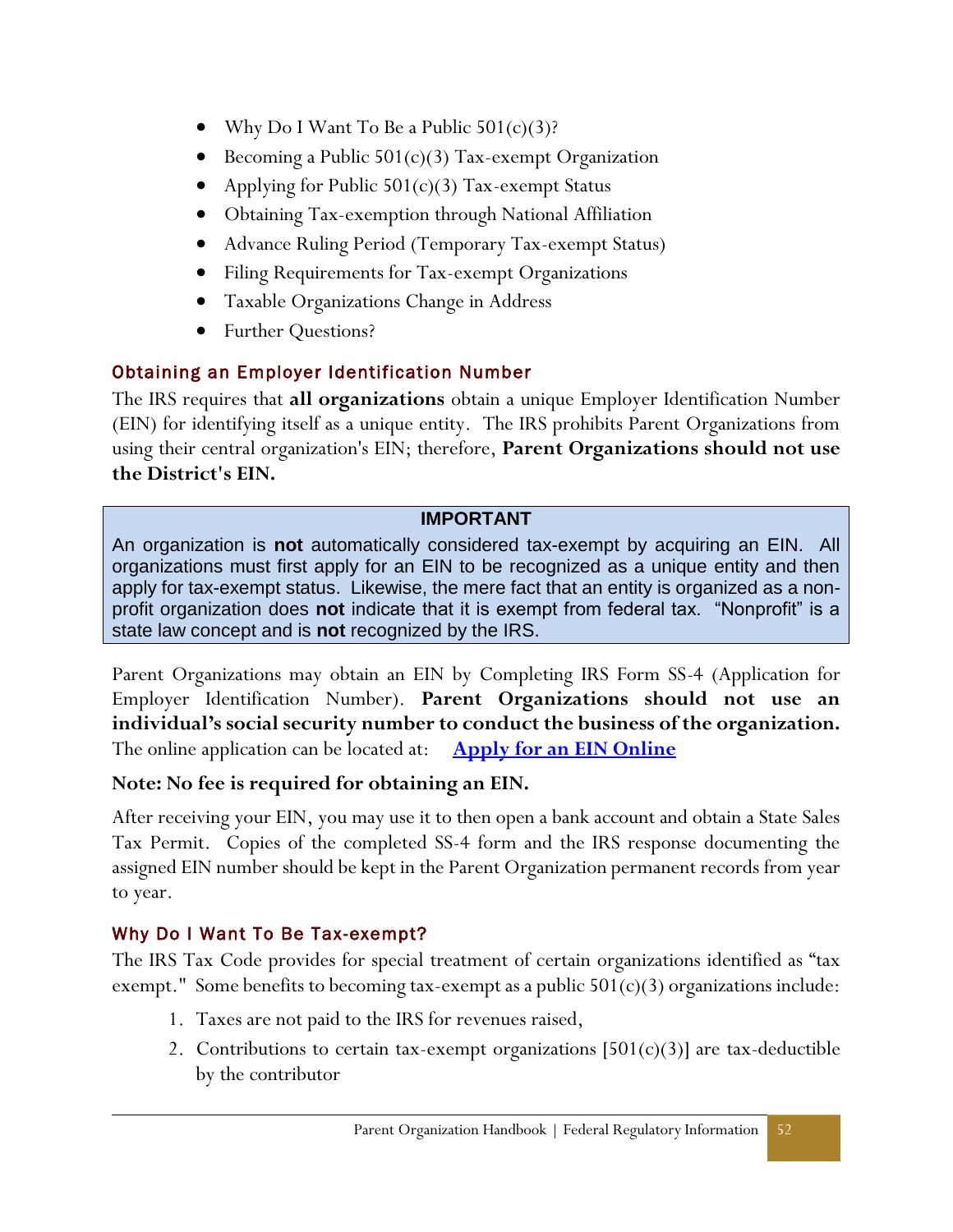However, the following are restrictions placed on tax-exempt organizations that Parent Organizations **must follow** to receive tax-exempt status and to retain that status:

 **Tax-exempt organizations must benefit a group as a whole instead of benefiting individual members of a group.** Since Parent Organizations usually assist student groups, all members of the student group sponsored are to be treated equally and receive the same opportunity to benefit from the Parent Organization's assistance. Therefore, one student cannot receive a greater benefit than another unless the criteria for financial need discussed below is met.

In some instances, individuals may not be able to afford to pay the amount owed to participate in a particular event. The IRS has indicated that a group or club may establish criteria that could be used to determine if a person is in financial need. If the criteria are met, the group or club could provide the necessary funds to allow the individual to participate. The criteria should be established <u>in writing prior to a</u> particular situation arising. In addition, the criteria should be used consistently for all people, and the criteria should not change every year.

 **Tax-exempt organizations cannot use individual accounts.** "Individual accounts" are those accounts used by a Parent Organization to credit *an individual* with revenues raised. The Parent Organizations would use these accounts to benefit *the individual* by offsetting *that individual's expenses* with the amount credited to *that individual* from the revenues raised.

Please note that individual accounts do not refer to bank accounts.

The purpose of a tax-exempt organization is to benefit an entity as a whole instead of benefiting individuals. Therefore, the use of individual accounts could result in denial of the application for tax-exempt status by the IRS or the loss of existing tax-exempt status. In addition, the individual benefits received by people would result in taxable income to them.

- **Tax-exempt organizations cannot require a person to participate in fundraising activities.** Normally, Parent Organizations raise funds for a student group through the efforts of the Parent Organization's members; however, sometimes the students of the group being assisted participate in the fundraising activities. A Parent Organization cannot require its members or the students in the related student group to participate in a fund-raiser. Furthermore, members of the student group who do not participate in fund-raising activities should receive *the same opportunity to benefit* as those members of the student group who participated.
- **Tax-exempt organizations cannot require that a certain amount be raised or sold per person.** For example, a Parent Organization cannot require that each Parent Organization member or student of the assisted group sell \$20 worth of candy or sell 10 candy bars in a fund-raiser.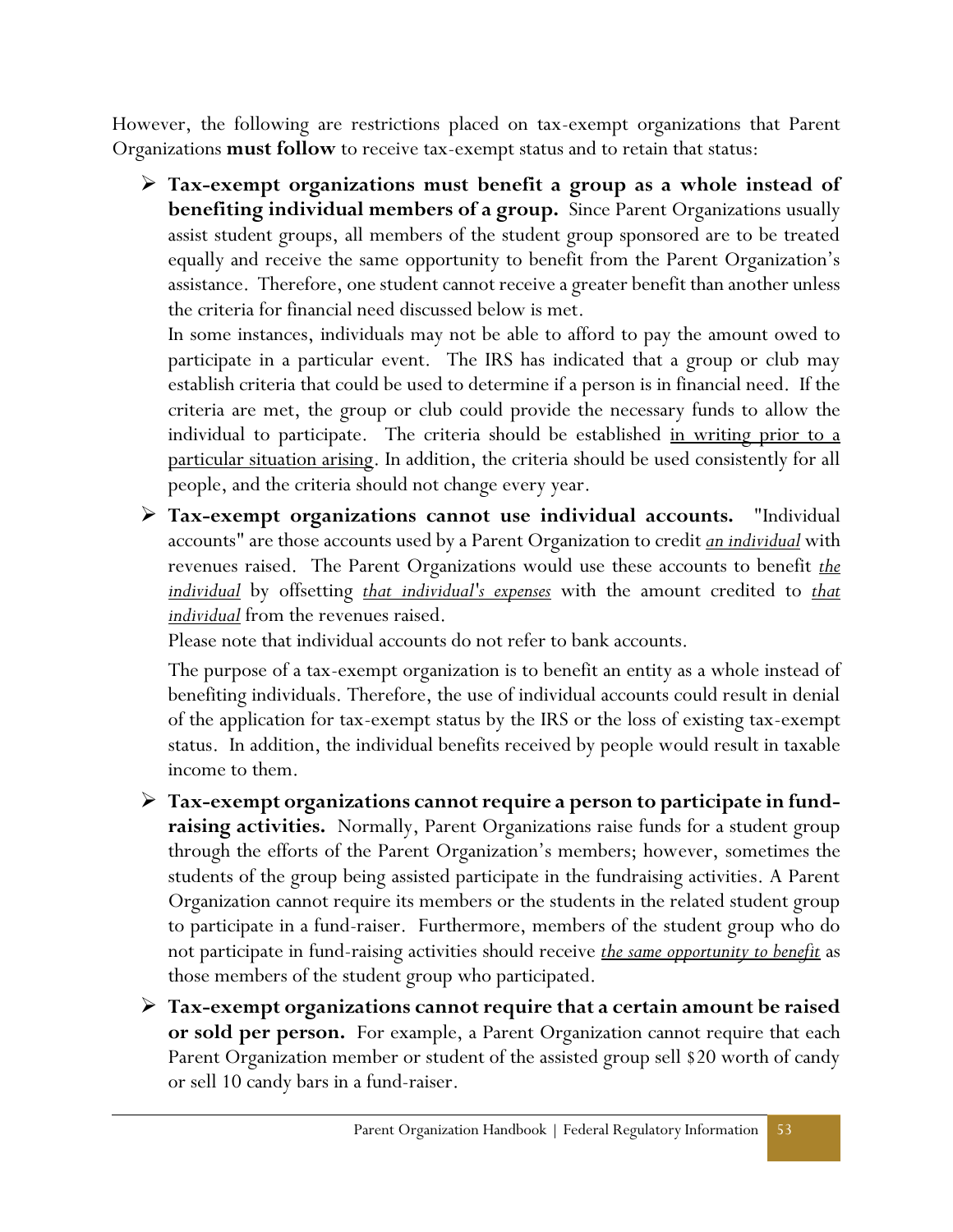The following is an illustration of the above concepts:

*A dance team is attending a summer dance camp that costs \$2,000 for its 10 members (\$200 each). The Dance Team Booster Club decides to have a catalog fund-raiser to help defray some of the cost of the summer dance camp. The catalog sale generates a total of \$200 of revenue. Of the 10 total members of the dance team, only 2 participate in the catalog sale that generates the \$200, which is deposited into the Dance Team Booster Club's bank account.*

*Since revenues from the catalog sale were to be used to defray some of the dance camp expense, the tax-exempt Dance Team Booster Club must give all 10 dance team members an equal opportunity to benefit from the catalog sale, even though only 2 members participated. This means that each member's cost would be reduced by \$20 (\$200 / 10 members). Therefore, each member's cost for attending the summer camp would be \$180 (\$200 cost - \$20 fund-raiser benefit).*

### <span id="page-56-0"></span>Why Do I Want To Be a Public 501(c)(3)?

When applying for tax-exempt status with the IRS, Parent Organizations should apply for the **public 501(c)(3) tax-exemption**. This type of exemption means that the organization is tax-exempt; the majority of its income is from the public; and all donations, subject to certain individual restrictions, are deductible on the contributor's tax return. In addition,  $501(c)(3)$ organizations are eligible for state tax benefits *(See State Regulatory Information)* and reduced postal rates.

The IRS has several other tax-exempt categories; however, the 501(c)(3) status is the **ONLY**  category that allows any donations to be deductible on the contributor's tax return. All other categories allow for tax-exemption, but do not allow for deductible donations under any circumstances.

With a  $501(c)(3)$  tax-exempt status, an organization may be public or private. A private  $501(c)(3)$  organization has additional requirements and constraints that a public  $501(c)(3)$ organization does not have; therefore, all Parent Organizations applying for tax-exempt status should apply for status as a **public** 501(c)(3) organization.

#### <span id="page-56-1"></span>Becoming a Public 501(c)(3) Tax -exempt Organization

Tax-exempt status is not automatic once an EIN has been issued; **organizations must apply for tax-exempt status**. According to the IRS, an organization is either a taxable organization or a tax-exempt organization. Furthermore, organizations may **not** represent themselves as tax exempt until they have obtained notification from the IRS stating they are a tax-exempt entity.

**All Parent Organizations should seek tax-exempt status with the IRS as a public 501(c)(3) organization.** The Parent Organization officers should take the necessary steps to ensure they follow the regulations regarding that type of entity.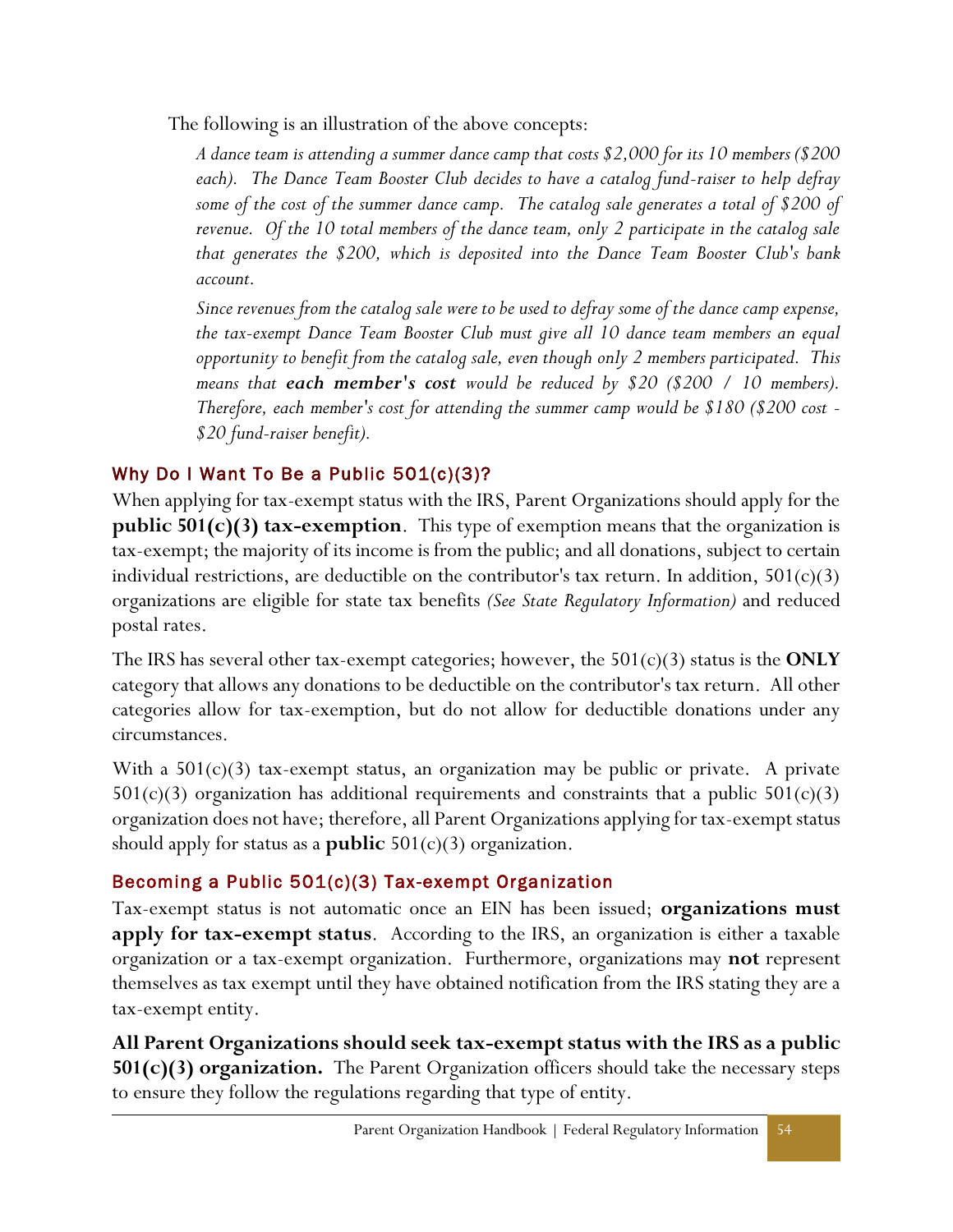#### <span id="page-57-0"></span>Applying for Public 501(c)(3) Tax -exempt Status

- 1. Complete IRS Package 1023 (Application for Recognition of Exemption) seeking tax-exempt status as a **public 501(c)(3)** organization. [IRS Form 1023](https://www.irs.gov/uac/about-form-1023)
- 2. Complete IRS Form 8718 (User Fee for Tax-exempt Organization Determination Letter Request) **IRS Form 8718** and pay the required fee (based on anticipated annual gross receipts).
- 3. Mail Package 1023, Form 8718, and a check for the filing fee to:

Internal Revenue Service PO Box 192 Covington, KY 41012-0192

**The filing fee is \$400** if your annual gross receipts averaged **no more than \$10,000** during the last 4 years or if you are a new organization that does not anticipate annual gross receipts exceeding \$10,000 during your first 4 years.

**The filing fee is \$850** if your annual gross receipts averaged **more than \$10,000** during the last 4 years or if you are a new organization that anticipates annual gross receipts exceeding \$10,000 during your first 4 years.

**Annual gross receipts:** The total amount of revenue collected by an organization during its reporting year from any source. Sources may include, but are not limited to, membership fees, donations, fund-raising revenues, amounts collected for the payment of expenses (e.g., uniforms, trips), and any other amounts received.

#### **To determine annual gross receipts:**

- **Add** all deposits made to the Parent Organization's bank account(s),
- **Add** cash on hand that was not deposited by the end of its reporting year,
- **Less** transfers from one bank account to another, and
- **Add** expenses paid with money collected that was not deposited in the Parent Organization's bank account(s).

When completing the IRS Package 1023, Parent Organizations will establish their fiscal yearend *(also known as the accounting period year-end or official year-end)*. Once this date is established, the IRS does not easily allow an organization to change it. Changes are usually only allowed for extreme circumstances. The date established will determine when the Parent Organization has to file its informational return (Form 990) to the IRS. The return is due 4 ½ months after the end of a fiscal year *(the 15th day of the 5th month after the organization's accounting period ends)*.

**When considering a fiscal year-end date, you may wish to align your year-end with the school's year-end date of June 30**. This way, the financial activity of the Club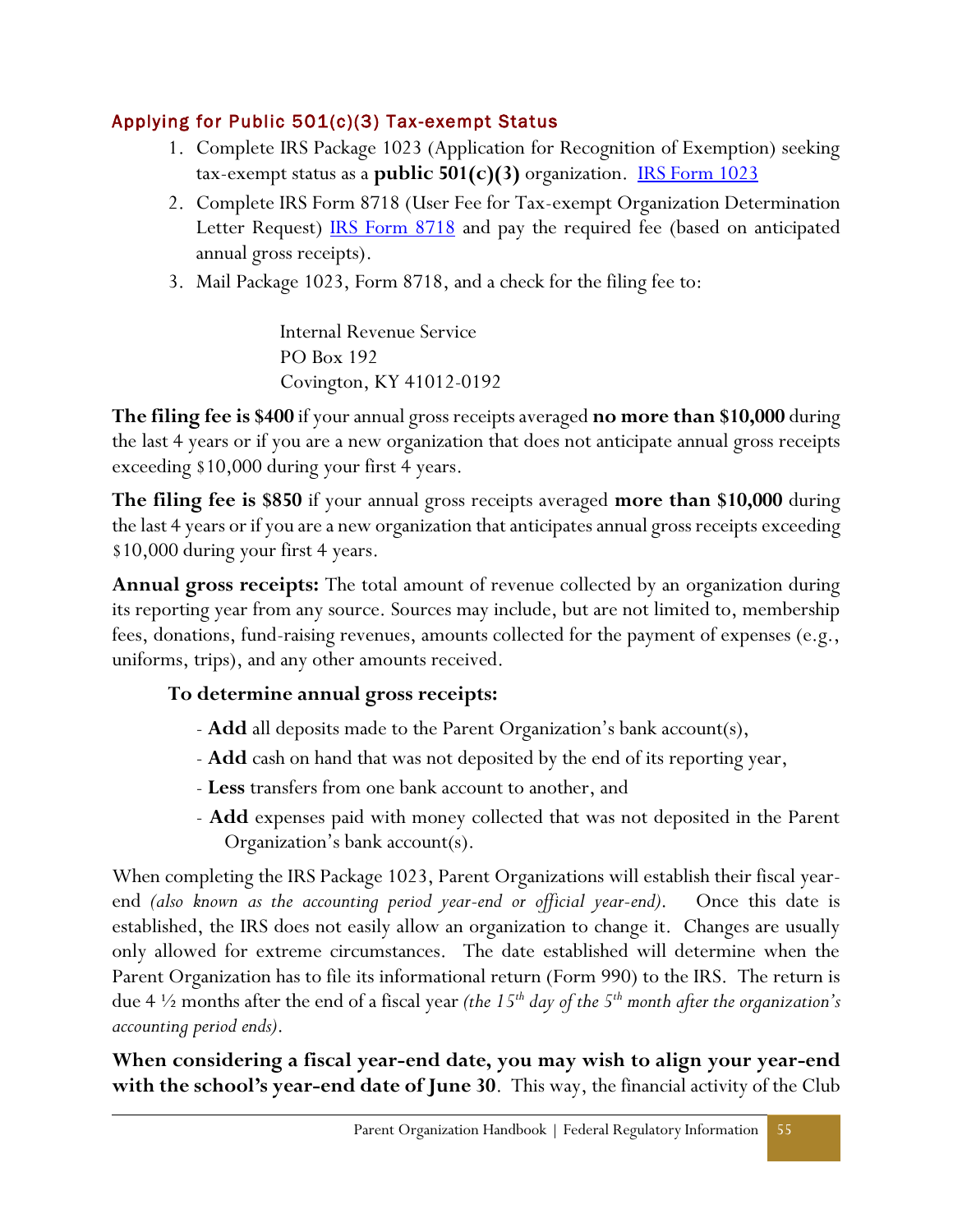can relate easily to a given school year. Second, the current officers can prepare the annual Financial Report and have it audited before the new school year begins. Third, the Club's Form 990 would not be due to the IRS until November 15; therefore, the new officers would have time to prepare it after beginning the new school year.

The IRS approval process for tax-exempt status usually takes several months. The IRS will send the organization an *Acknowledgement of Your Request* letter that indicates your application and fee were received and are being processed.

Upon approval by the IRS of the tax-exempt status, the organization will receive a Determination Letter stating that the organization is considered to be tax-exempt as of a certain date. Only then can the organization represent itself as a federally tax-exempt organization.

Likewise, donations to the organization are only deductible on the contributor's tax return as of the effective date on the *Determination Letter* received by the Parent Organization granting  $501(c)(3)$  tax-exempt status and within set guidelines that apply to  $501(c)(3)$  organizations.

Therefore, if the Parent Organization receives tax exemption under any other code [i.e.,  $501(c)(4)$ ,  $501(c)(7)$ ], donations received are **not deductible on the contributor's tax return**. Furthermore, Parent Organizations should clearly state in all advertisements that donations to the organization are **"not tax-deductible"** so that a contributor is not misled and does not incur penalties levied by the IRS for taking the deduction erroneously.

If the IRS does not grant tax-exempt status, the organization will receive a Letter of Denial stating the organization is not considered tax-exempt.

Send a copy of the *Acknowledgement of Your Request* and a copy of the *Determination Letter* to the Assistant Superintendent for Business Operations when each is received.

### <span id="page-58-0"></span>Obtaining Tax-Exemption through National Affiliation

Some organizations may become affiliated with a national organization that has already received tax-exempt status as a public  $501(c)(3)$  organization from the IRS (e.g., PTAs). The national organization may have a Group Exemption Number (GEN) assigned to it by the IRS. The GEN may be used by local affiliates to avoid having to file their own Form 1023.

#### **Each local affiliate must obtain an Employer Identification Number (EIN).**

### <span id="page-58-1"></span>Advance Ruling Period (Temporary Tax-exempt Status)

Some Parent Organizations may receive a temporary approval of tax-exempt status as a public  $501(c)(3)$  organization for sixty (60) months known as an "advance ruling period." The temporary status is usually granted for newly-formed Parent Organizations and is stated in the Determination Letter as "Advance Ruling Period Begins/Advance Ruling Period Ends."

The 60-month grace period is considered a trial period by the IRS to determine if granting the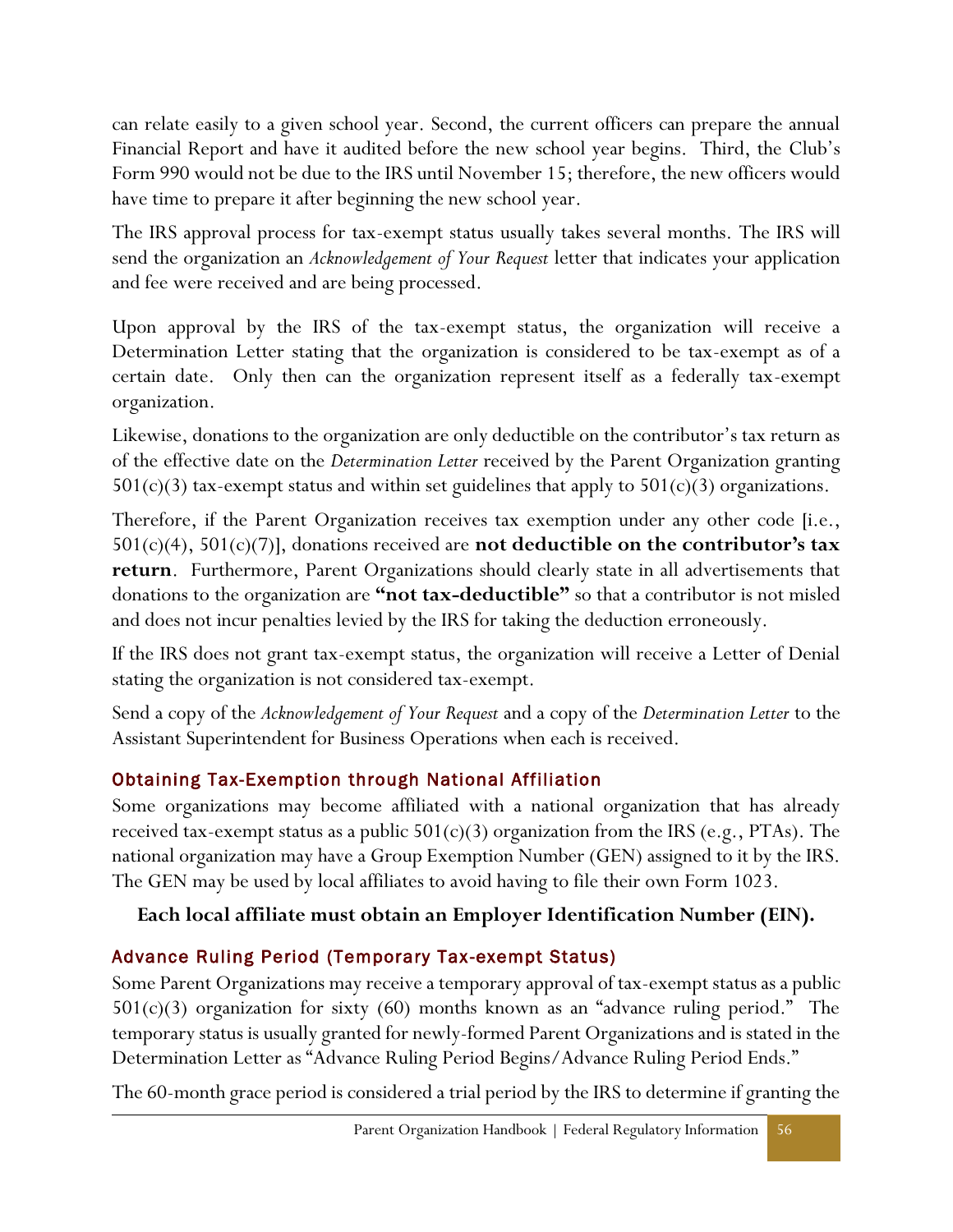public  $501(c)(3)$  status is appropriate for a particular organization. Ninety days prior to the end of the 60 months, IRS Form 8734 (Support Schedule for Advanced Ruling Period) is required to be submitted by the Parent Organization to maintain the  $501(c)(3)$  tax-exempt status as a public organization.

**Failure to submit this form results in the organization automatically being reclassified as a private foundation**, which has additional requirements and constraints that a public organization does not have. Some of these requirements and constraints include the reduced deduction of donations by a donor, the payment of excise taxes, and the annual filing of IRS Form 990-PF (Return of Private Foundation).

The IRS usually sends a notice to these organizations prior to their expiration date to remind them to submit the Form 8734; however, Parent Organizations should not rely on the IRS. Instead, the Parent Organizations should monitor their own temporary status expiration date.

After the IRS reviews the Form 8734 information, the IRS may grant a permanent public taxexempt status to the organization. The tax-exempt status would remain in effect as long as all regulations concerning public tax-exempt organizations are followed.

### <span id="page-59-0"></span>Filing Requirements for Tax-exempt Organizations

The IRS requires that either Form 990 (Return of Organization Exempt from Income Tax) or Form 990-EZ (Short Form of Return of Organization Exempt from Income Tax) **be filed annually** for public organizations recognized as tax-exempt with gross receipts of more than \$25,000. *(See definition of "annual gross receipts" in this section.)*

**The return is due by the 15th day of the 5th month after the accounting period ends** (due 4½ months after the Parent Organization's official or fiscal year-end). Please refer to your *Determination Letter* for confirmation of your accounting period year-end.

**Update to Federal Filing**: Parent Organizations must use Form 990-N if their gross receipts are less than \$50,000.

Organizations must use Form 990-N if:

1. Gross receipts are less than \$50,000.

Organizations must use Form 990-EZ if:

- 2. Gross receipts are less than \$200,000 **and**
- 3. Total assets are less than \$500,000 at year-end.

Organizations must use Form 990 if:

- 1. Gross receipts are \$200,000 or more **or**
- 2. Total assets are \$500,000 or more at year-end.

The IRS may impose various penalties against the organization and against the responsible person for failure to file required returns. Failure to file for three consecutive years will result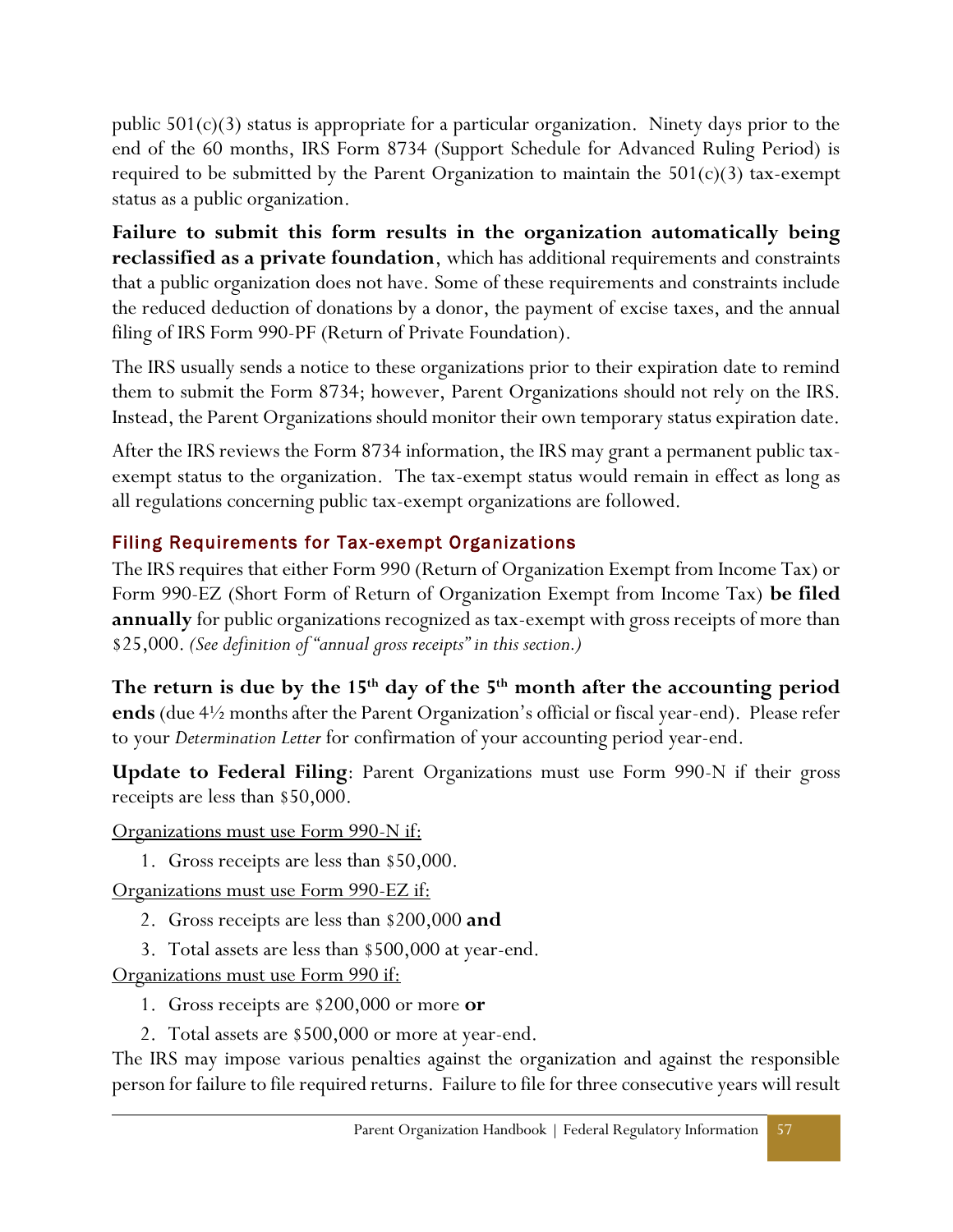in the organization's loss of  $501(c)(3)$  status.

#### <span id="page-60-0"></span>Taxable Organizations

If a Parent Organization has not obtained tax-exempt status from the IRS, that Parent Organization is a taxable entity. Taxable organizations operate under different guidelines than tax-exempt organizations and are required to submit Form 1120 (U.S. Corporation Tax Return) annually. Form 1120 must be filed each year no matter the amount of the gross receipts.

**Since the District Parent Organizations should be public 501(c)(3) organizations,** the IRS guidelines concerning taxable organizations are not included in this handbook. Taxable organizations should obtain their own competent independent counsel, such as a CPA, on accounting and tax matters related to their specific circumstances. The cost of the counsel would be the Parent Organization's responsibility.

# <span id="page-60-1"></span>Change in Address

Immediately notify the IRS if the Parent Organization's mailing address changes. Failure to do so may result in important correspondence being lost. To avoid frequent mailing address changes, the IRS recommends that each Parent Organization obtain its own post office box (PO Box) or private mailing box (PMB) to be used for official Parent Organization mail. In addition, this address and box keys can be given easily to the new officers at the beginning of each new year. The District does not allow campus addresses to be used by a Parent Organization.

# <span id="page-60-2"></span>Further Questions?

If you have additional questions regarding the information discussed above, you may contact the **Internal Revenue Service.**